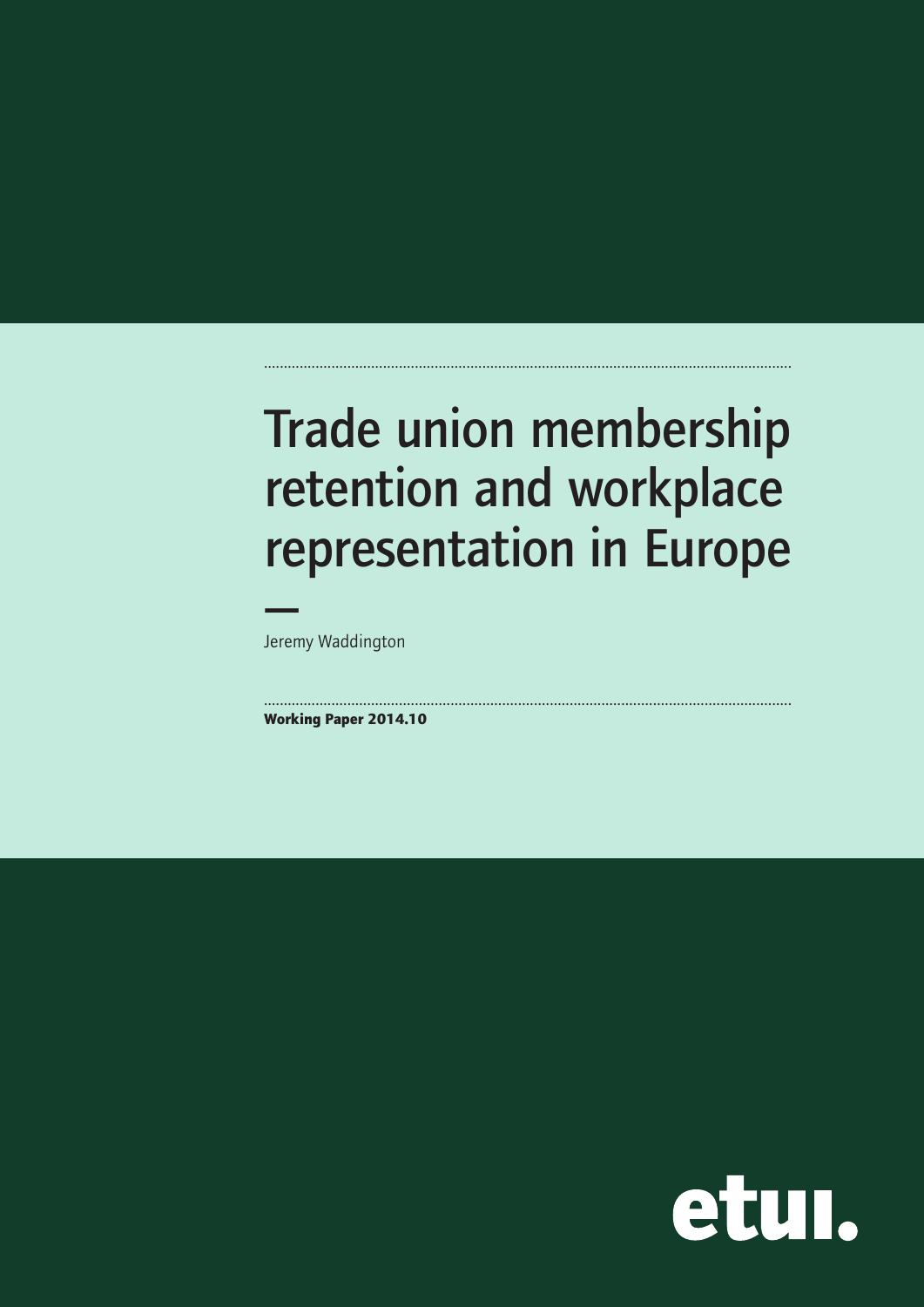# Trade union membership retention and workplace representation in Europe Questions on the renewal of trade union organisation –

Jeremy Waddington

**Working Paper 2014.10 European Trade Union Institute**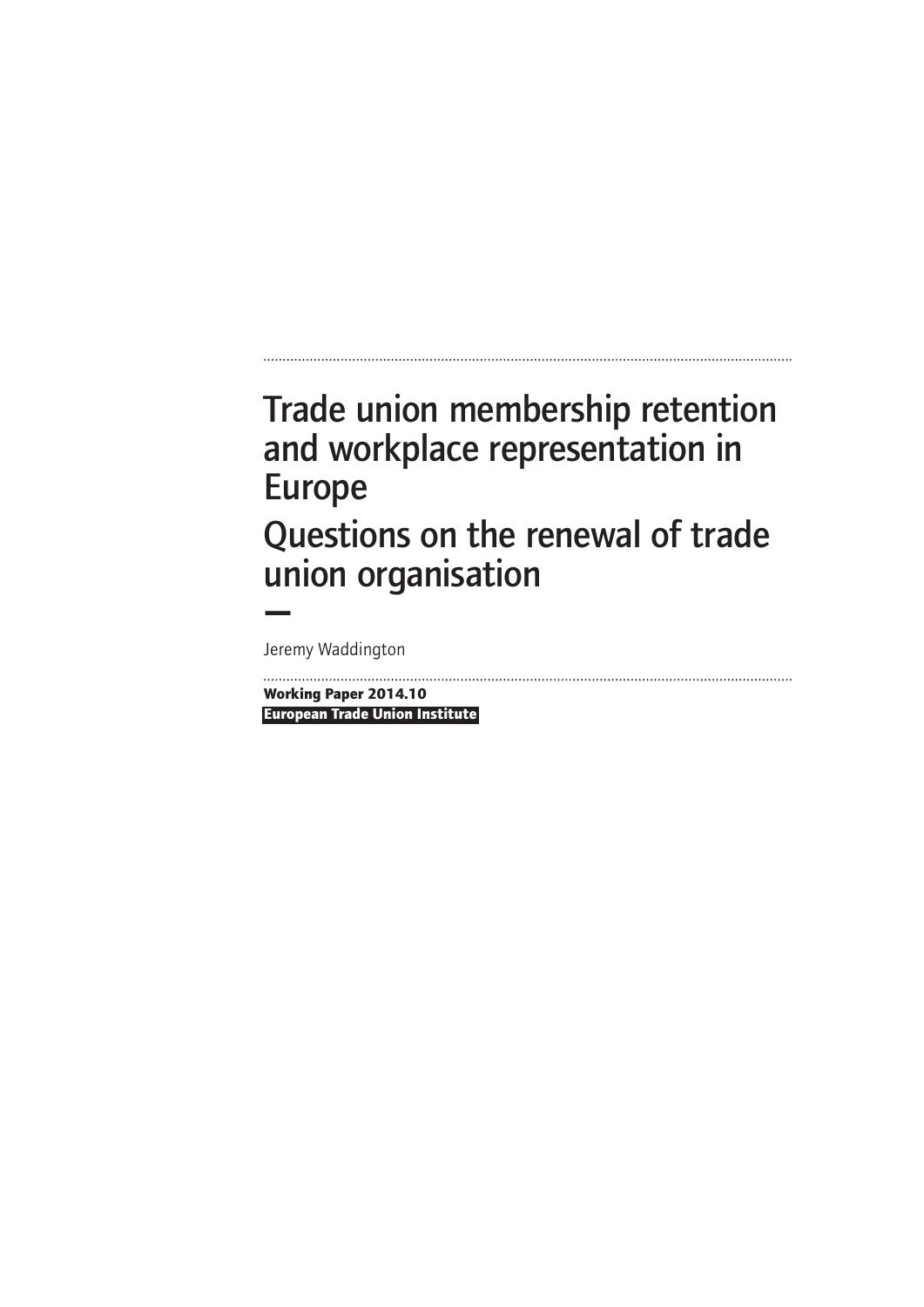Jeremy Waddington is Professor of Industrial Relations at the University of Manchester and the Project Coordinator at the European Trade Union Institute, Brussels. Contact: Jeremy.Waddington@manchester.ac.uk

The author thanks Maria Jepsen and Kurt Vandaele for their helpful comments on earlier drafts of this Working Paper.

This Working Paper is a revised version of an article to be published in the *European Journal of Industrial Relations*.

Brussels, 2014 Publisher: ETUI aisbl, Brussels All rights reserved Print: ETUI Printshop, Brussels

D/2014/10.574/33 ISBN: 1994-4446 (print version) ISBN: 1994-4454 (electronic version)

The ETUI is financially supported by the European Union. The European Union is not responsible for any use made of the information contained in this publication.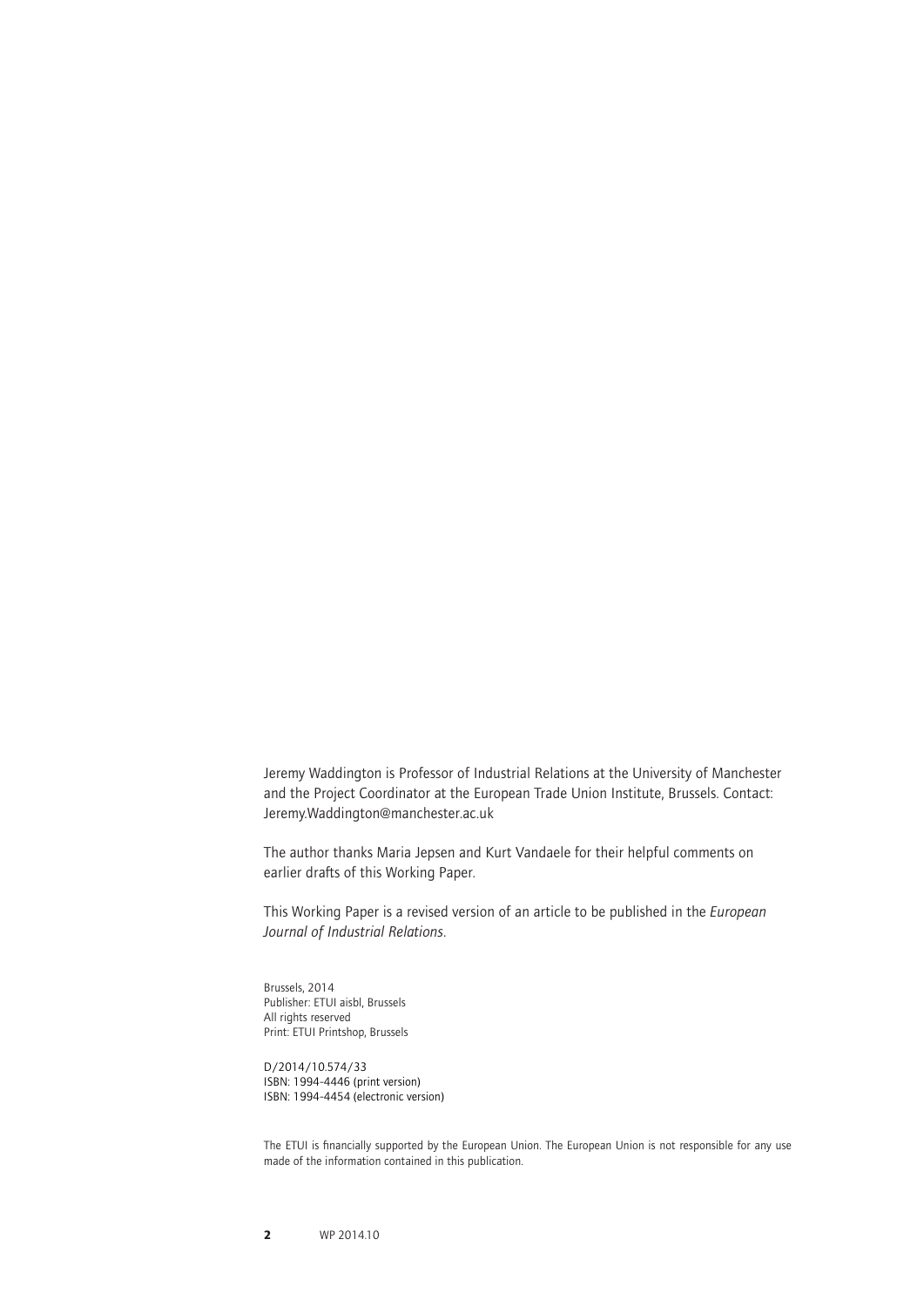# **Contents**

| 1.<br>1.1<br>1.2                                                                                                                                              |  |
|---------------------------------------------------------------------------------------------------------------------------------------------------------------|--|
| 2.                                                                                                                                                            |  |
| 3.<br>3.1<br>3.2<br>3.3<br>3.4                                                                                                                                |  |
| 4.<br>The coverage and perceived quality of workplace representation 37<br>4.1<br>The impact of representatives on perceptions of workplace industrial<br>4.2 |  |
| 4.3<br>4.4                                                                                                                                                    |  |
| 5.                                                                                                                                                            |  |
|                                                                                                                                                               |  |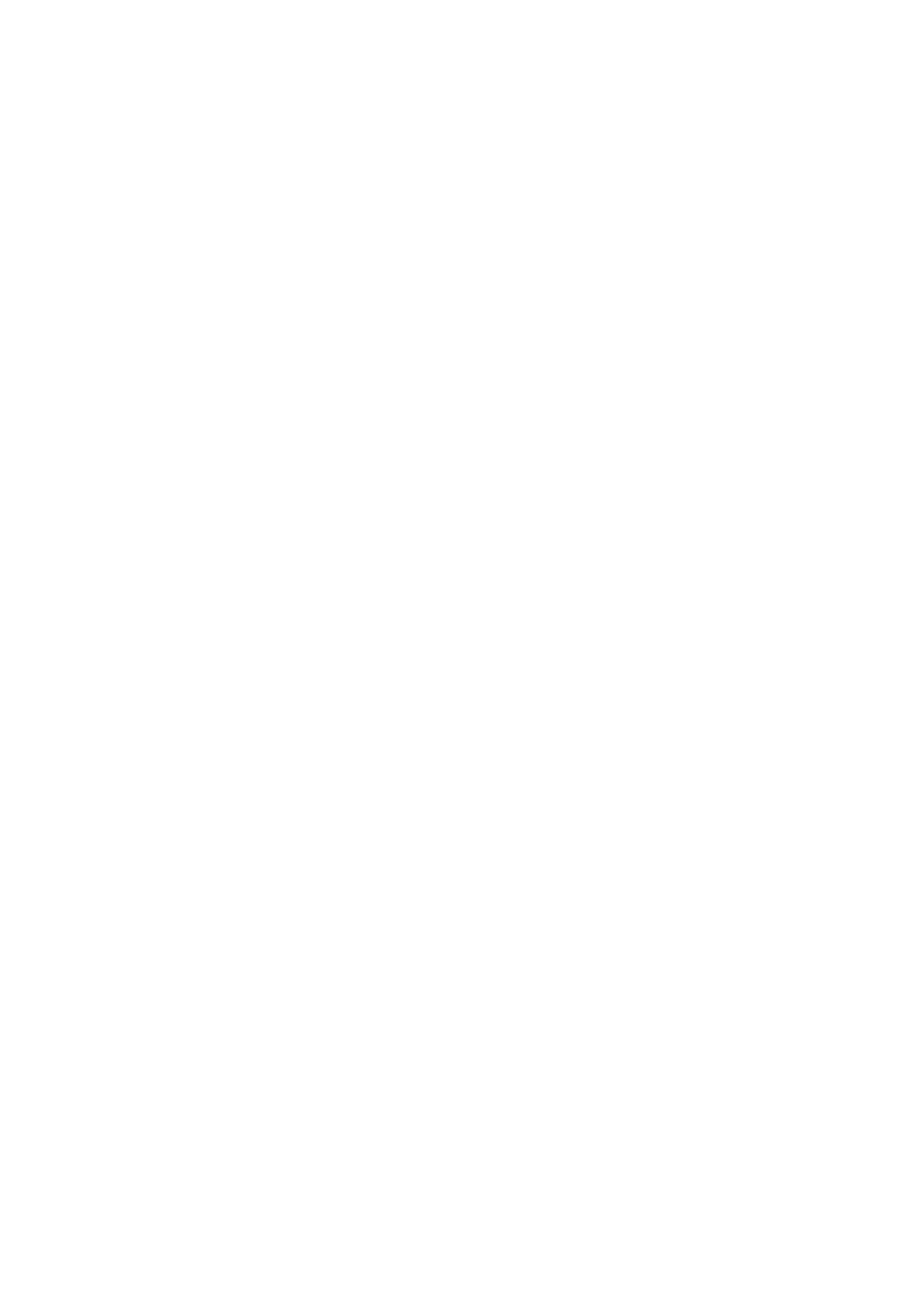# **Executive summary**

This Working Paper examines the reasons that underpin trade union membership retention in Europe and the impact of workplace representatives on the perceptions of the performance of trade unions among members. These themes are linked in so far as members view the performance of the union to be superior when there is a workplace representative present. In particular, the union is considered superior to management when a workplace representative is present and inferior in the absence of a workplace representative. The Working Paper explores these themes by means of a survey of fourteen trade union organisations based in twelve European countries.

Specifically, the Working Paper shows that:

**1**. 'Support if I have a problem at work' is the principal reason for retaining union membership among members in thirteen of the fourteen trade unions that participated in the research. With the one exception this finding applies irrespective of nationality, occupation or sector of union organisation.

**2**. In countries where a variant of the Ghent system operates (Denmark, Finland and Sweden) 'access to unemployment insurance' appears either at position one or two in the ranking of reasons for retaining union membership.

**3**. 'To improve my pay and conditions', 'I believe in trade unions and want to take part' and 'industrial and membership benefits' tend to appear towards the top of the ranking of the reasons for retaining union membership.

**4**. Women and young trade unionists tend to emphasise the importance of union support more than their male and older counterparts.

**5**. In the majority of unions that participated in the research between 25 per cent and 30 per cent of members do not have a representative present at their workplace: that is, the equivalent of either a shop steward or a works councillor.

**6**. Even if a representative is present at the workplace of members, a substantial number of members think that there are insufficient workplace representatives.

**7**. In only three unions were more than 50 per cent of the members content with workplace representation.

**8**. Members viewed the performance of the union more positively when a workplace representative was present. The presence of a workplace representative led members to view the performance of the union to be superior to that of management on a range of tasks, but members tended to view the performance of management to be superior to that of the union in the absence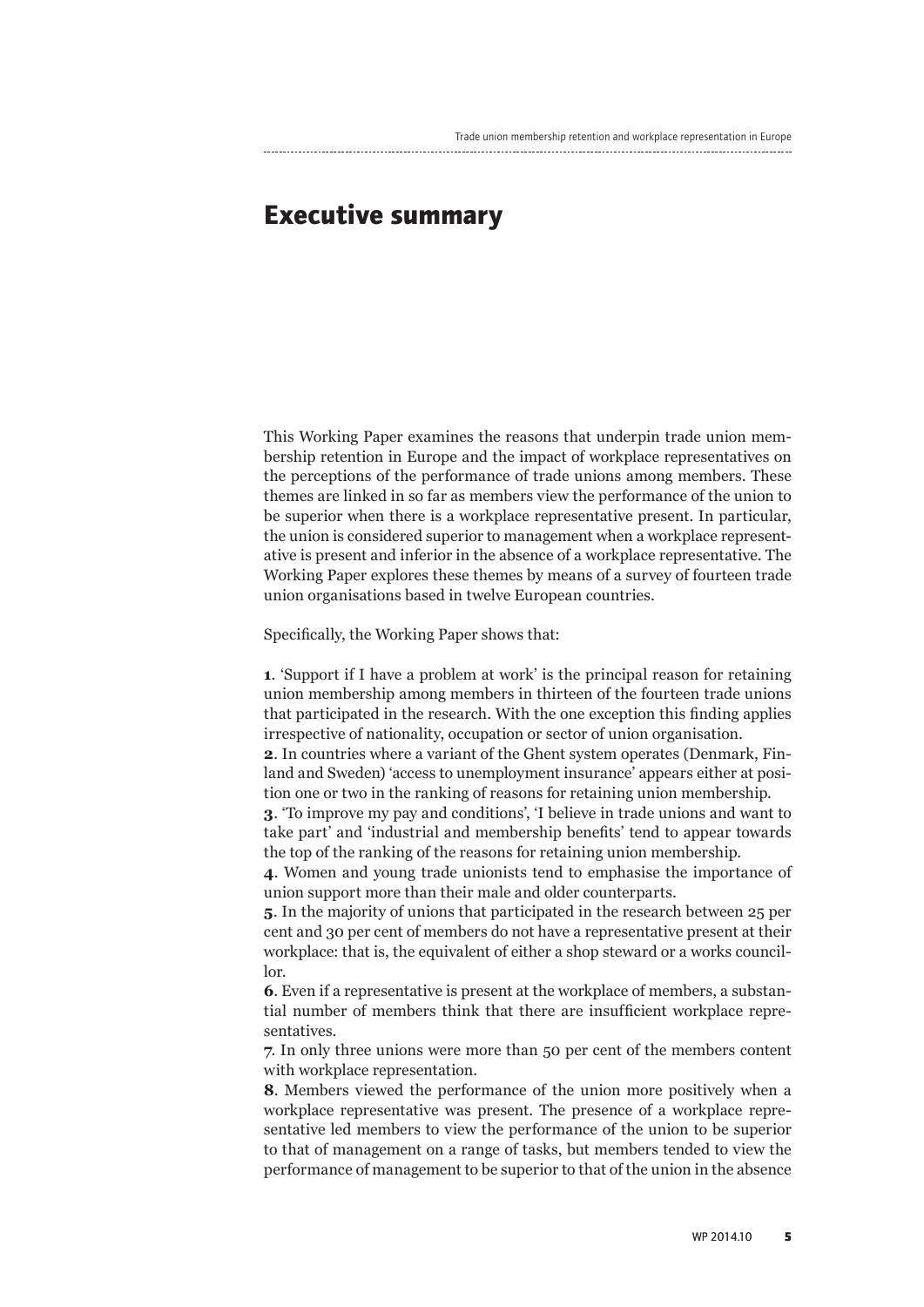Jeremy Waddington 

of workplace representatives. These findings apply to both single channel and dual systems of workplace representation.

The policy implications of these findings are threefold. First, irrespective of nationality, occupation, industry, sex and age trade unionists retain their membership because of a 'traditional' union agenda, based on fairness, equity and improvements in the terms and conditions of employment. The policy challenge is to deliver this agenda in a form appropriate to current labour market circumstances. Second, workplace representation is the bedrock on which any form of European trade union renewal should be founded. Third, these findings suggest that union renewal policies based on the deployment of workplace representatives to perform organising and recruitment activities in addition to their other representative duties may jeopardise how they are perceived by existing members, as many members already take the view that there are insufficient workplace representatives.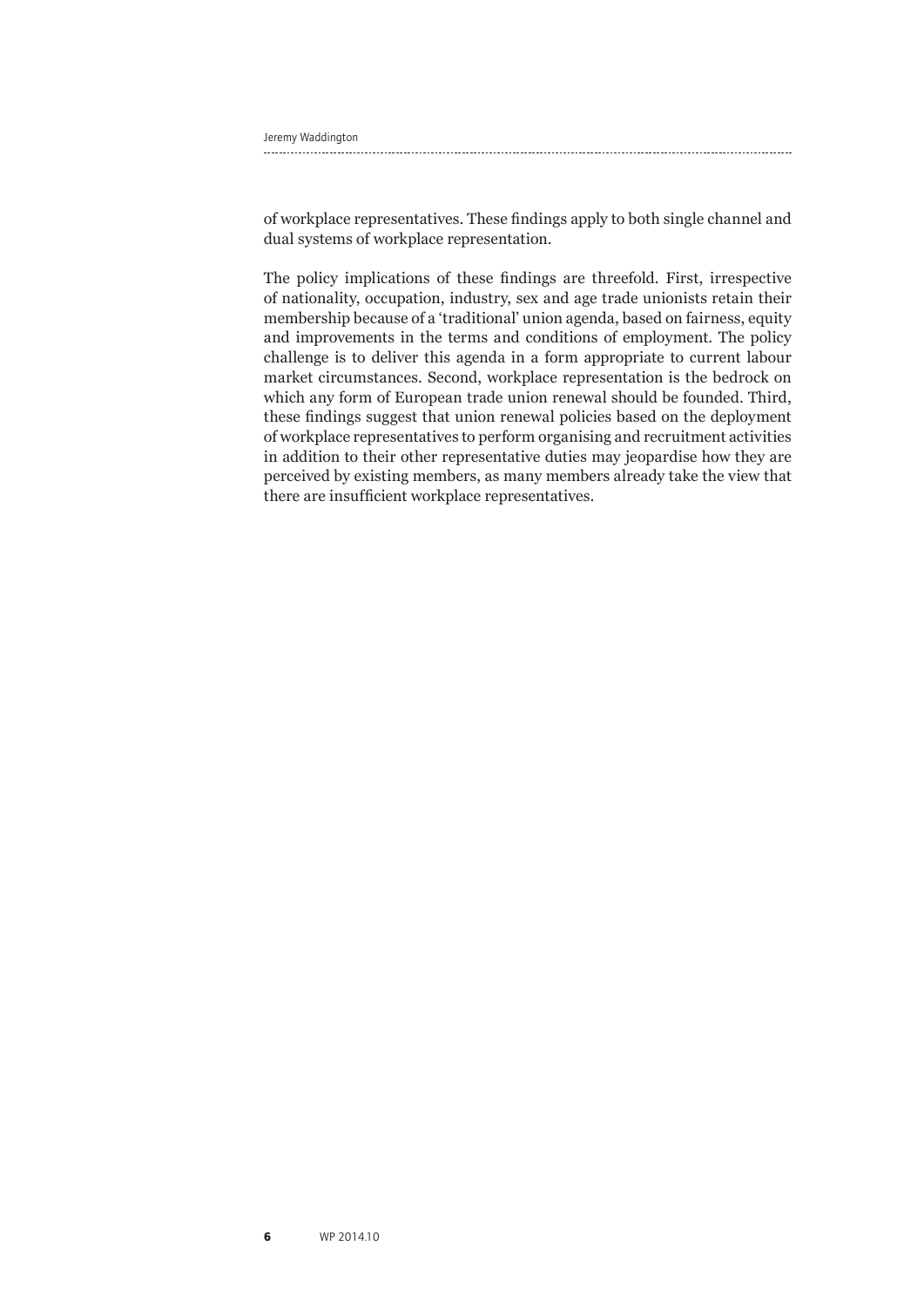# **1 Introduction**

Throughout much of Europe unionisation rates have declined since the 1980s. While the extent of decline varies between nations, no trade union movement has implemented an effective strategy to restore the levels of the late-1970s leading some to question the relevance of trade unionism for the twenty-first century, the future role of trade unionism and the embeddedness of unions in globalised capitalism (Crouch 1986; Boeri *et al*. 2001; Hyman 2004). In essence, two inter-related literatures have addressed these aspects of unionism in comparative perspective: explanations of the decline in unionisation and analyses of trade union renewal or revitalisation strategies. This Working Paper adopts a third approach in identifying on a comparative basis why trade unionists retain membership during a period of membership decline and assesses the performance of unions at the workplace from the perspective of members. In adopting this approach the first objective of the Working Paper is to identify the reasons that underpin membership and assesses their implications for the renewal strategies implemented by trade unionists.

The workplace is the location of trade unionism for most trade unionists and the workplace representative is a key figure in generating collective identities. Where workplace representation remains in place the decentralisation of bargaining has increased the range of issues handled by, and hence the workload of, workplace representatives. Furthermore, new management practices include methods of direct communication with employees, which often bypass workplace representatives, may directly challenge their interpretation of events and may undermine the position of workplace representatives. To compound these challenges structural shifts in employment have contributed to a decline in the coverage of workplace representation. A second objective of this Working Paper is to chart the coverage of workplace representation and the views of union members towards workplace representation in fourteen union organisations based in twelve European countries.

The Introduction outlines the salient points of the literature on the decline of unionisation and trade union renewal or revitalisation. Thereafter the Working Paper comprises three sections. The first section outlines the composition of the survey sample. The second section identifies why unionists retain their membership. The third section assesses the impact of workplace representation on members' perceptions of union performance. Two arguments run through the Working Paper. First, 'traditional' reasons explain why trade un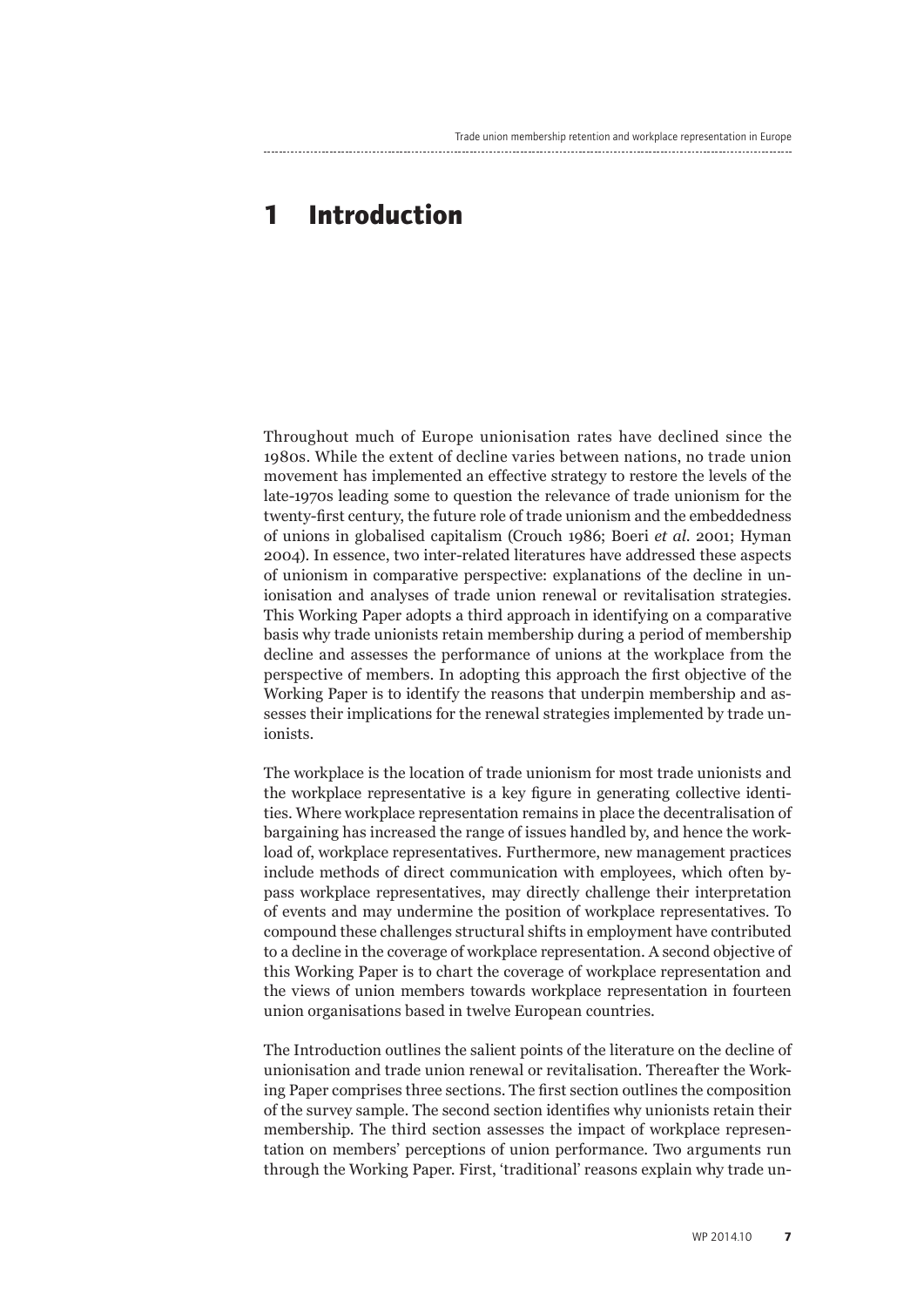ionists retain membership and central to these reasons is the performance of workplace representatives. Second, members with a representative present at the workplace rate the performance of the union to be superior compared to their counterparts with no representative present and to be superior to that of management: that is, the presence of workplace representation is a prerequisite to any form of union renewal and to the generation of union social capital.

#### **1.1 Declining unionisation and renewal**

Explanations of the decline in unionisation have traditionally been based on the impact of the business cycle (Bain and Elshiekh 1976; Schnabel 2003, 2013) and the changing composition of the labour force (Western 1997; Farber and Western 2001). Relying on similar econometric techniques, variants of these approaches highlight the impact on the decline in unionisation of changing relations between trade unions and political parties (Bean and Holden 1992; Thelen 1991), effects associated with the individual characteristics of workers (Blanchflower 2007; Schnabel and Wagner 2007) and the effect of the Ghent system (Western 1997). Advocates of these explanations argue that they explain a substantial proportion of the decline in unionisation since the 1970s. Three criticisms are levelled at these studies. First, regression analyses link unionisation to a set of national characteristics rather than explaining differences in the national rates of membership decline, hence ignoring the increasing divergence of national density rates (Ebbinghaus and Visser 1999). Second, these studies do not address variations in union strategy and associated questions, such as how is membership organised and what appeal, if at all, do unions have for members and potential members in current circumstances (D'Art and Turner 2008)? Third, unionism for most union members is not an issue of national economic indicators or politics, but is a function of workplace circumstances, a point downplayed in the application of national explanatory models (Hancké 1993).

Unlike comparative studies of the decline in unionisation, the renewal literature focuses on union strategy and the characteristics of potential members. The merits and limitations of strategic options such as servicing, partnership, organising and community unionism are debated (Heery 2002; Frege and Kelly 2004). Additionally, groups of workers that are under-represented within unions are identified and their specific requirements of, and their potential contribution to, trade unions are isolated. In particular, the requirements and potential contribution of young, temporary, migrant, women, part-time and, in some countries, white-collar workers are assessed as target groups (Cregan and Johnston 1990; Milkman 2000; Llorente Sánchez 2007). In contrast to the econometric modelling that is the mainstay of the literature on the decline in unionisation, examinations of union renewal are more reliant on case studies (Nissen 2002; Kloosterboer 2007; Turner and Cornfield 2007). The vast array of such evidence shows that the options available for renewal are not mutually exclusive analytically or strategically within unions (de Turberville 2007; Heery 2002), do not necessarily result in increases in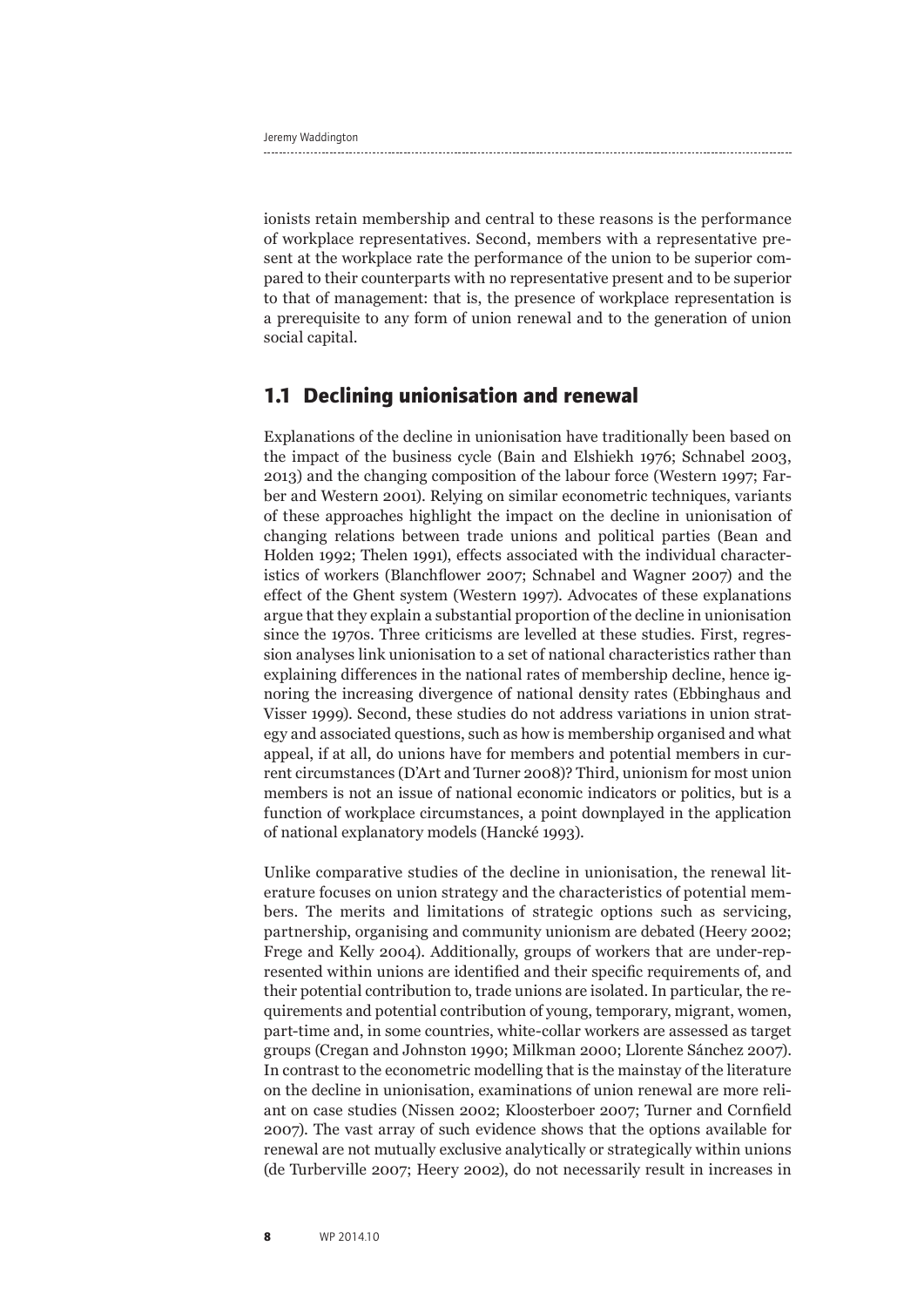membership or new forms of union governance appropriate to changed circumstances (Voss and Sherman 2000) and that there are differences between stated policy intentions and day-to-day practice in many unions (Heery and Simms 2008).

Integral to the literatures on the decline in unionisation and union renewal is a question that has been downplayed or omitted from both: namely, why do people retain their trade union membership in times of declining unionisation? Throughout Europe there is a perceived need for unions among unionists and non-unionists alike (D'Art and Turner 2008). Extant analyses of the specific question 'why do people retain their union membership?', however, tend to be national rather than comparative and, as the decision to remain a union member may be influenced by a range of social actors including managers, family members, work colleagues and union representatives, are often associated with examinations of how people initially joined the union. In this context Dutch workers cited improved terms and conditions of employment and to 'avoid personal problems in the work environment' (van de Vall 1970: 125-137; Klandermans 1986), British workers cited 'support if I have a problem at work' together with improved terms and conditions of employment (Waddington and Whitston 1997), while workers from the United States wanted more influence on workplace issues (Freeman and Rogers 1999: 40-43). Although the primary reason Danish workers joined unions was to gain access to the unemployment insurance funds operated by trade unions, they ranked 'to ensure that my interests are protected' as the second most important reason (Jørgensen *et al*., 1992). Similarly, young workers in Britain and the Netherlands mention that they were union members because other workers at their place of work were in the union (Cregan and Johnston 1990; Klandermans 1984). Membership retention is also associated with the quality of member services (Booth and Chatterji 1995), one of several observations that led many European trade unions to make available to members a range of financial services as an 'incentive' to membership retention.

The national focus of these studies coupled to differences in the wording used in the questionnaires or interviews precludes direct international comparisons. In the absence of such international comparisons the relative effect of different national institutions on membership decisions cannot be assessed. This paper remedies this shortfall in drawing on survey evidence from fourteen union organisations based in twelve countries. The paper shows that the reasons that underpin membership retention do not differ markedly between countries. Although there are differences in emphasis in the reasons for membership retention between unionists of different nationalities, between men and women and among unionists from different age groups, representation at the workplace is shown to be central to member retention throughout Europe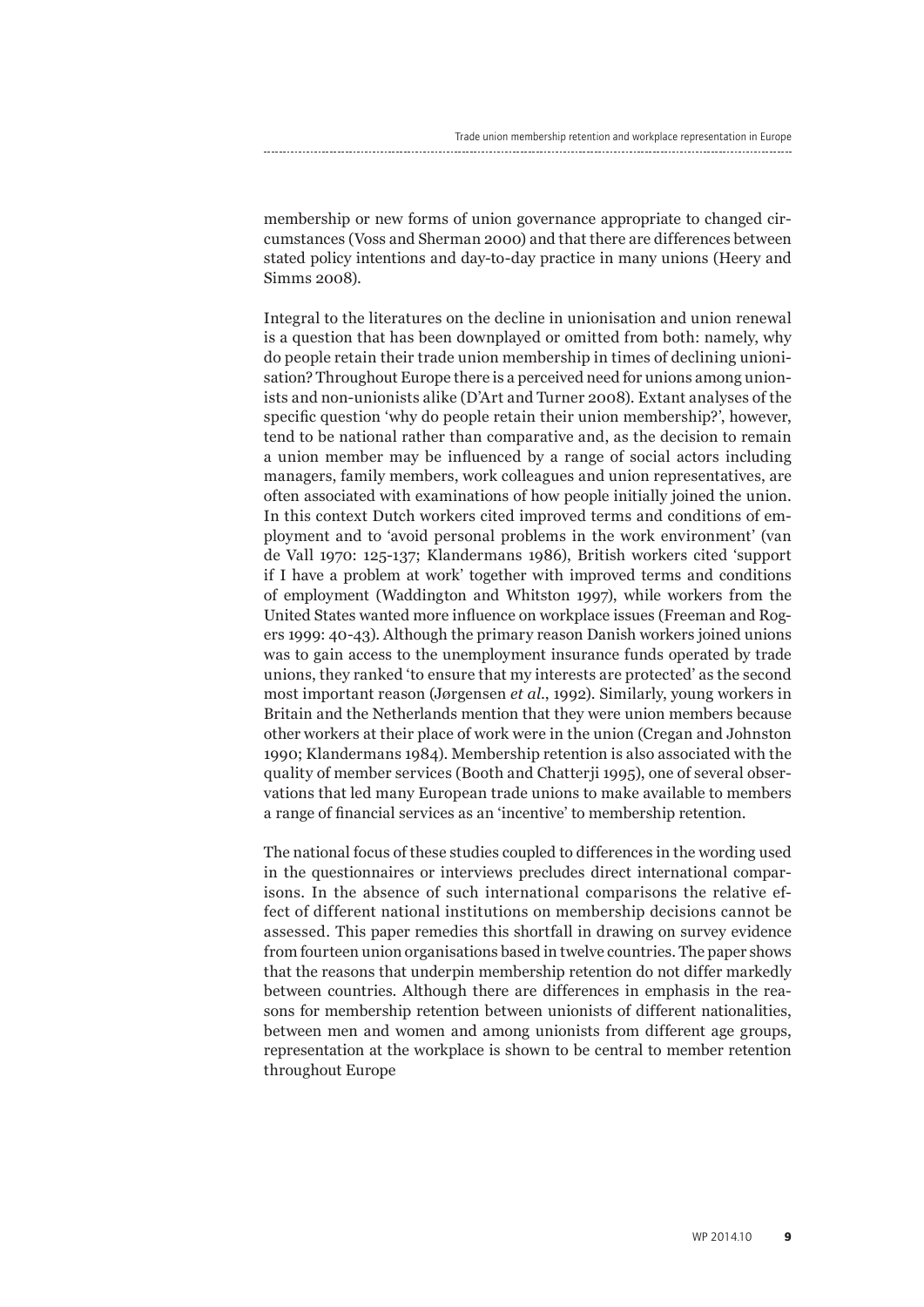# **1.2 Workplace representation: at the core of union renewal**

The literature on trade union renewal or revitalisation and on the maintenance or regeneration of power places the activities of workplace representatives at the centre of union practices. It is thus necessary to highlight the influence workplace representation may bring to bear in these areas. The combination of institutions, state and employers' policies, and union structures and identities account for the variation in union strategic choices generally, and on union renewal strategies specifically (Frege and Kelly 2004:31-44). Most union renewal strategies, however, are underpinned by two assumptions. First, raising membership or density levels is important, but insufficient, for union renewal. Second, it is necessary to develop workplace representation in order to ensure that membership gains may be secured, at least, into the mediumterm, and that workplace organisation can become self-sustaining (Markowitz 2000; Simms *et al*. 2013:7-13). Workplace representation is thus both an object and a means of union renewal: an object in the sense that its development is a purpose of union renewal; a means in so far as workplace representatives are required to sustain renewed workplace organisation.

The implications of union renewal policies for workplace representatives in single channel and dual systems are wide-ranging. Within single channel systems the independence from management of shop steward organisation was derived, in part, from high levels of union density and strikes (Fairbrother 1984; Hyman 1996) and consolidated in some instances by managerial incompetence (Gallie and Rose 1996). The reassertion of managerial prerogative and the use of human resource management (HRM) techniques to bypass workplace representation subsequently exposed limitations in shop steward organisation (Purcell and Ahlstrand 1994; Martin 1985). These limitations were accentuated in the UK where declines in the level of union density and strike activity, coupled to the terms of the legislation enacted during the 1980s and early 1990s, resulted in a greater dependence on managerial acquiescence for the continued presence of shop stewards, particularly in the private sector (Charlwood and Forth 2009). Other single channel systems fared better, however, in so far as the legal underpinning to features of the industrial relations systems offered more support to shop steward organisation. The Ghent system, for example, facilitates the maintenance of high levels of union density, which, in turn, ensure employers engage with workplace representatives (Kjellberg 2006).1 Similarly, the Swedish *Förtoendemannalagen* (Workplace Union Representation Act) of 1974 specified the duties of workplace representation and allowed meetings in working time, thus consolidating workplace organisation. Even with such legal support, however, the confidence of Swedish union members in trade unions fell markedly between 1980 and 1990 (LO quoted in Kjellberg 1992:123-124).

**<sup>1.</sup>** In the Ghent system trade unions play a role in the administration of unemployment benefits, a procedure that encourages union membership (Kjellberg 2006). European countries in which versions of the Ghent system are in place include Belgium, Denmark, Finland and Sweden, the final three of which are included in the analysis that follows.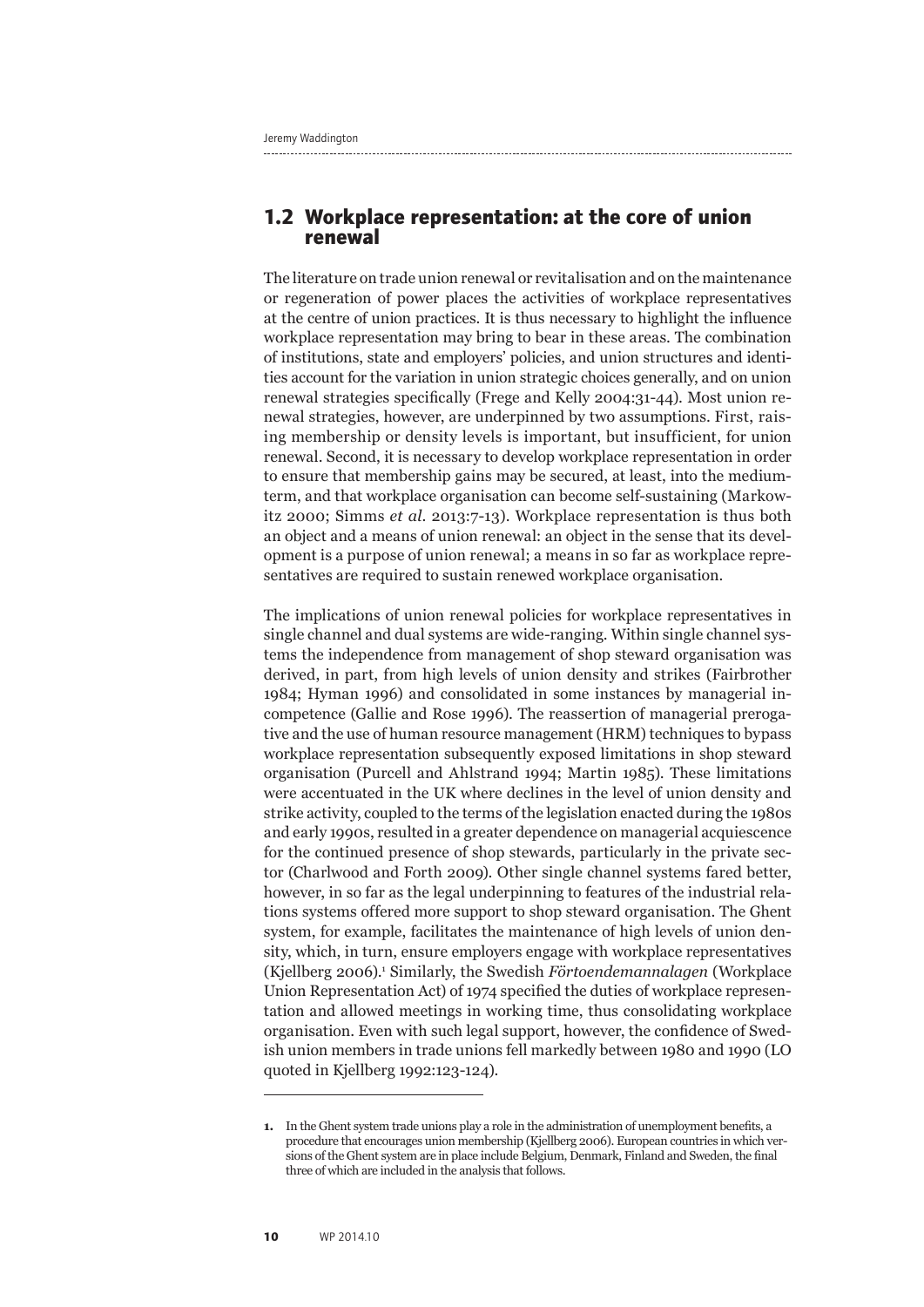The legal underpinning of works councils in dual systems has also had a marked impact on the character of union renewal policies. In Germany it is unlawful for employers to prevent the establishment of works councils, if requested by workforces, and the majority of works council seats are occupied by trade unionists. The capacity of employers to resist a union presence is thus severely limited. Furthermore, the efficacy of works councils is shown to be dependent upon resources provided by trade unions, notably in the form of research, training and legal expertise (Müller-Jentsch 1995). Although a more politically distant relationship between works councils and unions persists in the Netherlands (Visser 1995), trade unions and works councils in Austria and Germany have developed a relationship of mutual inter-dependence (Traxler 1998; Behrens 2009). In countries where the establishment of works councils depends on an initiative taken by employees, works councils have always been established in only a minority of eligible workplaces. In Germany, for example, the coverage of works councils is 10 per cent of eligible workplaces and between 38 per cent (East Germany) and 45 per cent (West Germany) of private sector employees. The proportion of works councillors in Germany that are not union members, however, has risen since the late-1960s (Ellguth and Kohaut 2010), a trend reproduced in the Netherlands (Visser 1995) and Austria (Traxler 1998), which, as unions are reliant on works councillors to organise new members, presents a challenge in the context of union renewal initiatives. In short, in both single channel and dual systems of representation union renewal initiatives place demands on workplace representatives and raise questions about the capacity of workplace representatives to effectively articulate the interests of trade union members while also deepening workplace organisation.

A second theme that resonates throughout recent literature on union responses to decline concerns the issue of power. One element of trade union power is institutional, which, to a degree, is a function of the extent and character of the legal underpinning of workplace representation (Hancké 1993). As mentioned above, the legal underpinning of workplace institutions is common to Austria, Germany, the Netherlands and Spain, where dual systems are in operation, but is not always present where single channel systems operate. Workplace representation is central to a second element of trade union power: organisational power. While a high level of union density is often viewed as prerequisite to the deployment of union power, issues of mobilisation and solidarity influence the 'social capital' of unionism whereby collectively organised networks of unionists provide mutual support both within and outside of the workplace and generate organisational power (Jarley 2005). Workplace representation is essential to the generation of social capital unionism. Earlier studies demonstrated how workplace representatives in single channel and dual systems were able to represent and mobilise members, to organise collective and solidaristic workplace organisation and, on the basis of their relations with members, to secure concessions from management (Batstone *et al*. 1977; Korpi 1978; Brandt *et al*. 1982).

The capacity of representatives to generate social capital among unionists may be questioned on four counts. First, shifts in the labour market effec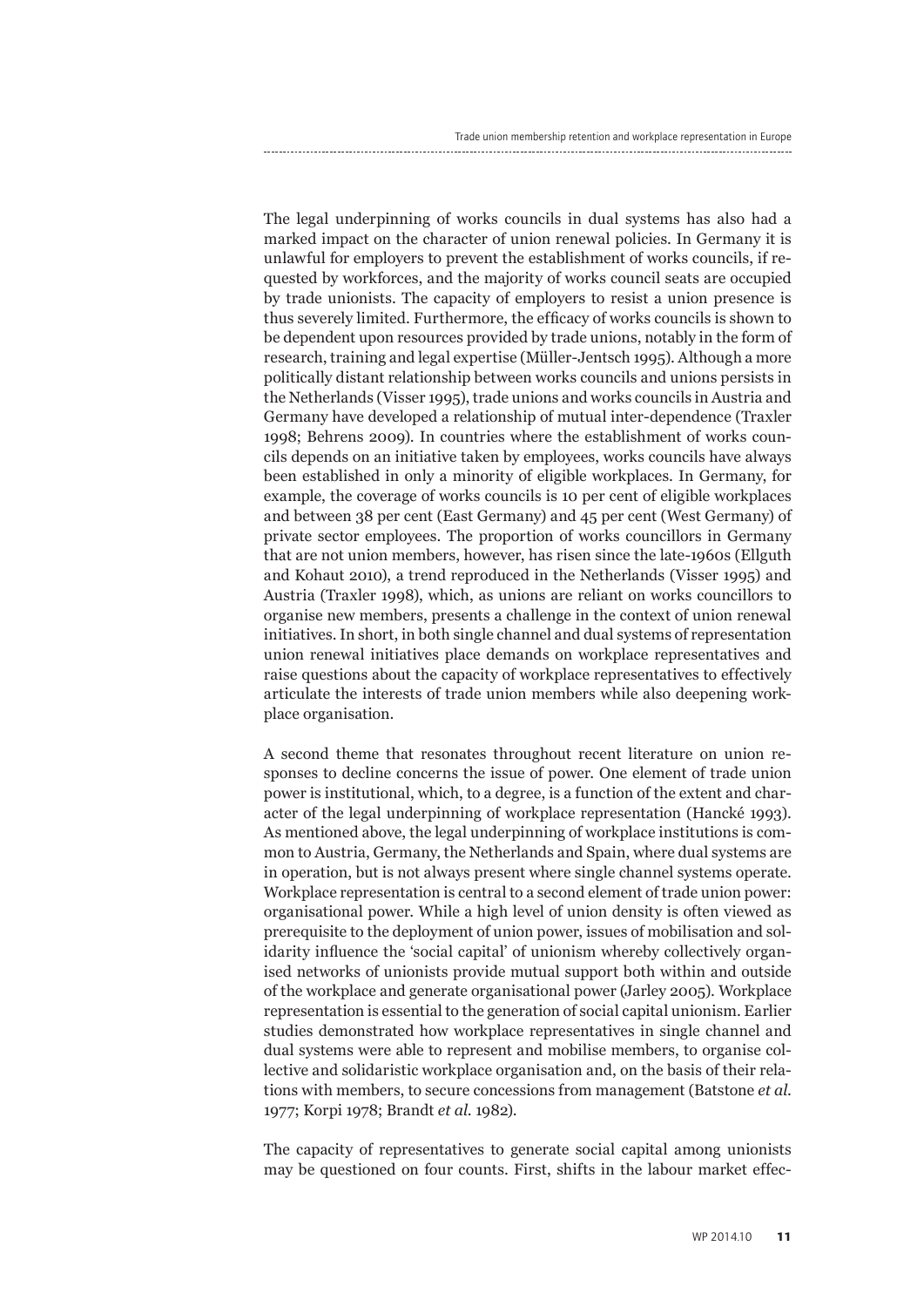tively moved employment from areas of union strength to private sector services where workplace representation is more rudimentary (Dolvik and Waddington 2005) and the structural power of unionised employees tends to be more limited (Wright 2000).<sup>2</sup> Associated with these shifts is the employment of more diverse workforces, which has generated a 'crisis of interest aggregation' (Müller-Jentsch 1988:177-178) as unions can no longer mobilise around a limited number of interests that are shared by most or all members, but are required to accommodate competing and often divergent interests. Furthermore, as older white male manual workers are over-represented as shop stewards and works councillors, the assumption that workplace representatives could represent an increasingly diverse workforce has come under increasing scrutiny (Briskin 1999; Healy *et al*. 2004).

Second, the decentralisation of bargaining has effectively increased the workload of representatives. While managers have tended to 'drive' decentralisation processes, the character of such processes varies markedly (Keune 2011). Although industrial bargaining formally remains in place throughout much of Western continental Europe, the range of issues handled at company and workplace levels has increased as managers have sought to take decisions as near as possible to their point of effect and companies have either left or failed to join employers' associations. Where bargaining takes place in the private sector in the UK it is almost exclusively at company level. Although policy initiatives intended to establish industrial bargaining were implemented in several Eastern European countries after 1990, employer resistance was sufficient to result in a relatively low coverage of bargaining conducted primarily at company level (Bohle and Greskovits 2012; Meardi 2012). Irrespective of whether decentralisation has been organised or disorganised (Lash and Urry 1987; Traxler 1995), the point remains that in both single channel and dual systems, decentralisation introduces additional challenges for workplace representatives and makes meeting members' expectations more difficult. In particular, decentralisation necessitates workplace representatives handling a wider range of issues, limits the access of workplace representatives to central management decision-makers and complicates articulation between workplace and union (Edwards and Podgursky 1986; Waddington 2001).

Third, as a means to generate social capital at the workplace and a mainstay of union democracy, workplace representation relies on the responsiveness of workplace representatives to the concerns of constituents and on the participation of members in decision-making. Changes in the labour market led many to question whether workplace representation was sufficiently sensitive to the concerns of a diverse membership. In addition, in single channel

**<sup>2.</sup>** Structural power is derived from the location of workers within the labour market. Workers with structural power may have acquired specific skills that are difficult to replace or may occupy key positions within production processes which allow them to impose significant costs on employers should industrial action occur (Silver 2003; Gumbrell-McCormick and Hyman 2013:30). Many workers in private sector services have relatively low levels of structural power as they have neither skills nor key positions within organisations from which they may impose costs on employers: for example, unskilled workers in hotels and catering. Among the workers in private sector services with structural power are those employed in transport.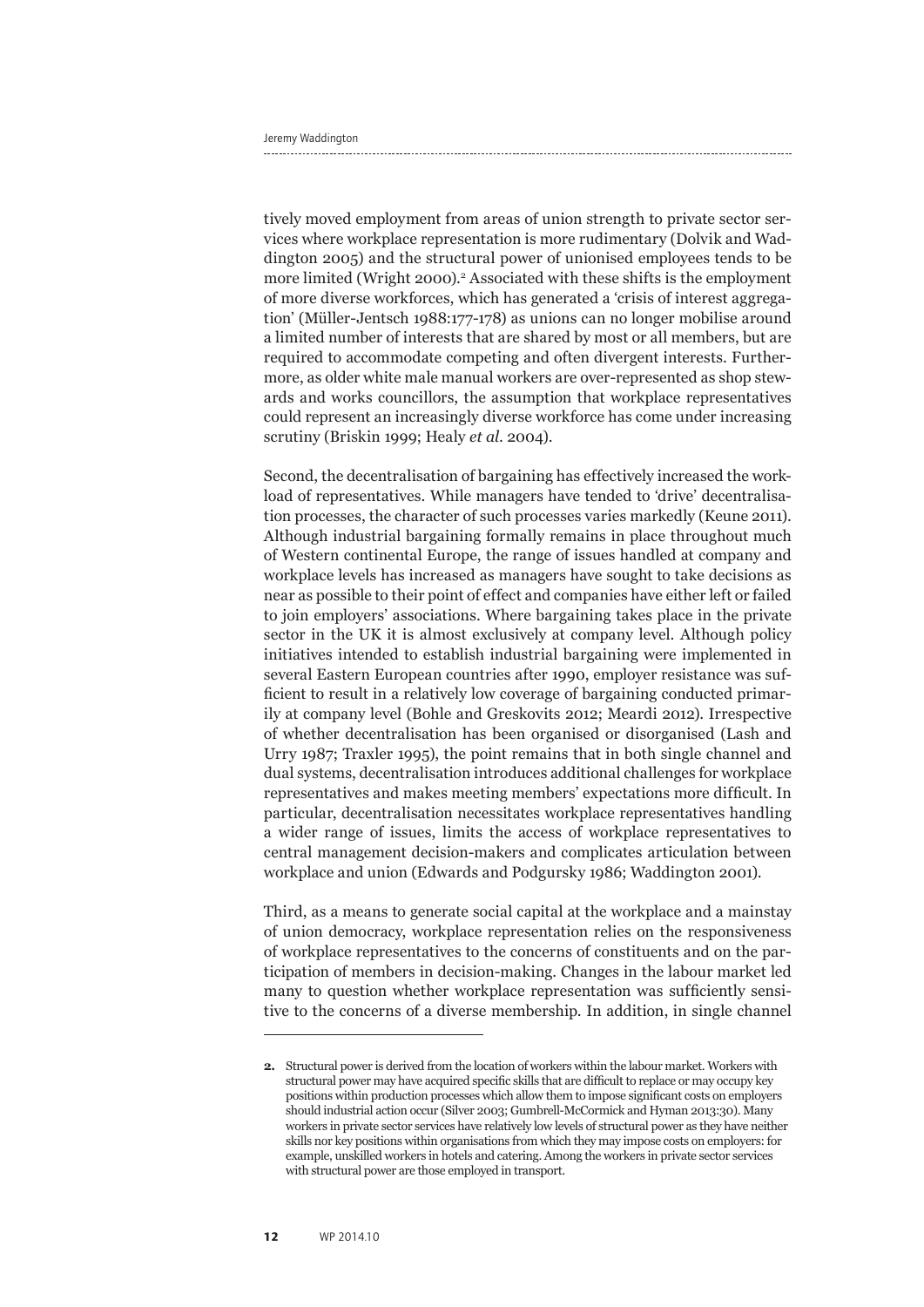and dual systems member attendance at decision-making meetings is low or has declined and a vast number of elections to representative positions are not contested. Furthermore, even at the zenith of workplace organisation elements of bureaucratisation that contrasted with a democratic ideal were detected (Eldridge 1971; Hyman 1979). These elements 'distanced' workplace representatives from their constituents as the former assimilated a concern for the preservation of the institutions of workplace representation.

Fourth, a 'crisis of workers' loyalty to trade unions' was identified (Müller-Jentsch 1988:177-178) as arising from the management policies designed to promote employee commitment to the goals of the enterprise and/or substitute management for trade unions as a source of advice (Bratton 2001: Heery *et al*. 2004). Direct communication between managers and employees that bypasses workplace representatives is an additional feature associated with HRM that challenges the role of the workforce representative (Boxall *et al*. 2007: Dundon *et al*. 2005). More effective managerial communications effectively challenge the capacity of local representatives to mobilise power resources, particularly when such communications promote workers questioning issues of solidarity and collective identity (Lévesque and Murray 2010). In order to encourage loyalty to the union workplace representatives are required to compete more intensely with management on communications in a manner that hitherto was not required.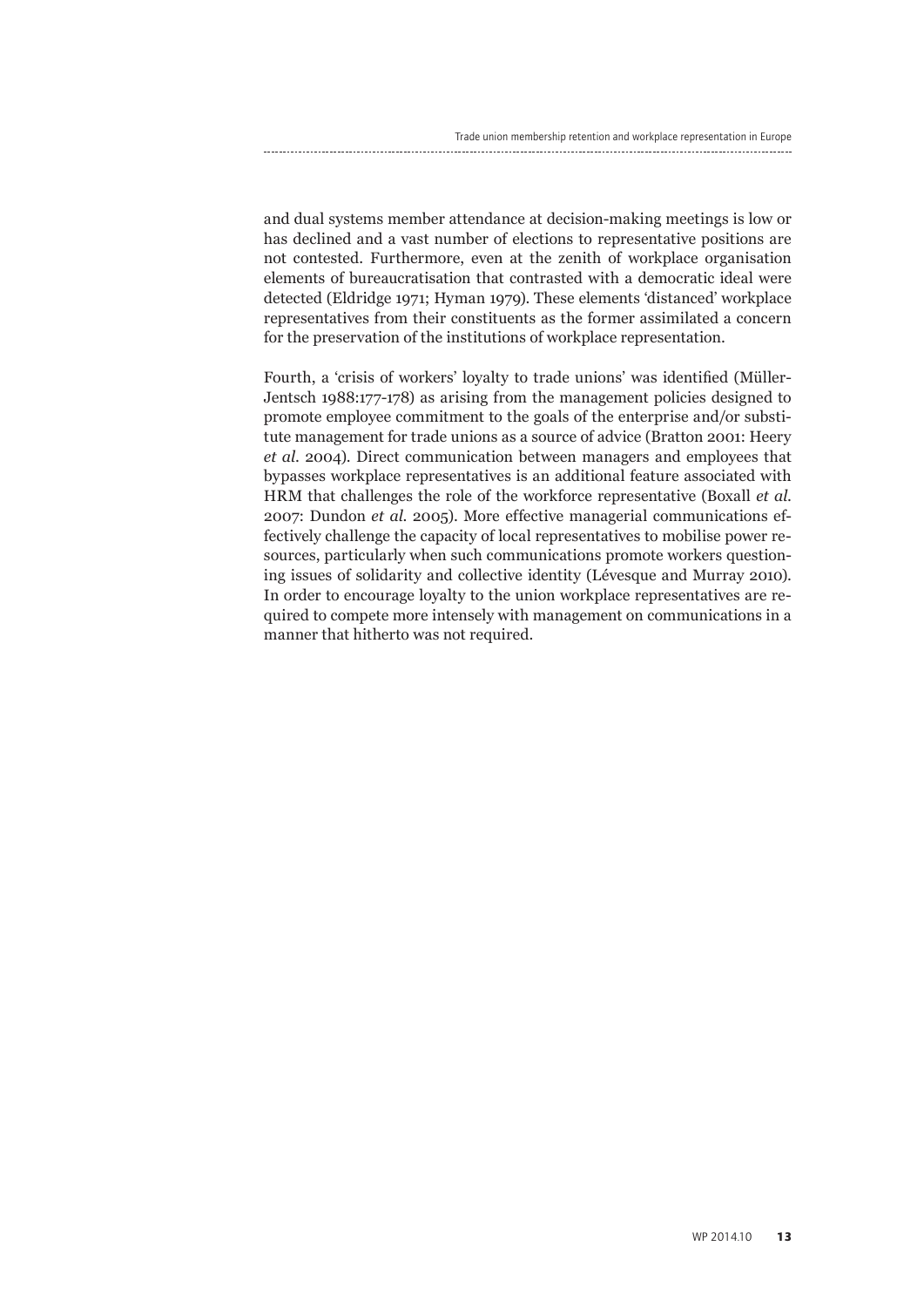# **2 Sample composition**

Questionnaire-based surveys distributed to the members of fourteen trade unions based in twelve countries were conducted between 2005 and 2010. In practice, the survey distribution within each union was conducted independently, as the negotiation of access and time management issues effectively precluded simultaneous distribution across all of the participating trade unions. The basic questionnaire design was sustained throughout the research with changes made only to accommodate institutional variation or differences in union policy. The questionnaire was designed in English and translated by industrial relations specialists into the language of the country within which it was distributed. In addition to extensive checks for meaning in the translations, the questionnaires were also piloted to ensure that potential respondents understood what was being asked of them and whether they had the information at their disposal to answer the questions in the survey.

Variation in the size of the distribution within each participating organisation was a function of cost, union membership size and the quality of union membership records. Within several of the participating organisations particular sections of the membership were selected as target groups for the survey. The target groups were selected by representatives of the participating unions and the author on the basis that members of the target groups were the subject of a union recruitment or organising initiative; were considered 'difficult' to organise and thus more information on them was deemed useful within the participating union; and/or, where possible, were employed in private sector services where levels of union density tend to be lower than elsewhere. As a consequence of this approach no claim is made here that the results are representative of the entire unions that participated in the survey. The survey was distributed only to working members: unemployed and retired members were excluded. Table 1 provides details of each distribution and a sketch of the participating organisations.

With two exceptions the questionnaires were distributed by post to union members at the address held by the union. The distribution comprised a sample, based on the membership records held by the participating unions. Completed questionnaires were returned either directly to the author or to the head office of the participating union where they were boxed while still in the return envelopes and then sent to the author. The first exception to this general procedure was the Spanish *Comisiones Obreras* (CC.OO) where the questionnaire was distributed electronically to members of four of the con-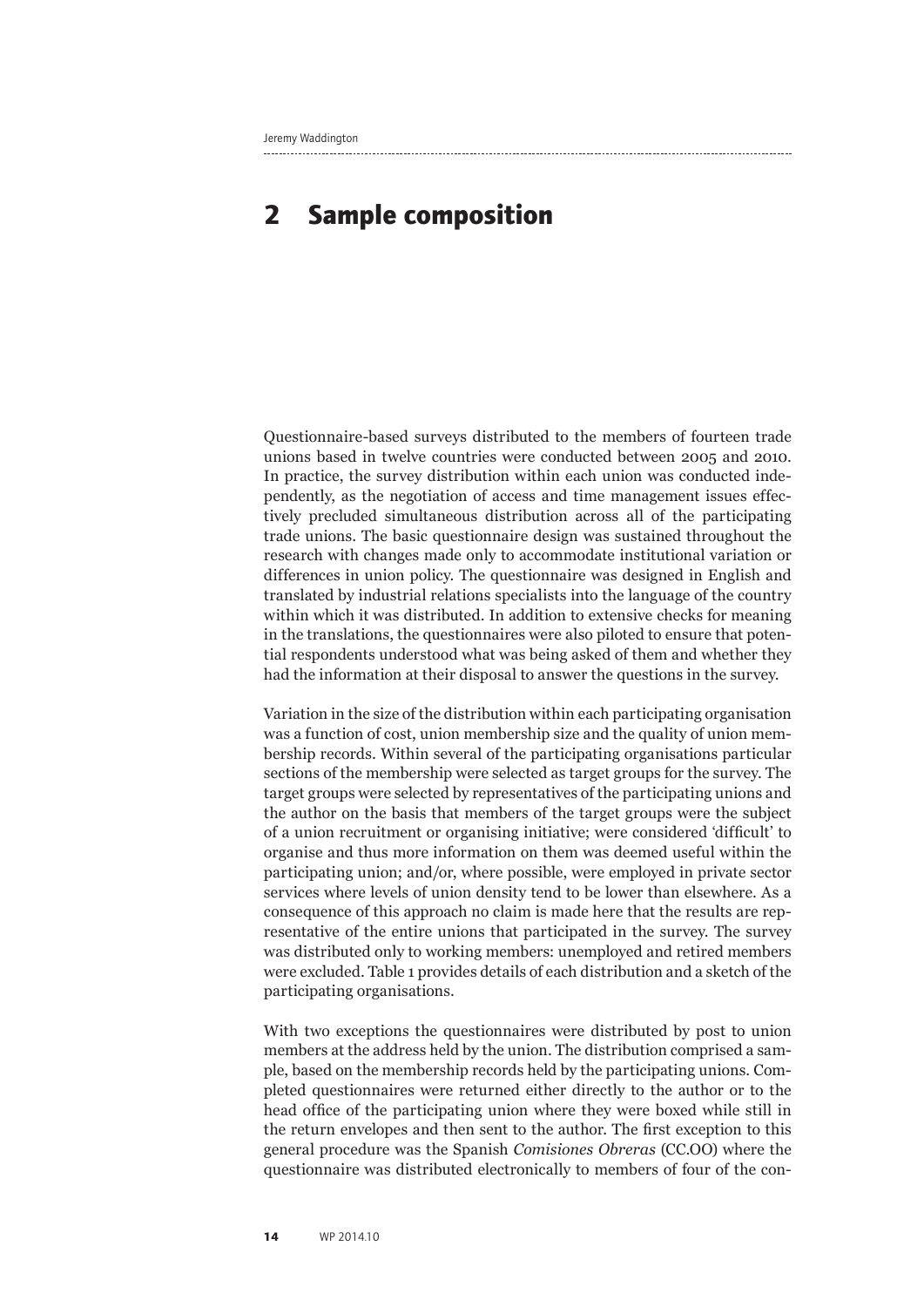| Segment of employment of respondents       | Private sector (as opposed to co-operative) banks        | commerce, hotels and tourism; and services for enter-<br>Four federations of CC.OO participated from mining<br>and metals; textiles, leather and related industries; | Food manufacturing and chemicals           |                                                                                    |                                  |                                                        | Professional engineers and technologists            |                                          | Chemicals and metals; security, banking and retail; and | Metals and chemicals, and IT and telecom         | White-collar workers in engineering and manufacturing    |                                                | Banking, building societies and insurance | Firefighting, banking, insurance and retail                 |
|--------------------------------------------|----------------------------------------------------------|----------------------------------------------------------------------------------------------------------------------------------------------------------------------|--------------------------------------------|------------------------------------------------------------------------------------|----------------------------------|--------------------------------------------------------|-----------------------------------------------------|------------------------------------------|---------------------------------------------------------|--------------------------------------------------|----------------------------------------------------------|------------------------------------------------|-------------------------------------------|-------------------------------------------------------------|
|                                            |                                                          | prises                                                                                                                                                               |                                            | Banking, insurance and retail                                                      | Retail and commerce              | Retail                                                 |                                                     | Restaurants and catering                 | health and education                                    |                                                  |                                                          | Banking, insurance and tax                     |                                           |                                                             |
| respondents %<br>Proportion of<br>women    | 76.9                                                     | 27.7                                                                                                                                                                 | 24.9                                       | 48.7                                                                               | 79.4                             | 78.2                                                   | 15.1                                                | 44.9                                     | 43.7                                                    | 16.9                                             | 56.3                                                     | 41.0                                           | 52.7                                      | 50.1                                                        |
| return %<br>Rate of                        | 15.9                                                     | 14.0                                                                                                                                                                 | 12.4                                       | 8.7                                                                                | 14.8                             | 14.9                                                   | 16.3                                                | 15.2                                     | 13.7                                                    | 14.5                                             | 20.4                                                     | 15.3                                           | 8.7                                       | 10.6                                                        |
| questionnaires<br>Number of<br>distributed | 720                                                      | 23,768                                                                                                                                                               | 4,080                                      | 14,130                                                                             | 5,000                            | 6,800                                                  | 9,000                                               | 1,300                                    | 5,500                                                   | 9,856                                            | 6,735                                                    | 4,000                                          | 35,600                                    | 23,585                                                      |
| Confederal affiliation                     | Magyar Szakszervezetek Országos<br>Szövetsége (MSZOSZ)   | CC.OO is a confederation                                                                                                                                             | Federatie Nederlandse Vakbeweging<br>(FNV) | Österreichischer Gewerkschftsbund<br>(ÖGB)                                         | Landsorganisasjonen i Norge (LO) | Magyar Szakszervezetek Országos<br>Szövetsége (MSZOSZ) | Independent                                         | Landsorganisationen i Danmark (LO)       | Solidarność is a confederation                          | Tjänstemännens Centralorganisation<br>(TCO)      | Suomen Teknisten Toimihenkilöiden<br>Keskusliitto (STTK) | Unione italiana del lavoro (UIL)               | ion Congress (TUC)<br>Trades Un           | Deutscher Gewerkschaftsbund (DGB)                           |
| Country                                    | Hungary                                                  | Spain                                                                                                                                                                | Netherlands                                | Austria                                                                            | Norway                           | Hungary                                                | Norway                                              | Denmark                                  | Poland                                                  | Sweden                                           | Finland                                                  | Italy                                          | $\leq$                                    |                                                             |
| Union organisation                         | Bankok, Biztosítók Dolgozóinak<br>Szakszervezete (BBDSZ) | Comisiones Obreras (CC.OO)                                                                                                                                           | FNV-Bondgenoten                            | Gewerkschaft der Privatanges-<br>tellten/ Druck, Journalismus,<br>Papier (GPA/DJP) | Handel og Kontor i Norge (HK)    | Kereskedelmi Alkalmazottak<br>Szakszervete (KASZ)      | Norges Ingeniør og Teknologor-<br>ganisasjon (NITO) | Restaurations Branchens<br>Forbund (RBF) | Solidarność                                             | Svenska Industritjänsteman-<br>naförbundet (Sif) | Toimihenkilöunioni (TU)                                  | Credito Esattorie e Assicurazio-<br>ni (UILCA) | <b>UNITE</b>                              | Vereinte Diensleistungsgewerk-   Germany<br>schaft (ver.di) |

Trade union membership retention and workplace representation in Europe

Table 1 The sample and survey distribution Table 1 The sample and survey distribution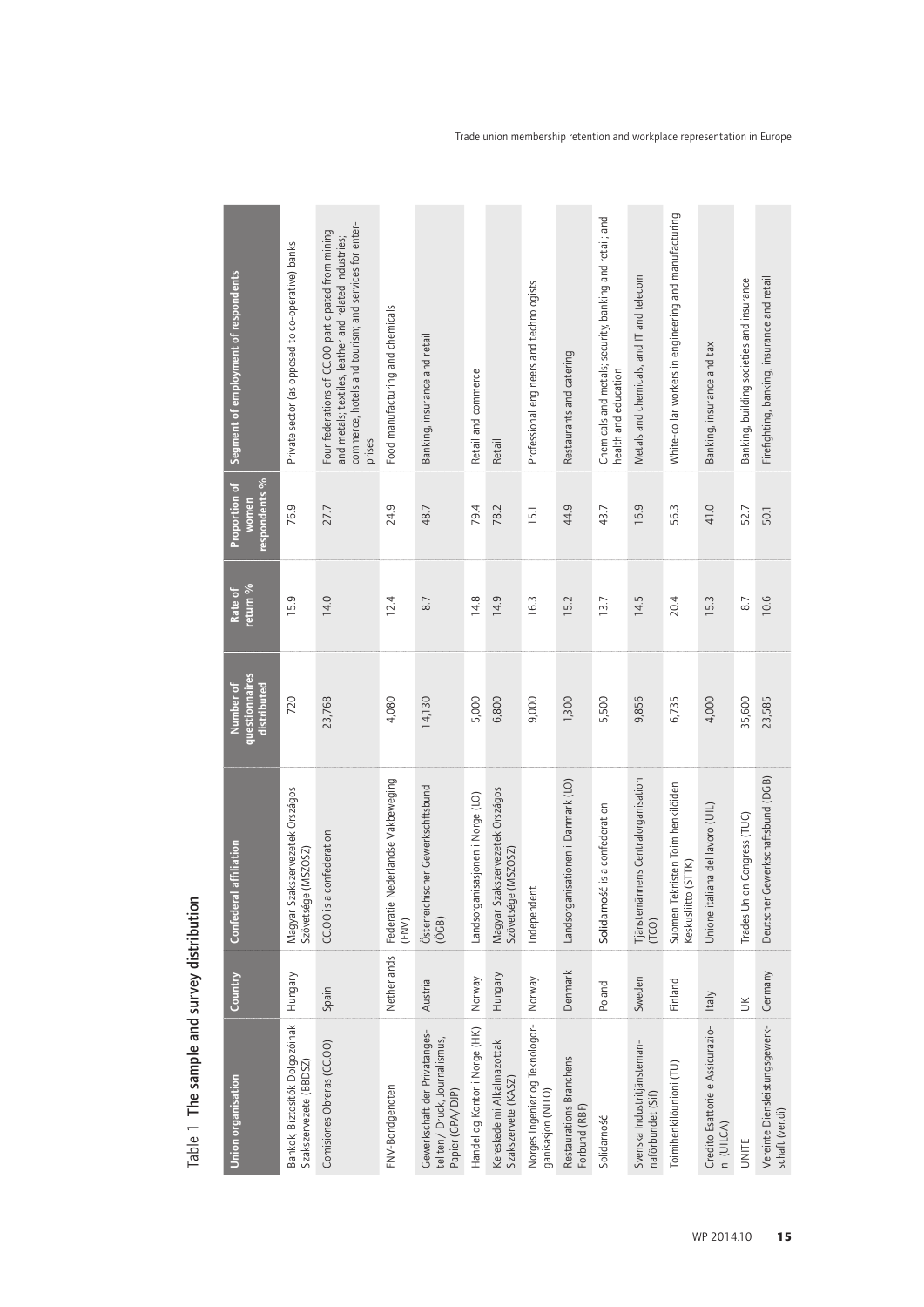federal federations that had submitted their e-mail addresses. This procedure resulted in a skewing of the sample of returns towards younger members: median age of CC.OO respondents was between 37 and 38 years whereas that for all participating unions was between 43 and 44 years. The second exception involved the Hungarian *Bankok, Biztosítók Dolgozóinak Szakszervezete* (BBDSZ) and *Kereskedelmi Alkalmazottak Szakszervete* (KASZ) together with the Polish *Solidarność*. These organisations did not hold comprehensive membership records and thus there was neither the means to create a representative sample of the members nor to distribute the survey centrally. In consequence, the questionnaires were distributed by students to members at their place of work, collected by the students and then returned to the author via the head office of the union. A consequence of this approach is that the questionnaire returns tend to be drawn from large workplaces located in Hungarian and Polish cities and thus cannot be regarded as representative. To establish the priorities of members from Eastern Europe was considered sufficient justification to proceed on this basis.

Shop stewards in single channel systems and works councillors in dual systems are treated here as workplace representatives. Union workplace representatives established by some unions that operate in dual systems are thus excluded from the category 'workplace representative' employed here.3 The countries regarded as operating single channel systems from which participating unions are drawn include Denmark, Finland, Hungary, Italy, Poland, Norway, Sweden and the United Kingdom, whereas those operating a dual system include Austria, Germany, the Netherlands and Spain. In Hungary and Spain provisions allow for shop steward and works council representation. Hungary is treated as a single channel system in so far as the works councils established under the Labour Code of 1992 had only information and consultation rights, were often integrated into local union organisation, tended to be established only where union organisation was already present, and, in the main, left bargaining with management to the local union (Benyó *et al*. 2006; Tòth 1997). In contrast, Spain is treated as a dual system in that the *Comite de Empressa* (workers' committee) comprises representatives elected by the workforce in enterprises with 50 or more employees; has the right to negotiate company or workplace agreements, and to information and consultation; and the responsibility of ensuring compliance with external regulatory changes, such as on social security or employment legislation (Hamann and Martinez Lucio 2007).

Two further introductory remarks are noteworthy concerning trade union mergers and the participation of union confederations. Since participating in the survey three unions have merged with the result that they no longer exist

**<sup>3.</sup>** Of course, it is recognised that the rights, duties and status of shop stewards and works councillors differ within and between countries. As will become apparent, treating shop stewards and works councillors as a single category 'workplace representatives' is a means to facilitate the presentation of the argument developed here. Included among the workplace representatives excluded from the category 'workplace representative' are the *Bedrijfscontactsman* and *Vertrauensleute* established in the Netherlands and Germany.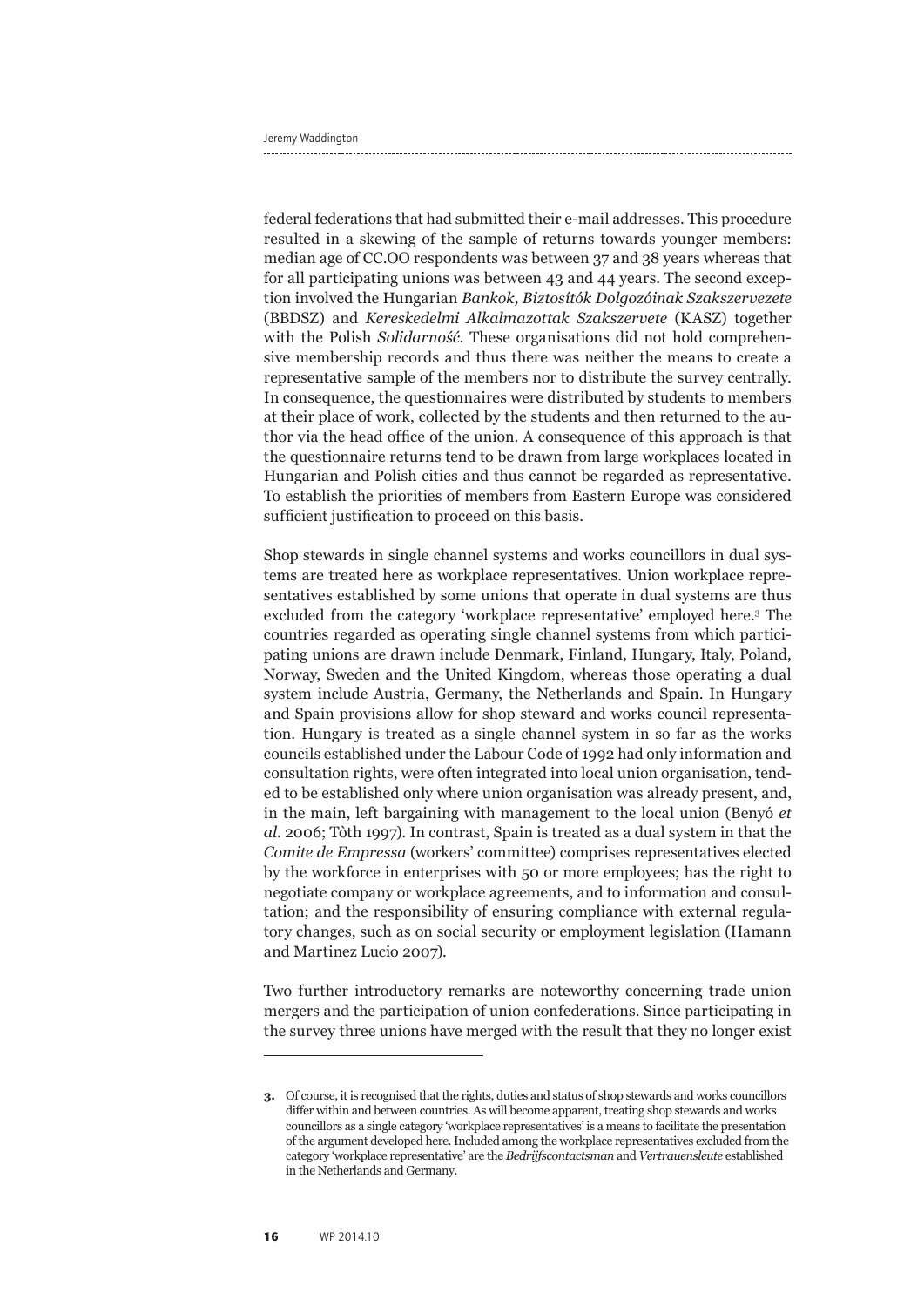as independent organisations: the Danish *Restaurations Branchens Forbund*  (RBF) merged in 2006 with *Fagligt, Fælles, Forbund* (3F); the Swedish *Svenska Industritjänstemannaförbundet* (Sif) merged with *Handelstjänstemannaförbundet* to form UNIONEN in January 2008; and the Finnish *Toimihenkilöunioni* (TU) merged to form *Ammattiliitto PRO* in January 2011. In each of these cases the confederal affiliation of the post-merger union is the same as that of the participating union. In addition, both *CC.OO* and *Solidarność* are union confederations. In the case of *CC.OO* four federations participated in the survey, each of which organised in one of the segments of the economy listed in Table 1. *Solidarność* comprises about 8,300 company trade unions, 37 regional unions and 16 industrial unions that represent workers throughout the Polish economy. The survey was distributed among these three elements of *Solidarność* in the sectors mentioned in Table 1.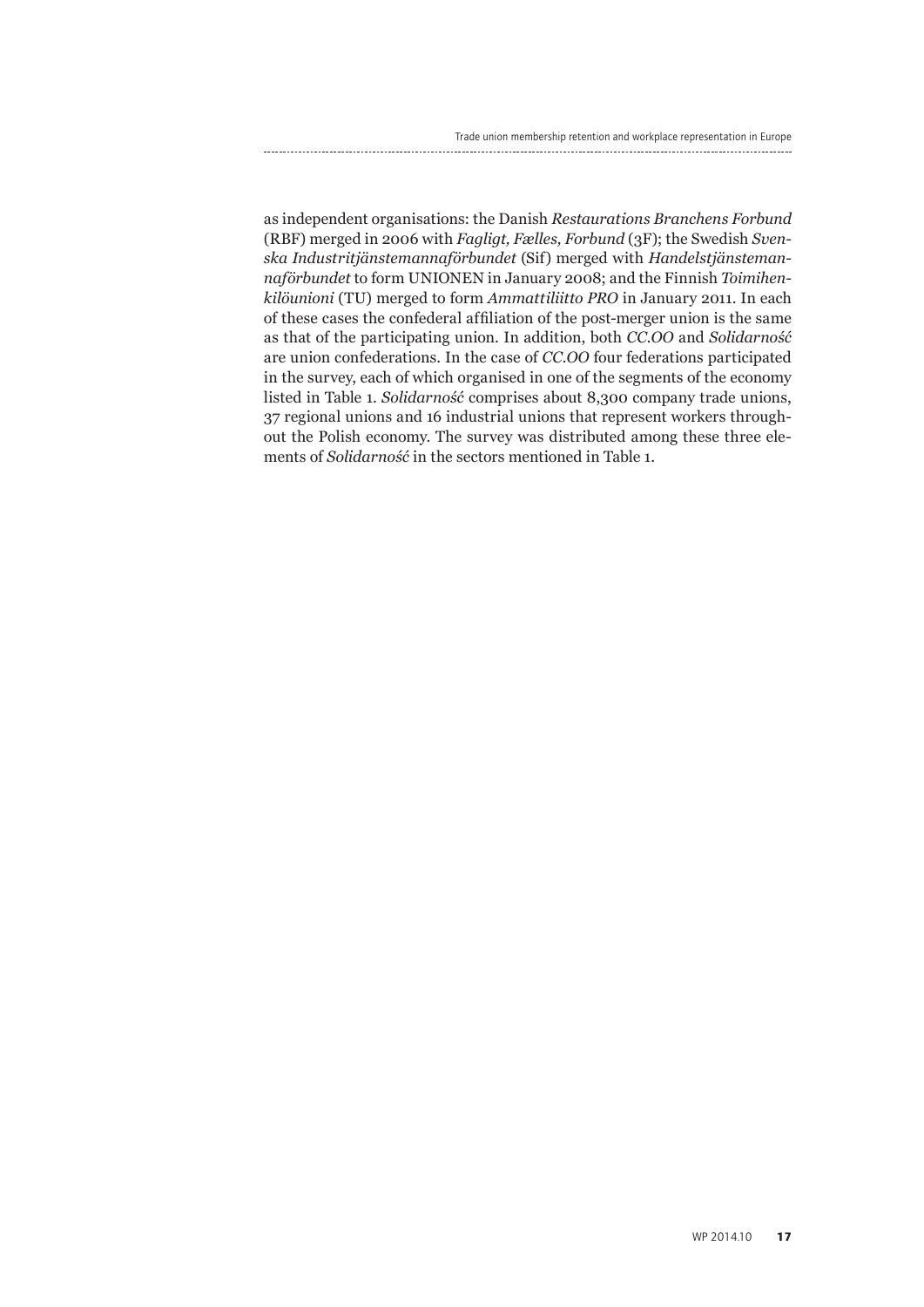# **3 Why do you stay in the union?**

The data on 'why do you stay in the union?' are presented in three stages, which successively examine all respondents, men and women, and age groups. The sex and age group data are presented to explore arguments that women and young workers have different requirements of unions and thus remain in membership for different reasons. The Working Paper argues that there is a consistency across countries in the rank order of the reasons for membership retention, that there are differences in emphasis between men and women and between members of different ages for membership retention, and that representation and support at the workplace is central to membership retention.

#### **3.1 All respondents**

Respondents were asked to rank (one, two, three, etc.) their reasons for staying in the union from a closed list. Table 2 shows the results of this procedure for all members for each of the participating trade unions based on the issues ranked at positions one and two by each respondent. Respondents were also given the opportunity to indicate that 'another reason' was important to their membership retention. In only two unions, *Credito Esattorie e Assicurazioni* (UILCA) and KASZ, did more than 7 per cent of respondents indicate that 'another reason' was among the two principal reasons for staying in the union, suggesting that the closed list included the primary reasons for staying in the union for the vast majority of members.

Reference to Table 2 shows that, with a single exception, 'support if I have a problem at work' (hereafter, support) appears at position one in the ranking. In every union more than 55 per cent of members cited 'support' as one of the two principal reasons for staying in the union and in three unions more than 70 per cent of members adopted this position. The uniformity of these results suggests that if variation in industrial relations institutions is an influence on membership retention it is, at best, a second level influence. 'Support' appears at the head of the ranking, for example, irrespective of whether single channel or dual systems of workplace representation are in operation. It is acknowledged, however, that the provision of support to union members at their place of work varies in practice between single channel and dual systems, requiring different approaches by unions.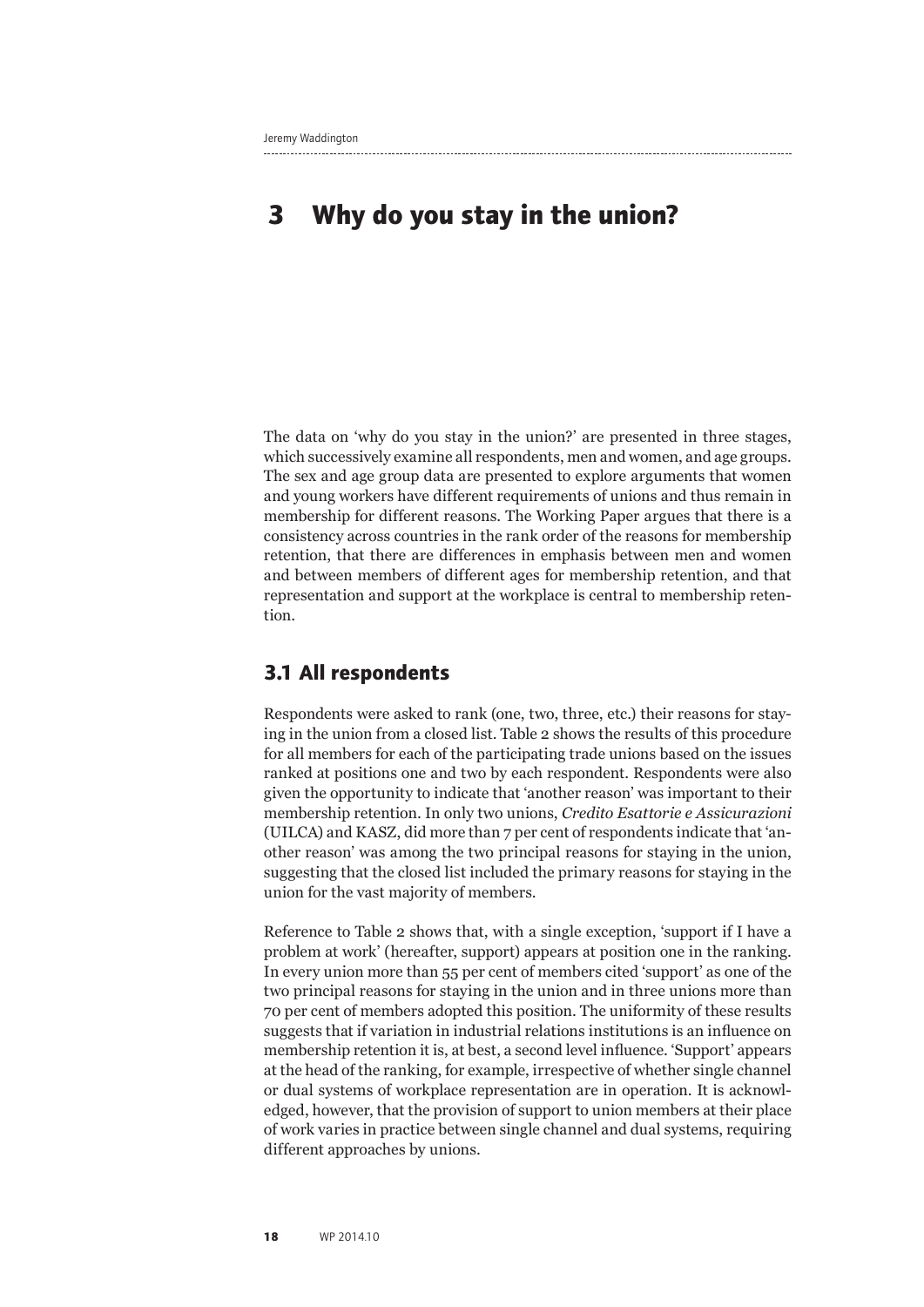| members<br><b>UNITE</b><br>$\sqrt{6}$       | 85.6                                      |                                                                                     | 56.8                                | 21.8                                                    | 12.9                                    | $\frac{1}{3}$                                          | 0.7                                |                               | 0.7                                                        | $\Box$             | 2.0              | $N=3,087$   |                                                                                                                                                                                                                                                                                                                                                                                                                                                                                                                                   |
|---------------------------------------------|-------------------------------------------|-------------------------------------------------------------------------------------|-------------------------------------|---------------------------------------------------------|-----------------------------------------|--------------------------------------------------------|------------------------------------|-------------------------------|------------------------------------------------------------|--------------------|------------------|-------------|-----------------------------------------------------------------------------------------------------------------------------------------------------------------------------------------------------------------------------------------------------------------------------------------------------------------------------------------------------------------------------------------------------------------------------------------------------------------------------------------------------------------------------------|
| FNV Bond-<br>members<br>genoten<br>$\delta$ | 68.3                                      |                                                                                     | 59.4                                | 24.4                                                    | 17.2                                    | 11.5                                                   | $0.\overline{8}$                   |                               | 0.6                                                        | $\frac{8}{1}$      |                  | $N = 506$   |                                                                                                                                                                                                                                                                                                                                                                                                                                                                                                                                   |
| GPA/DJP<br>members<br>se                    | 69.6                                      |                                                                                     | 53.5                                | 21.9                                                    | 15.4                                    | 9.5                                                    | 7.8                                |                               | $2.\overline{3}$                                           | $\ddot{0}$         | $\overline{6}$ . | $N=1,283$   |                                                                                                                                                                                                                                                                                                                                                                                                                                                                                                                                   |
| members<br>Ver.di<br>$\sqrt{6}$             | 72.7                                      |                                                                                     | 41.7                                | 25.6                                                    | 20.3                                    | 8.8                                                    | Ξ                                  |                               | $2.\overline{3}$                                           | 2.1                | 4.7              | $N=2,550$   |                                                                                                                                                                                                                                                                                                                                                                                                                                                                                                                                   |
| Solidarność<br>members<br>್ಥೆ               | 56.8                                      |                                                                                     | 39.5                                | 50.0                                                    | 5.6                                     | 6.5                                                    | 3.6                                |                               | 2.7                                                        | 2.7                | 4.8              | $N = 752$   |                                                                                                                                                                                                                                                                                                                                                                                                                                                                                                                                   |
| members<br><b>BBDSZ</b><br>$\frac{6}{9}$    | 62.9                                      |                                                                                     | 48.6                                | 30.5                                                    | 35.2                                    | 6.7                                                    | 8.7                                |                               | 0.9                                                        | 0.9                | 5.7              | $N = 130$   |                                                                                                                                                                                                                                                                                                                                                                                                                                                                                                                                   |
| members<br>KASZ<br>$\frac{6}{9}$            | 55.6                                      |                                                                                     | 21.4                                | 41.4                                                    | 24.1                                    | 12.1                                                   | 10.2                               |                               | 2.9                                                        | 5.2                | 7.2              | $N=1,015$   |                                                                                                                                                                                                                                                                                                                                                                                                                                                                                                                                   |
| members<br><b>UILCA</b><br>$\frac{6}{9}$    | 56.0                                      |                                                                                     | 22.5                                | 49.2                                                    | 13.8                                    | 2.5                                                    | S<br>ட்                            |                               | $\overline{3}$                                             | 5.9                | 11.4             | $N = 611$   |                                                                                                                                                                                                                                                                                                                                                                                                                                                                                                                                   |
| members<br>CC.00<br>$\sqrt{6}$              | 59.6                                      |                                                                                     | 53.2                                | 37.6                                                    | 19.9                                    | $\overline{8}$                                         | 2.4                                |                               | 3.4                                                        | 3.2                | 6.9              | $N = 3,338$ |                                                                                                                                                                                                                                                                                                                                                                                                                                                                                                                                   |
| mem-<br>bers<br>¥<br>$\infty$               | 57.5                                      |                                                                                     | 45.4                                | 17.0                                                    | 15.7                                    | 4.9                                                    | 3.2                                |                               | 3.4                                                        | $\overline{0}$ .   | 2.0              | $N = 741$   |                                                                                                                                                                                                                                                                                                                                                                                                                                                                                                                                   |
| members<br>POLIN<br>$\sqrt{6}$              | 59.0                                      |                                                                                     | 49.0                                | 21.3                                                    | 21.6                                    | 10.2                                                   | 8.8                                |                               | 8.6                                                        | 6.9                | 6.2              | $N = 1,466$ |                                                                                                                                                                                                                                                                                                                                                                                                                                                                                                                                   |
| mem-<br>bers<br>$\infty$<br>$\mathsf{P}$    | 57.4                                      | 60.9                                                                                | 27.8                                | 14.5                                                    | 23.3                                    | $\overline{41}$                                        | $4.\overline{3}$                   |                               | $0.\overline{3}$                                           | 4.8                | 0.4              | $N=1,373$   |                                                                                                                                                                                                                                                                                                                                                                                                                                                                                                                                   |
| mem-<br>RBF<br>bers<br>$\infty$             | 71.2                                      | 40.9                                                                                | 30.8                                | 21.1                                                    | 13.6                                    | 2.0                                                    | 3.5                                |                               | $\frac{1}{1}$                                              | 0.5                | $\overline{0}$   | $N = 198$   |                                                                                                                                                                                                                                                                                                                                                                                                                                                                                                                                   |
| mem-<br>bers<br>$\ddot{5}$<br>$\delta$      | 59.9                                      | 41.2                                                                                | 15.4                                | 27.8                                                    | 14.6                                    | 4.2                                                    | 6.2                                | 9.3                           | $\frac{8}{1}$                                              | 2.3                | 3.6              | $N=1,428$   |                                                                                                                                                                                                                                                                                                                                                                                                                                                                                                                                   |
|                                             | problem arise at work<br>Support should a | To gain access to the<br>union's unemploy-<br>ment insurance<br>scheme <sup>2</sup> | To improve my pay<br>and conditions | unionism and want<br>I believe in trade<br>to take part | Industrial and mem-<br>bership benefits | influence government<br>Union lobbying to<br>decisions | Most people at work<br>are members | Income insurance <sup>2</sup> | development advice<br>courses and career<br>Union training | Financial services | Another reason   |             | 2. The presence of unemployment insurance schemes (Sif, RBF and TU) and an income insurance scheme (Sif) means that comparisons cannot be exact as the number of options available to respondents differed<br>1. Respondents were asked to rank their reasons for remaining in a trade union in order with one as the most important reason. Table 2 reports the results of the responses ranked at one and two in the ranking,<br>hence the percentage figures add up to more than 100 per cent.<br>between countries.<br>Notes: |

----------------------------------

Table 2 Why do you stay in the trade union? Table 2 Why do you stay in the trade union?

WP 2014.10 **19**

Trade union membership retention and workplace representation in Europe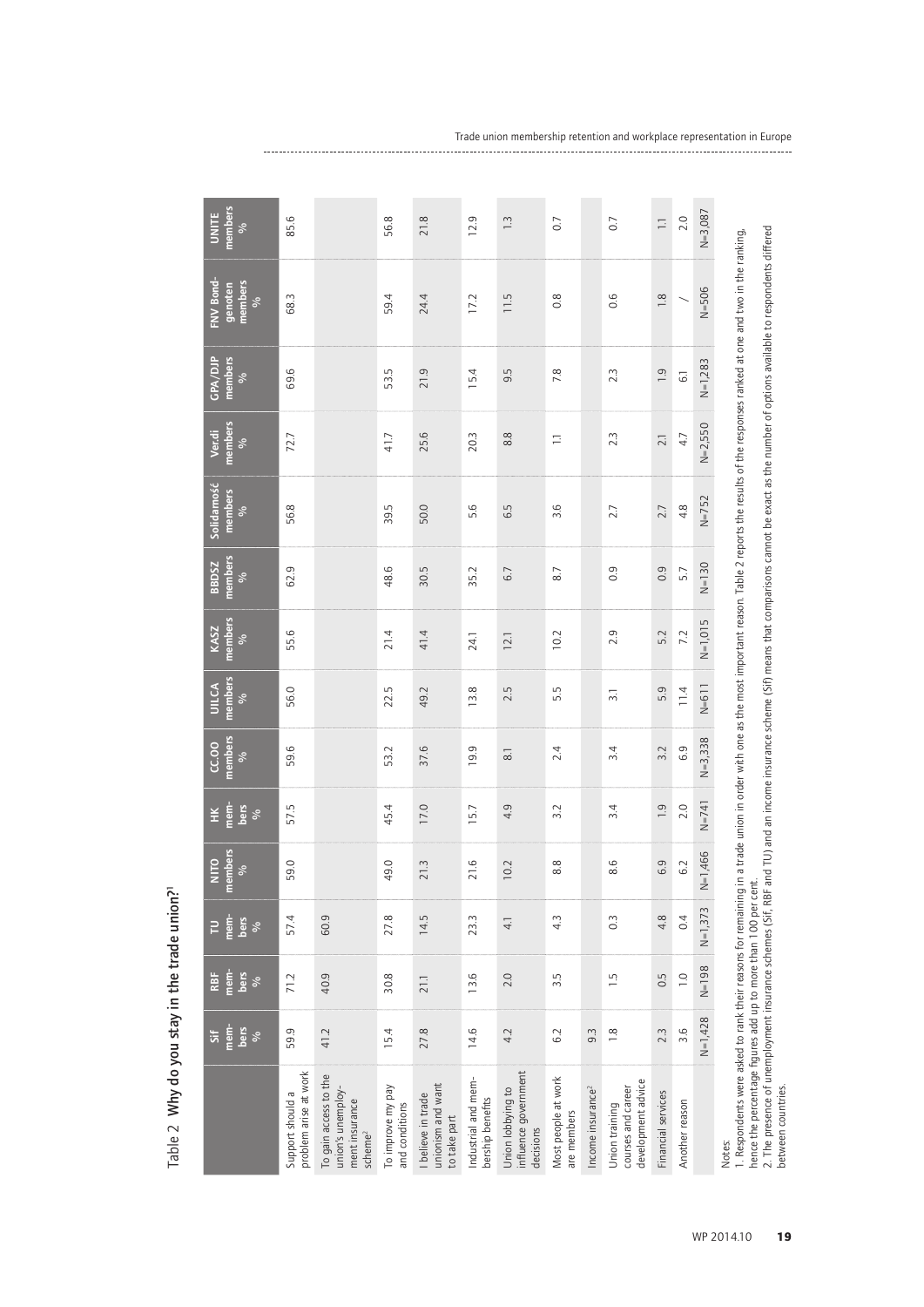Four points arise from the results on 'support'. First, these results confirm the continued viability of 'mutual insurance' as a trade union method (Webb and Webb 1897:152-172). Second, these results are consistent with those on union leaving. UK research suggests that between 25 per cent and 35 per cent of union leavers do so because of inadequate workplace support offered by unions to members (Waddington 2006), whereas in the Netherlands and Spain inadequate support at the workplace accounts for 40 per cent and 35 per cent of leavers respectively (Visser 2002; Jódar *et al*. 2009:15). Third, the prominence afforded by members to 'support' indicates that union practices at the workplace and, in particular, the manner in which support is made available is key to membership retention. These results thus consolidate the view that well-developed union organisation in single channel systems or securing union workplace influence on works councils in dual systems underpins membership retention and promotes aggregate membership levels (Hancké 1993). Fourth, the quality of support available to members within both single channel and dual systems of representation is open to question in so far as only 57.7 per cent of members in single channel systems reported the presence of a shop steward at their place of work and 66.7 per cent of members in dual systems reported the presence of a work councillor at the workplace.

The exception to the pattern with 'support' at the head of the ranking is the Finnish TU where 'to gain access to the union's unemployment insurance scheme' (hereafter, access to unemployment insurance) heads the ranking. In Denmark and Sweden, the other two countries from which participating unions are drawn in which variants of the Ghent system operate, 'access to unemployment insurance' appears at position two in the ranking. The high position in the ranking of 'access to unemployment insurance' in the three Ghent system countries represented here confirms the impact of 'selective incentives' arising from variations in systems of unionisation and industrial relations (Olson 1965). 'Access to unemployment insurance' fails to appear consistently at the first position in the ranking in Ghent system countries, a result that contrasts with earlier research (Jørgensen *et al*. 1992). Two explanations underpin the variation. First, unemployment levels were lower in Denmark, Finland and Sweden when the current surveys were conducted compared to the levels of the early 1990s. As a consequence of lower levels of unemployment, employees are less likely to prioritise 'access to unemployment insurance' (LO 2005). Second, the relationship between 'access to unemployment insurance' and trade union membership has become looser and less transparent in recent years as a result of the establishment of unemployment insurance funds that are independent of trade unions and reductions in the levels of benefits available relative to wages (Kiellberg 2006; Lind 2009; Böckerman and Uusitalo 2006). While the research reported here does not allow assessment of the relative weight that might be assigned to these explanations, it is noteworthy that the 'income insurance' scheme offered exclusively to members by the Swedish Sif is designed to protect the level of benefits relative to wages. This scheme was cited by 9.3 per cent of Sif members as one of their two principal reasons for staying in the union. While this proportion is not high compared to that for 'support' and 'access to unemployment insurance'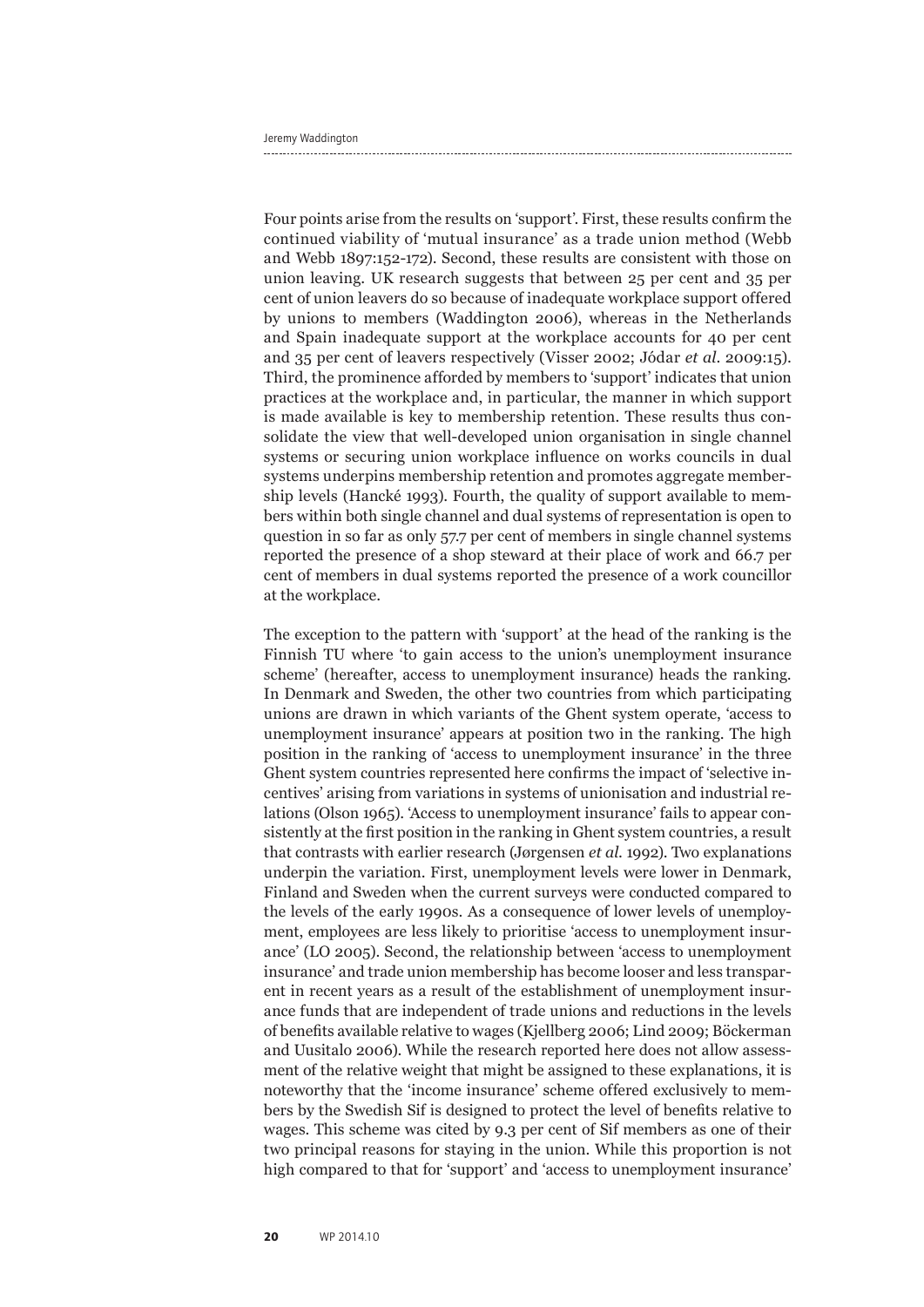it reflects the influence of an attempt to modify the operation of the Ghent system in trade union terms on a basis that is exclusive to union members and compensates for government policies that have cut benefit provision (Kjellberg 2006). 'Income insurance', however, was a cost to Sif members that was additional to both membership contributions and the fee for the unemployment insurance fund.

There is more marked variation in the rank order of the reasons for membership retention between 'to improve my pay and conditions (hereafter pay), 'I believe in trade unions and want to take part' (hereafter belief), and 'industrial and membership benefits' (hereafter benefits). Members of four unions (Sif, UILCA, KASZ and Solidarność) rank 'belief' above 'pay', whereas members of three unions (TU, BBDSZ and [*Norges Ingeniør og Teknologorganisasjon*] NITO) assign a greater importance to 'benefits' than to 'belief' and members of one union (KASZ) rank 'benefits' higher than 'pay'.

The appearance of 'pay' at position two in the ranking for the majority of the participating unions is consistent with econometric explanations of changes in membership levels, which demonstrate that wages or real wages are influential on membership change (Bain and Elshiekh 1976; Schnabel 2013). Similarly to 'support', the high position in the ranking of 'pay' within most unions confirms the adherence of members to a longstanding trade union agenda based on fair and equal treatment at the workplace and improvements in terms and conditions of employment (Perlman 1928). Tests conducted to examine whether extant levels of pay among trade unionists influenced the prioritisation of 'pay' showed that the rank order of 'pay' did not change with variations in the level of pay among members. The relatively high position in the ranking of 'pay' confirms the centrality to membership retention of maintaining high rates of coverage of collective bargaining (Scheuer 2011). The contraction in the coverage of collective bargaining since about 1985 in Eastern Europe and more recently elsewhere, coupled to decentralisation (Schulten and Müller 2013), is thus likely to have had a negative effect on the capacity of union to retain members.

'Belief' appears in the ranking below 'pay' in ten of the fourteen participating unions and above 'benefits' in eleven of the participating unions with a range of scores between 14.5 per cent (TU) and 50.0 per cent (Solidarność). The highest scores recorded for 'belief' are in the unions from Central and Eastern Europe (KASZ, BBDSZ and Solidarność) and from Southern Europe (CC.OO and UILCA). While Hungary, Poland, Spain and Italy are characterised by competing union confederations in contrast to several of the other countries from which participating unions are drawn, there is no obvious argument to suggest that competing union confederations generate a greater ideological commitment to unionism *per se* as these results suggest. It is acknowledged, however, that making a choice of one from two or more union confederations may generate a greater ideological commitment to the chosen confederation. The results on 'belief' are generally positive for unions in so far as they suggest that an ideological commitment to unionism remains among a substantial section of the workforce, which is supplementary to the demand for union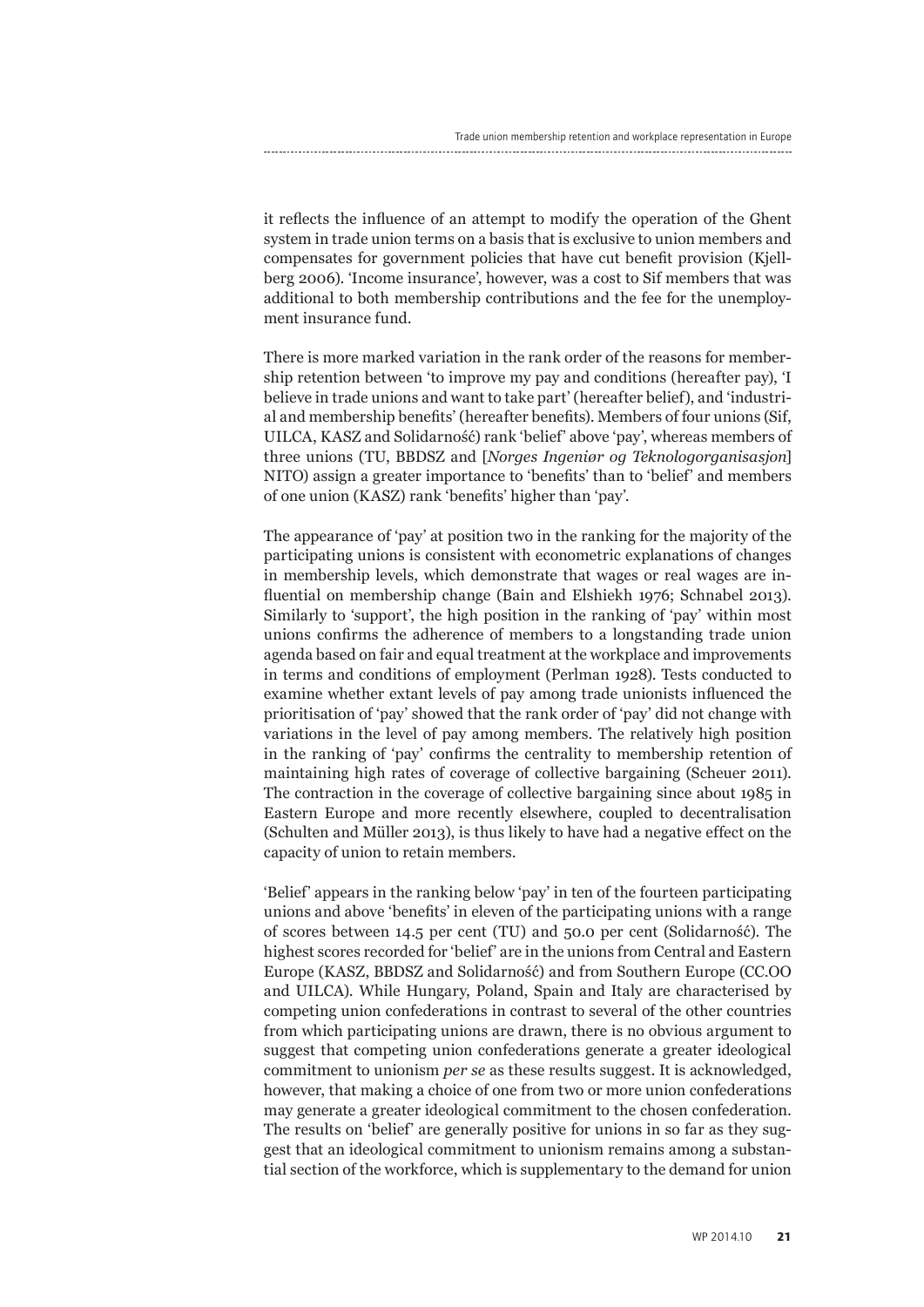services. Furthermore, these results suggest that a proportion of members are still prepared to actively take part in union affairs.

The type of 'benefits' available to members of the participating unions varies markedly. While most of the unions in Western Europe offer a package of benefits that covers some or all of sickness, funeral, accident, injury and strike benefits, the Hungarian unions retain provisions for holiday accommodation in addition to some of the benefits offered by Western European trade unions. The value of the benefits available also varies. To illustrate, the sickness benefit available to TU members in Finland is of far greater value than that available to Solidarność members in Poland even after differences in Finnish and Polish living standards are taken into account. Given the extent of variation in both the range and the value of the available benefits it is remarkable that the position of 'benefits' is so consistent in the ranking with between 13.6 per cent and 20.2 per cent of the members of nine of the fourteen participating unions assigning 'benefits' as one of the two principal reasons for staying in membership. Two of the exceptions to this schema are BBDSZ and KASZ where 'benefits' receive relatively high scores, suggesting that the holiday accommodation provisions available since before 1990 remain important to membership retention. Both TU and NITO offer a range of benefits specific to professional engineers that may also explain why 'benefits' are valued relatively highly by members of the two unions. It remains to be seen if unions develop 'benefits' to compensate for the benefits withdrawn by states during the implementation of austerity programmes. Were unions to meet some of the shortfall arising from benefits withdrawn by states, the value of 'benefits' for membership retention may be enhanced (Johnston *et al*. 2012), as is illustrated by the 'income insurance' offered by Sif.

'Union lobbying to influence government decisions' (hereafter lobbying) tends to appear next in the ranking. Only in Solidarność does 'lobbying' appear higher than 'benefits', whereas in five unions (Sif, RBF, TU, UILCA and BBDSZ) 'most people at work are members' (hereafter most at work) appears higher in the ranking than 'lobbying'. Only in three unions, however, do more than 10 per cent of members regard 'lobbying' to be one of the two principal reasons for staying in the union (NITO, KASZ and [*FNV-Bondgenoten*] Bondgenoten). Furthermore, there is no apparent association between the importance assigned by members to 'lobbying' and the embeddedness of trade unions in national or state decision-making. NITO and KASZ, for example, are no more embedded in national or state decision-making than *Handel og Kontor i Norge* (HK) or BBDSZ. While members downplay 'lobbying' compared to workplace issues such as 'support', it should be acknowledged that unionists often lobby for workplace benefits such as improved health and safety legislation, indicating that the separation between 'lobbying' and the workplace is not necessarily clear-cut.

'Most at work' was included in the ranking as a means to assess whether establishing high membership density would encourage member cohesion in the form of high levels of membership retention. The low rank order and percentage scores assigned to 'most at work' suggest that density levels are not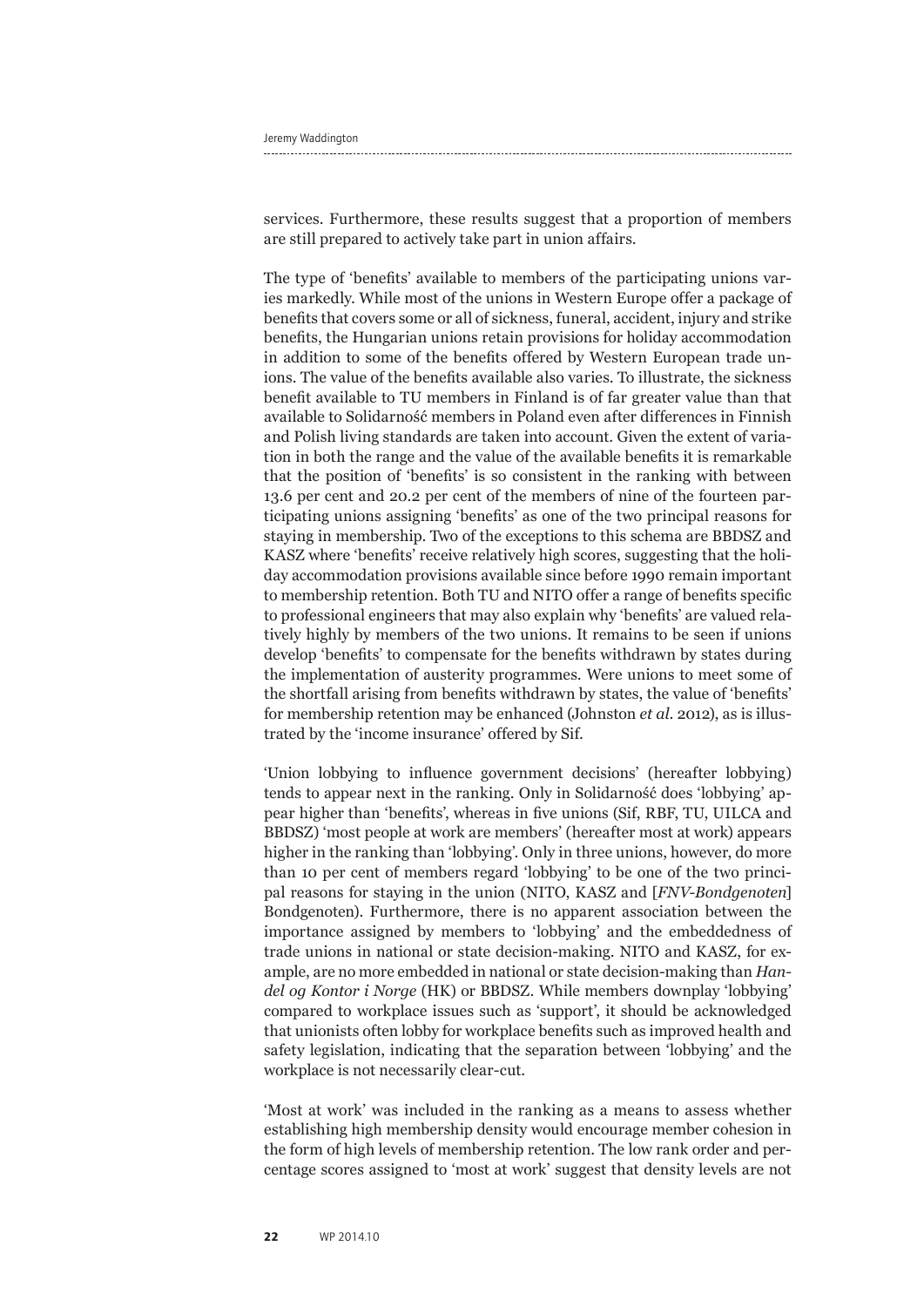very influential on decisions to retain trade union membership. Clearly, at many of the workplaces where respondents were employed density levels would be low, bringing into question 'most at work' as an appropriate measure of the influence of union density on membership retention. Where density is high, such as among engineers in Sif and TU, there was no markedly greater effect of 'most at work' compared to unions that organise in private sector services where membership density tends to be lower, suggesting that the impact of density levels on membership retention remain low irrespective of the level of density achieved. This finding contrasts with earlier research showing that the probability of union membership increases with the perceived union density rate among co-workers (Visser 2002) and suggests that other factors may mediate the relationship between perceived density and union membership.4

Only in NITO do more than 3.5 per cent of members regard 'union training courses and career development advice' (hereafter training) as one of the two principal reasons that underpin membership retention. 'Training' is thus marginal to membership retention. The relatively high proportion of members in NITO that cite 'training' was primarily due to the professional training for engineers offered by the union. Even in these circumstances, however, 'training' was ranked in position seven of nine within NITO indicating that the professional training that was offered was not central to membership retention.

Packages of financial services have been introduced by many trade unions in Europe as a means to attract younger and, supposedly, more instrumental workers into membership and as a means of retaining extant members by offering discounted insurance and banking services. Similarly to 'benefits', the composition of the packages of financial services varies between participating unions. In particular, the range of financial services in the Eastern and Southern European trade unions tends to be narrower than that offered by trade unions based in Northern Europe. This variation, however, is not reflected in the results for 'financial services', which appear in the lower reaches of the ranking irrespective of the geographical location of the union. Fewer than 7 per cent of members regard 'financial services' as one of the two reasons for remaining in membership in every participating trade union. Furthermore, the longstanding and more traditional 'benefits' are more attractive than 'financial services' in all participating trade unions. The time, energy and cost of introducing 'fi nancial services' seems misplaced in terms of membership retention, confirming earlier work on 'financial services' and union joining (Waddington and Whitston 1997).

<sup>4.</sup> The differences in the results between this study and that of Visser (2002) may also be influenced by the research methods employed. Visser (2002), for example, employed multivariate analyses.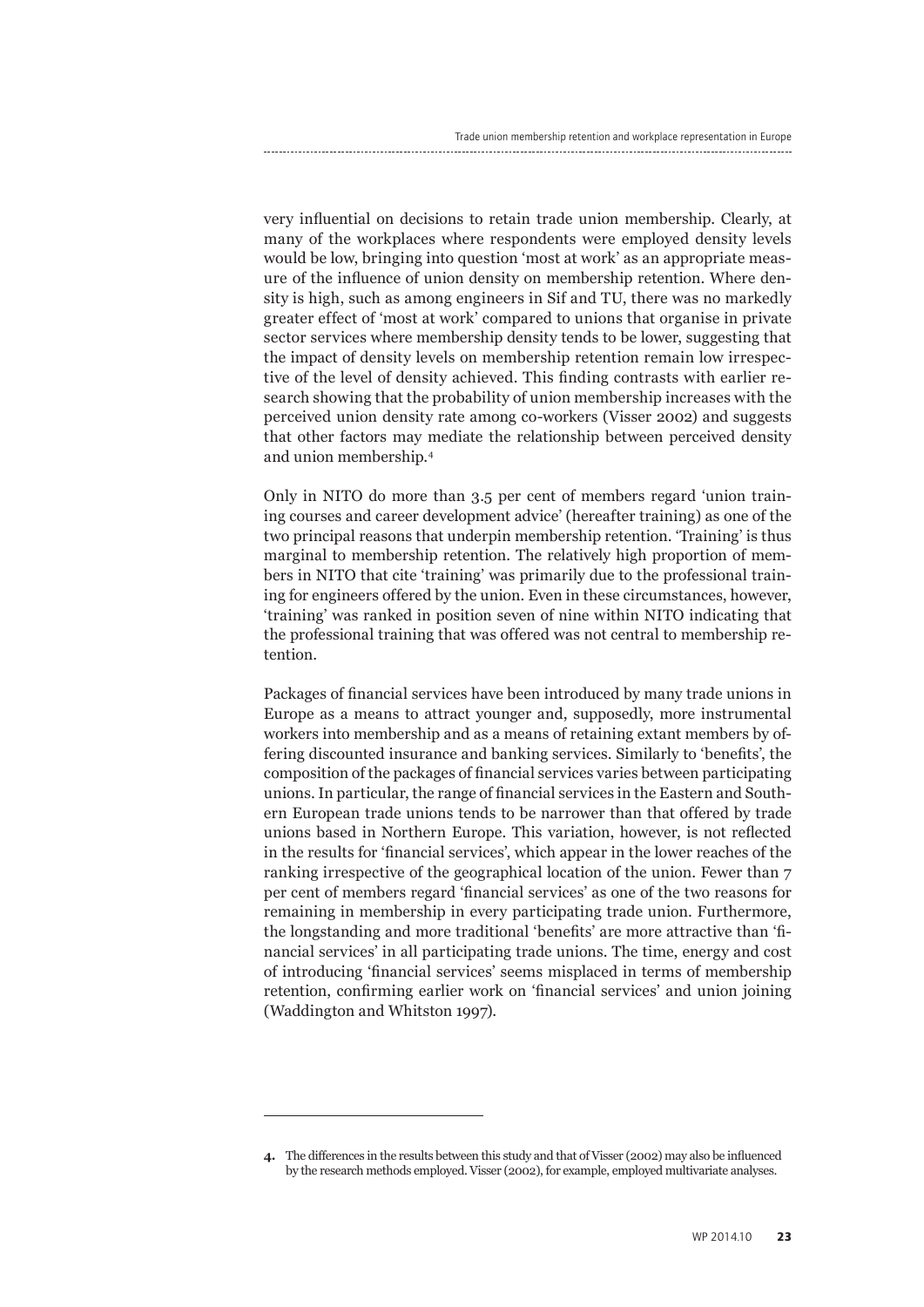#### **3.2 Membership retention: men and women**

Although the influence of gender on decisions to unionise is contested, with some arguing no influence (Scheuer 2011) and others a significant effect (Blanchflower 2007), it is generally agreed that the proportion of women declines with seniority in unions resulting in adverse consequences for internal union equality and democracy (Hansen 2008; Ledwith and Colgan 2002) and that an equality agenda is underpinned by different requirements placed on unions by men and women (Briskin 1999; Milkman 2007) with women unionists prioritising social over economic factors and affective over instrumental relationships (Cunnison and Stageman 1993), tending to view unions as more ineffective than men (Sinclair 1995; Walters 2002), and finding the workplace and experiences of work to be gendered (Bradley 1999). This section examines whether these different priorities influence the reasons for membership retention. Table 3 shows the results for the fourteen unions disaggregated by sex.

Immediately apparent from Table 3 is that men and women rank the reasons for membership retention in the same general order. With the exception of TU, 'support' heads the ranking for men and women, followed in most cases by 'pay' in countries that do not operate the Ghent system. In Italy and Eastern Europe 'belief' appears above 'pay' in the ranking for men and women. It would thus appear that if different requirements are placed on unions by women and men these differences are found within the categories used in the ranking rather than in a re-ordering of the categories. Within the general order of the ranking, however, there are some marked differences in emphasis.

In twelve of the fourteen participating unions women placed greater emphasis on 'support' than their male counterparts. This result is consistent with earlier national studies (Klandermans 1984; Waddington and Whitston 1997) and findings that show women are more likely than men to cite the absence of 'support' as a reason for leaving unions (Waddington 2006; Jódar *et al*. 2009). Given that support is available at workplaces through either shop stewards in single channel systems or works councillors in dual systems it is noteworthy that among the survey respondents 60.3 per cent of men reported the presence of a shop steward at their place of work and 70.7 per cent the presence of a works councillor compared to 54.1 per cent and 61.4 per cent of women. In other words, the availability of support in the form of a representative at the workplace is more limited for women, suggesting that women are unlikely to receive the same support from workplace representatives as their male counterparts and that the coverage of representation is an element of an explanation of the differences in emphasis between men and women.

In ten of the fourteen participating unions women prioritise 'pay' to a greater extent than their male contemporaries, although the differences are less than five percentage points in six of these ten unions. Interpretation of these results is far from clear-cut. That women prioritise pay in the majority of unions, albeit marginally in some cases, at least brings into question the argument that women tend to downplay economic and emphasise social factors by compari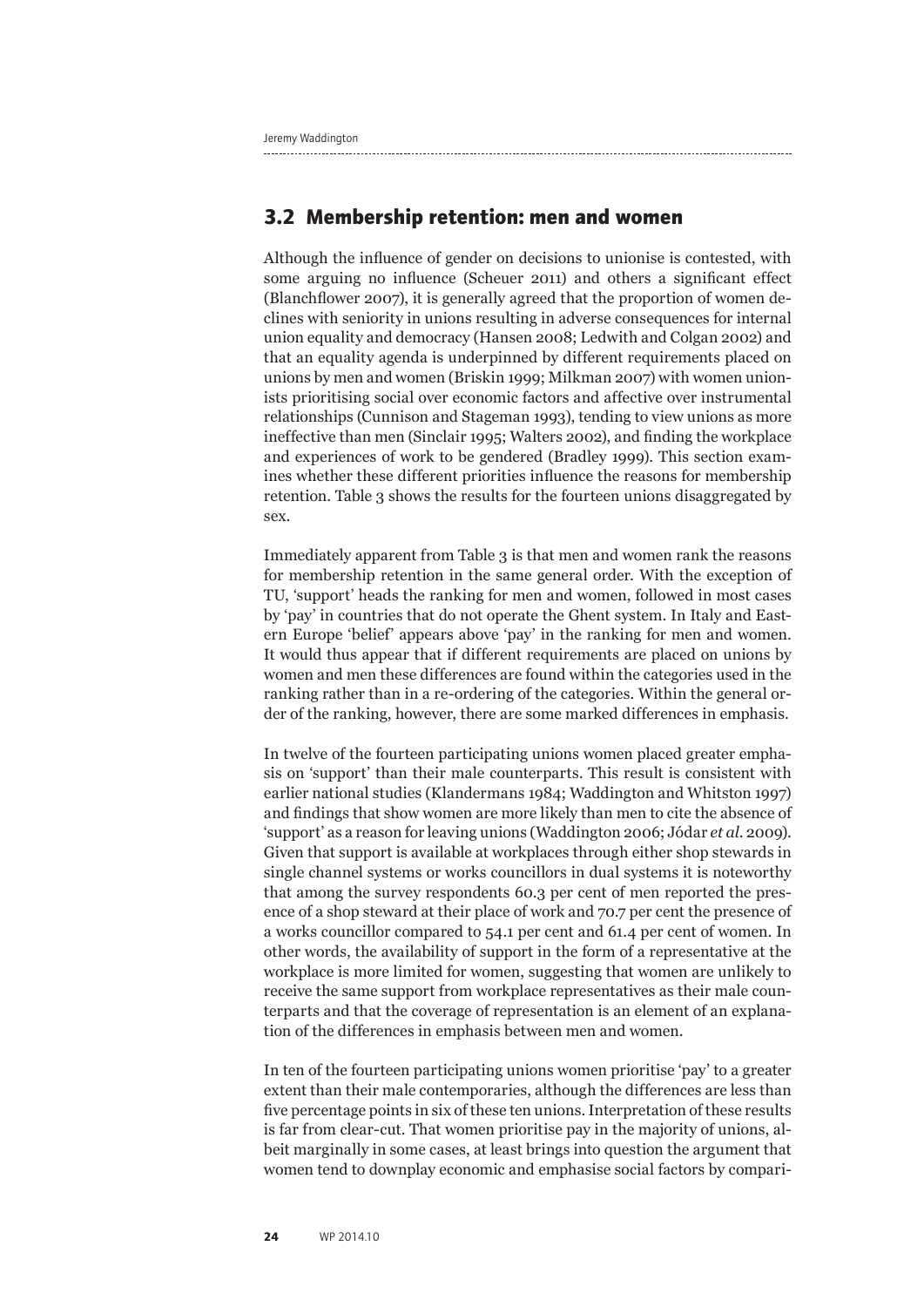son with men, but may reflect an influence arising from the gender pay gap found in all the countries from which the participating unions were drawn. The category 'pay' as used in this research, however, also embraces other conditions of employment. The emphasis placed on the category by women could thus also result from a desire to pursue an equality agenda or other aspects of a collective bargaining agenda. Whatever the case, the emphasis placed on 'pay' by women confirms the policy requirement to increase the coverage of collective bargaining to embrace those areas of national economies where women form a majority of the workforce, but are excluded from collective bargaining, such as in segments of private sector services. Tests were conducted to establish whether existing levels of pay influenced the emphasis placed on 'pay' by men and women. No such influence was found with low paid men and women expressing a similar emphasis on 'pay' as their more highly paid counterparts.

Women downplay 'belief' compared to men in no fewer than twelve of the fourteen unions. Women expressed a stronger 'belief' than men in unionism only in HK and KASZ. Furthermore, in six unions (RBF, CC.OO, [*Vereinte Dienstleistungsgewerkschaft*] Ver.di, [*Gewerkschaft der Privatangestellten / Druck, Journalismus, Papier*] GPA/DJP, Bondgenoten and UNITE) the differences between the sexes was greater than ten percentage points. These results are also consistent with national studies (Klandermans 1984; Waddington and Whitston 1997). Interpretation of these results is again not straightforward. At one level the results suggest that women are not as ideologically committed to unionism as men even when they are already in membership. This explanation is certainly consistent with findings that demonstrate sex to be an influential variable on the decision to unionise, in so far as a lower ideological commitment to unionise may make recruitment more problematic (Blanchflower 2007). This explanation would be on firmer ground, however, if the absence of unions at workplaces where women are employed had not been shown to be the major influence on the effect of sex on unionisation rather than ideological differences (Walters 2002). Alternatively, and given that respondents to the survey were already unionised, the downplaying of 'belief' by women may result from the views of women members towards union organisation. For example, women may be pessimistic about the capacity of unions to implement internal changes favoured by women, the capacity of unions to exert influence on employers and the state and/or the gendered experience of unionism at the workplace. The limitations of representation at workplaces where women are employed, noted above, certainly supports an explanation along these lines.

Examination of the items positioned towards the bottom of the ranking reveals very few differences in the priorities of men and women. There are, for example, no consistent differences in the prioritisation of 'benefits'. Furthermore, differences between men and women in the percentage scores assigned to 'benefits' are relatively narrow. It is clear, however, that 'benefits' are more attractive than 'financial services' to both men and women in every participating union, again bringing into question the attraction of 'financial services' as a means of encouraging membership retention. Differences between men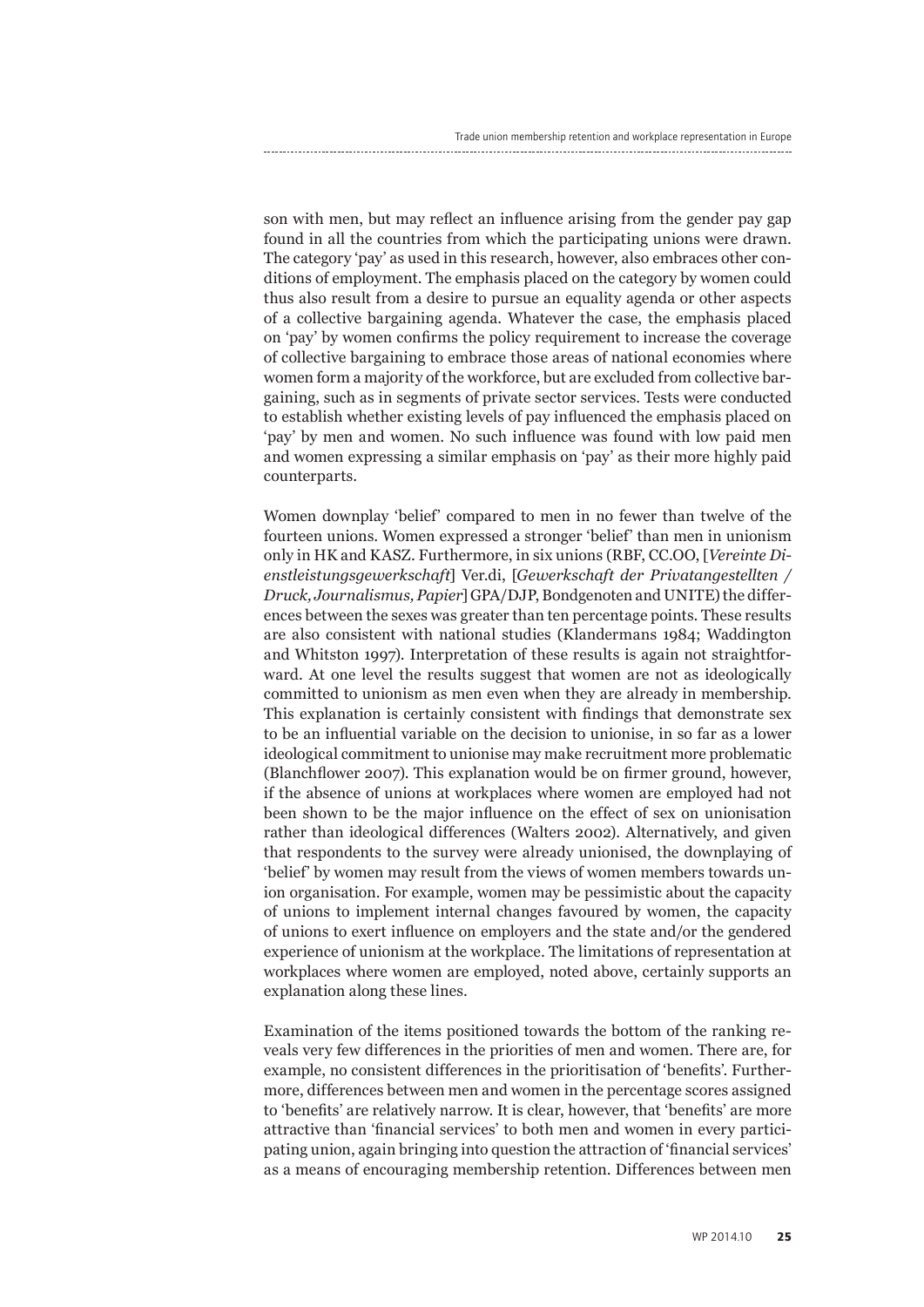|                                                                                                                                                                                                                                                                                               |                 | members<br>$\overline{5}$ | membe           | <b>SJE</b><br>RBF | TU members           |                            |                        | NITO members        |                 | <b>HK</b> members | members<br>CC.OO |                          | UILCA members  |                          |
|-----------------------------------------------------------------------------------------------------------------------------------------------------------------------------------------------------------------------------------------------------------------------------------------------|-----------------|---------------------------|-----------------|-------------------|----------------------|----------------------------|------------------------|---------------------|-----------------|-------------------|------------------|--------------------------|----------------|--------------------------|
|                                                                                                                                                                                                                                                                                               | Men<br>$\delta$ | <b>Women</b><br>$\delta$  | Men<br>$\infty$ | Nomen<br>$\delta$ | <b>S</b><br>$\delta$ | <b>Women</b><br>$\sqrt{6}$ | <b>Sen</b><br>$\infty$ | Nomen<br>$\sqrt{6}$ | Men<br>$\delta$ | Women<br>$\delta$ | Men<br>$\delta$  | <b>Women</b><br>$\delta$ | Si<br>$\infty$ | <b>Women</b><br>$\delta$ |
| problem arise at work<br>Support should a                                                                                                                                                                                                                                                     | 59.4            | 62.8                      | 82.8            | 79.3              | 53.1                 | 54.1                       | 58.9                   | 59.5                | 76.5            | 78.6              | 55.5             | 64.2                     | 53.8           | 59.3                     |
| To gain access to the<br>union's unemploy-<br>ment insurance<br>scheme <sup>2</sup>                                                                                                                                                                                                           | 41.5            | 40.2                      | 38.2            | 44.8              | 55.9                 | 65.4                       |                        |                     |                 |                   |                  |                          |                |                          |
| To improve my pay<br>and conditions                                                                                                                                                                                                                                                           | 14.5            | 20.1                      | 30.0            | 32.2              | 27.5                 | 28.2                       | 48.3                   | 52.3                | 66.4            | 62.7              | 51.0             | 54.1                     | 22.7           | 22.2                     |
| unionism and want<br>I believe in trade<br>to take part                                                                                                                                                                                                                                       | 28.5            | 24.3                      | 25.5            | 16.1              | 19.0                 | 10.9                       | 21.5                   | 20.4                | 22.1            | 23.9              | 39.4             | 29.0                     | 50.7           | 46.9                     |
| Industrial and mem-<br>bership benefits                                                                                                                                                                                                                                                       | 14.6            | 14.6                      | 15.5            | 11.5              | 21.8                 | 24.8                       | 21.2                   | 23.5                | 20.1            | 19.8              | 19.7             | 18.5                     | 15.3           | 115                      |
| influence government<br>Union lobbying to<br>decisions                                                                                                                                                                                                                                        | 4.5             | 2.9                       | 3.6             |                   | 5.7                  | 2.9                        | 10.1                   | 10.2                | 5.4             | 6.7               | 7.7              | 8.5                      | 2.5            | 2.5                      |
| Most people at work<br>are members                                                                                                                                                                                                                                                            | 63              | 5.9                       | 5.5             | Ξ                 | 5.2                  | 3.5                        | 9.0                    | 8.0                 | 3.4             | Ξ                 | $2.\overline{3}$ | 2.5                      | 5.7            | 5.3                      |
| Income insurance <sup>2</sup>                                                                                                                                                                                                                                                                 | 9.7             | 7.5                       |                 |                   |                      |                            |                        |                     |                 |                   |                  |                          |                |                          |
| development advice<br>courses and career<br>Union training                                                                                                                                                                                                                                    | $\frac{8}{1}$   | $\overline{2.1}$          | 0.9             | $2.\overline{3}$  | $0.\overline{3}$     | $0.\overline{3}$           | 8.4                    | 9.5                 | 2.0             | $\overline{1}$ .  | 6.4              | 7.8                      | 4.2            | 6.2                      |
| Financial services                                                                                                                                                                                                                                                                            | 2.4             | 2.1                       | 0.9             |                   | 4.9                  | 4.8                        | 7.6                    | 3.0                 | 0.7             | 0.7               | 3.3              | 3.6                      | 3.7            | $\overline{5}$           |
| Another reason                                                                                                                                                                                                                                                                                | 3.6             | 3.8                       | 0.9             | $\Box$            | $0.\overline{8}$     | 0.8                        | 6.6                    | 4.2                 | 2.7             | $\frac{1}{3}$     | 6.5              | 7.5                      | 12.6           | 9.5                      |
|                                                                                                                                                                                                                                                                                               | $N=1,189$       | $N = 242$                 | $N=110$         | $N = 89$          | $N = 640$            | $N = 733$                  | $N = 1,245$            | $N = 221$           | $N = 149$       | $N = 588$         | $N=2,412$        | $N = 926$                | $N = 362$      | $N = 249$                |
| 1. Respondents were asked to rank their reasons for remaining in a trade union in order with one as the most important reason. Table 2 reports the results of the responses ranked at one and two in the ranking,<br>hence the percentage figures add up to more than 100 per cent.<br>Notes: |                 |                           |                 |                   |                      |                            |                        |                     |                 |                   |                  |                          |                |                          |

Table 3 Why do you stay in the trade union? (by sex)' Table 3 Why do you stay in the trade union? (by sex)

ncnee are procedured and the valuation of the comment of the state of the scheme (Sif) means that comparisons cannot be exact as the number of options available to respondents differed<br>2. The presence of unemployment insur 2. The presence of unemployment insurance schemes (Sif, RBF and TU) and an income insurance scheme (Sif) means that comparisons cannot be exact as the number of options available to respondents differed

between countries.

# Jeremy Waddington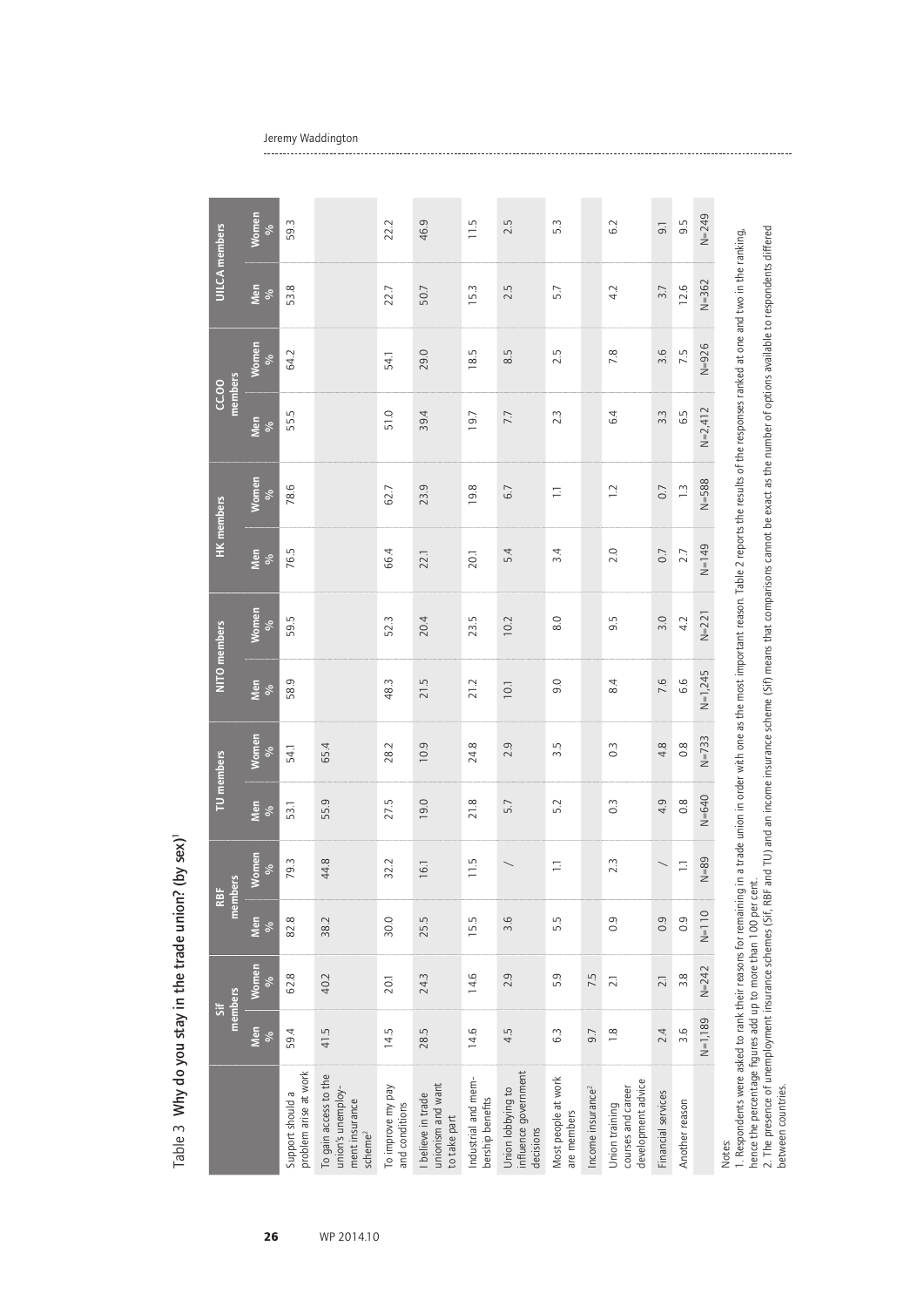|                                                                                     |                        | members<br>KASZ     |                 | BBDSZ<br>members         | Solidarność members |                           | members<br>Ver.di      |                          | GPA/DJP members        |                   | FNV Bondgenoten<br>members |                   | UNITE members   |                   |
|-------------------------------------------------------------------------------------|------------------------|---------------------|-----------------|--------------------------|---------------------|---------------------------|------------------------|--------------------------|------------------------|-------------------|----------------------------|-------------------|-----------------|-------------------|
|                                                                                     | <b>Men</b><br>$\delta$ | Women<br>$\sqrt{6}$ | Men<br>$\delta$ | <b>Women</b><br>$\delta$ | Men<br>$\infty$     | Nomen<br>$\delta_{\rm o}$ | <b>Nen</b><br>$\delta$ | <b>Women</b><br>$\delta$ | <b>Sen</b><br>$\infty$ | Women<br>$\delta$ | Men<br>$\delta$            | Nomen<br>$\delta$ | Men<br>$\delta$ | Women<br>$\delta$ |
| problem arise at work<br>Support should a                                           | 53.4                   | 56.2                | 71.0            | 58.9                     | 54.7                | 59.5                      | 66.6                   | 78.8                     | 65.2                   | 73.8              | 66.1                       | 74.8              | 82.6            | 89.0              |
| To gain access to the<br>union's unemploy-<br>ment insurance<br>scheme <sup>2</sup> |                        |                     |                 |                          |                     |                           |                        |                          |                        |                   |                            |                   |                 |                   |
| To improve my pay<br>and conditions                                                 | 20.8                   | 21.6                | 35.5            | 45.3                     | 35.4                | 44.8                      | 54.4                   | 51.0                     | 52.0                   | 54.7              | 59.8                       | 58.3              | 51.4            | 61.8              |
| unionism and want<br>believe in trade<br>to take part                               | 41.2                   | 41.6                | 38.7            | 34.7                     | 53.3                | 45.7                      | 33.7                   | 17.6                     | 27.6                   | 15.6              | 30.7                       | 18.9              | 27.2            | 16.8              |
| Industrial and mem-<br>bership benefits                                             | 22.6                   | 24.6                | 35.5            | 30.5                     | 4.2                 | 7.3                       | 17.7                   | 23.0                     | 12.3                   | 20.3              | 17.5                       | 16.5              | 13.4            | 12.5              |
| influence government<br>Union lobbying to<br>decisions                              | 13.6                   | 11.7                |                 | 10.5                     | 5.2                 | 8.2                       | 9.6                    | 8.0                      | 10.8                   | 8.0               | 11.6                       | 11.0              | 1.4             | 1.2               |
| Most people at work<br>are members                                                  | 9.5                    | 10.5                | 6.5             | 7.4                      | 3.3                 | 4.0                       | $\overline{14}$        | 0.9                      | 6.9                    | 8.8               | 0.5                        | 0.8               | 0.7             | 0.7               |
| Income insurance <sup>2</sup>                                                       |                        |                     |                 |                          |                     |                           |                        |                          |                        |                   |                            |                   |                 |                   |
| development advice<br>courses and career<br>Union training                          | 2.7                    | 2.9                 |                 | Ξ                        | 3.3                 | $\frac{8}{1}$             | 2.0                    | 2.6                      | 6.2                    | $2.\overline{3}$  | $\tilde{c}$                | 2.4               | 0.8             | 0.6               |
| Financial services                                                                  | 6.3                    | 4.9                 | 3.2             |                          | $\overline{14}$     | 4.3                       | $\overline{14}$        | 2.8                      | $\overline{1}$ .       | 2.3               | $\frac{1}{3}$              | $\overline{31}$   | $\overline{14}$ | 0.8               |
| Another reason                                                                      | 5.4                    | 7.7                 | 6.5             | $6.\overline{3}$         | 4.9                 | 4.6                       | 4.6                    | 4.7                      | 6.8                    | 5.3               |                            |                   | 2.7             | $\overline{1}$ .  |
|                                                                                     | $N = 221$              | $N = 794$           | $N=31$          | $N = 99$                 | $N = 426$           | $N = 330$                 | $N=1,247$              | $N=1,253$                | $N = 6666$             | $N = 633$         | $N = 380$                  | $N = 126$         | $N = 1,466$     | $N=1,621$         |

Table 3 Why do you stay in the trade union? (by sex) (cont.) Table 3 Why do you stay in the trade union? (by sex) (cont.)

-------------------------------

Trade union membership retention and workplace representation in Europe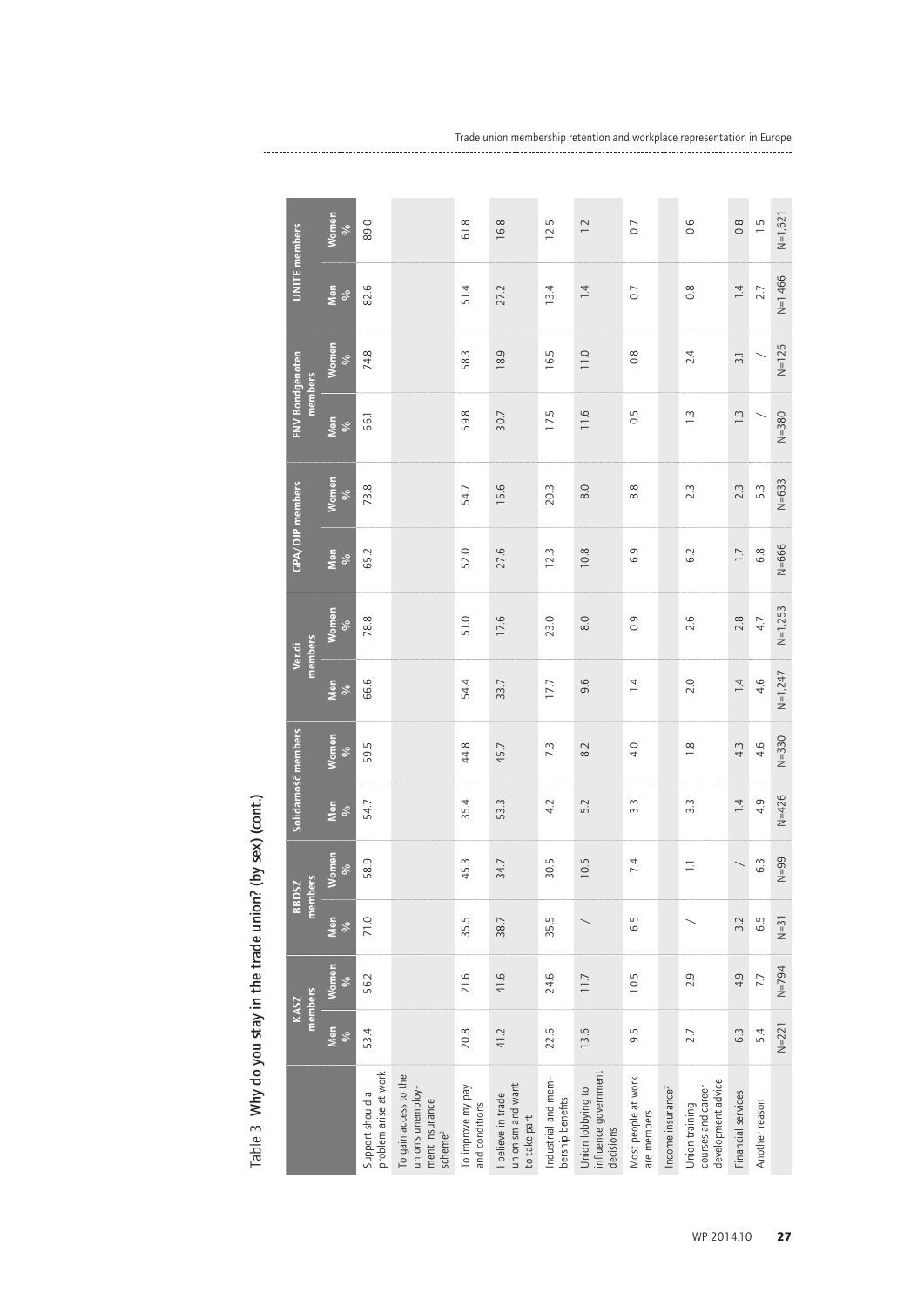and women on 'lobbying', 'most people' and 'training' are negligible and show no consistent pattern, further supporting the idea that women have no particular conviction that unions can successfully lobby governments to implement an equalities agenda (Kirton 2005).

# **3.3 Membership retention: age groups**

This section examines the reasons for membership retention by age. Evidence of low density among younger workers in Europe is widespread (Ebbinghaus *et al*. 2009) with the consequence that many union organising campaigns are directed specifically at young workers based on agendas deemed appropriate for young workers (Bailey *et al*. 2010; Pedersini 2010). There is a range of competing, but not mutually exclusive, explanatory frameworks for the lower unionisation rates among young workers. One explanatory framework detects a change in the propensity of young workers to unionise arising from the greater instrumentality and individualism exhibited by young people from recent generations compared to their earlier counterparts. Alternative explanatory frameworks emphasise both the propensity and the opportunity to unionise as underpinning lower unionisation rates among young workers. Both of these frameworks may also be influenced by the individualisation of the employment relationship in the form of decreases in the coverage of collective bargaining and restrictions placed in the collective legal protections available to workers (Freeman and Kleiner 1990; Peetz 2010). Such frameworks thus view the activities of employers, trade unions and the state as influencing the unionisation of young workers in addition to changes in attitude.

Within the terms of the framework established around changes in the propensity to unionise issues of ideology and instrumentality are examined here. The changed social, economic and political circumstances, marked, in particular, by the ascendency of the neo-liberal agenda, have resulted in changes in the attitudes, beliefs and ideology of young people (Cregan and Johnston 1990; Gomez *et al*. 2002). Associated with these changes are more instrumental attitudes and shifts in ideological perspectives that run counter to the collective orientation that underpins unionism (Kelloway and Newton 1996; Gomez *et al*. 2002). Furthermore, and accentuating these developments is the breakdown of many traditional points of social reference, which has limited the 'passing down' of union tradition through social and family networks (Giddens 1990). For this explanation to be supported by the data young workers would be expected to exhibit a more marked instrumentality and a lower ideological commitment to unionism than their older counterparts.

Within the terms of the explanatory frameworks that incorporate both the propensity and opportunity to unionise it is argued that young workers are concentrated in precarious employment at workplaces where unions are rarely present, hence the opportunity for young workers to unionise is reduced (Oliver 2010; Vandaele 2012). Workers of all ages in precarious employment desire to reduce job insecurity and their vulnerability to exploitation and intimidation (Levine *et al*. 2008). Should unions establish a presence at work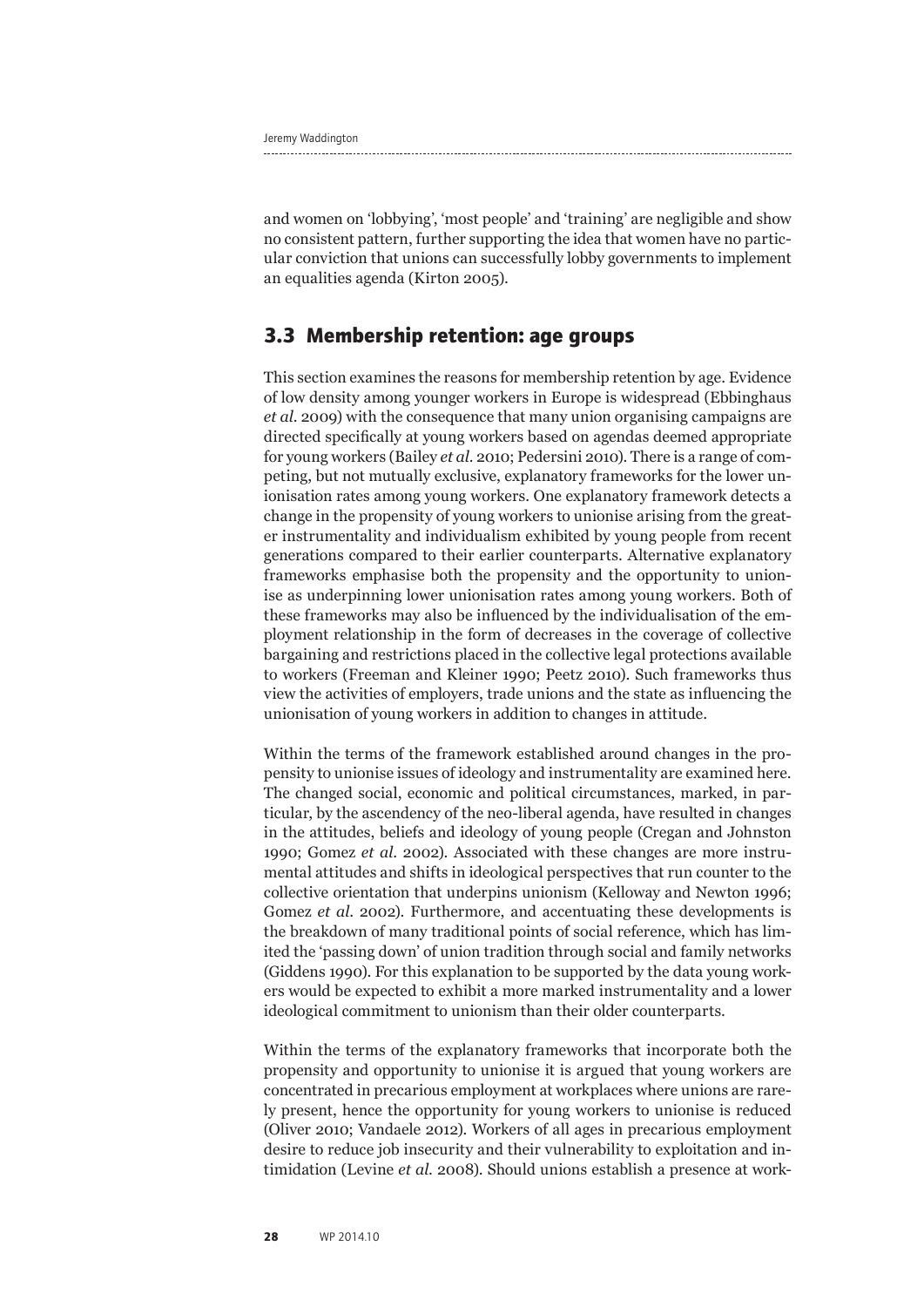places where young workers in precarious jobs are employed an emphasis among the young members on support would be expected as young workers seek greater security and protection from exploitation and intimidation. An additional aspect of the opportunity to unionise argument related to young workers concerns the influence of extant levels of unionisation at the workplaces where they are employed on their joining or retaining union membership. Research shows that young workers are more influenced by extant unionisation rates than older workers (Klandermans 1984; Cregan and Johnston 1990). For the results of these national studies to be upheld on a comparative basis young members would be expected to cite 'most people' more frequently than their older counterparts.

For most participating unions four age groups are identified in Table 4: 25 and under, 26-40, 41-50 and 51 and above. For Sif, RBF, NITO and UILCA there were insufficient respondents from the 25 and under category, hence this category is excluded. The small number of respondents from Sif, NITO and UILCA aged 25 and under is, in part, a consequence of the length of the training required prior to taking up employment positions organised by these unions. Similarly, for BBDSZ each age group category comprised very few respondents with the consequence that the union is omitted from the analysis by age. The comparisons based on the age group '25 and under' thus focus on ten rather than fourteen trade unions.

The same general order of the reasons for membership retention for all and by sex is reproduced when the data are disaggregated by age in so far as 'support' tends to head the ranking followed by 'pay' or 'belief' in countries that do not operate the Ghent system. In TU 'access to unemployment benefit' remains at the head of the ranking for members until they are 50 years of age after which 'support' is emphasised. The most obvious variation from the general pattern is in Solidarność where workers aged 25 and under rank 'pay' above 'support', suggesting a greater instrumentality among younger workers. Two other inter-related features are noteworthy for Solidarność. First, there is an inverse relationship between age and the importance attached to 'pay'. Second, the gap measured in percentage points between 'support' and 'pay' increases with age for those aged 26 or more. In other words, 'support' becomes increasingly important relative to 'pay' with age in Solidarność.

Reviewing the variation by age across the participating unions reveals that young members tend to emphasise 'support' more than their older counterparts. Only in NITO, KASZ, Solidarność and UNITE, for example, did older age groups emphasise 'support' more than the youngest age group. The greater desire for 'support' from young members is consistent with the notion of reducing insecurity among members whose employment circumstances are precarious, although it is not an indication that unions are successful in this endeavour.

Differences between the age groups on 'pay' are relatively narrow. Furthermore, there is no consistent relationship between age and 'pay' across the participating unions. Indeed, there is no consistent relationship between age and 'pay' when smaller groups of unions are assessed, such as when disaggregated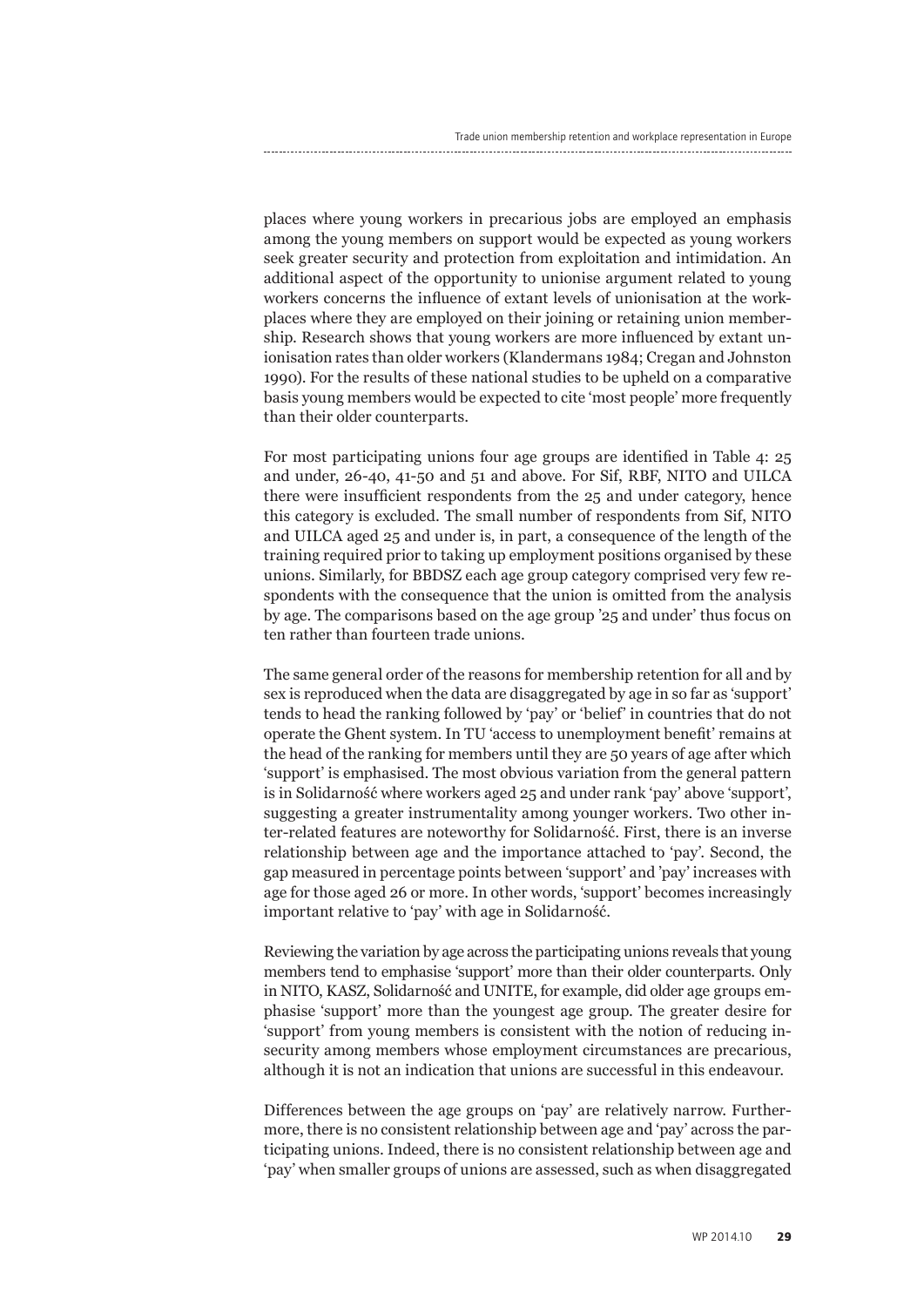|                                                                                                                                                                                                                                                                                               |                       | Sif members      |                |                          | RBF members       |                            |                             | TU members            |                   |                            |                       | NITO members      |                            |
|-----------------------------------------------------------------------------------------------------------------------------------------------------------------------------------------------------------------------------------------------------------------------------------------------|-----------------------|------------------|----------------|--------------------------|-------------------|----------------------------|-----------------------------|-----------------------|-------------------|----------------------------|-----------------------|-------------------|----------------------------|
|                                                                                                                                                                                                                                                                                               | $26 - 40$<br>$\delta$ | $41 - 50$<br>%   | 51 and<br>over | $26 - 40$<br>$\infty$    | 41-50<br>$\infty$ | 51 and<br>over<br>$\delta$ | 25 and<br>under<br>$\infty$ | $26 - 40$<br>$\infty$ | 41-50<br>$\infty$ | 51 and<br>over<br>$\delta$ | $26 - 40$<br>$\infty$ | 41-50<br>$\delta$ | 51 and<br>over<br>$\delta$ |
| problem arise at work<br>Support should a                                                                                                                                                                                                                                                     | 64.2                  | 60.2             | 57.8           | 74.7                     | 64.9              | 73.8                       | 61.2                        | 53.5                  | 53.2              | 52.5                       | 59.2                  | 61.5              | 55.0                       |
| To gain access to the<br>union's unemploy-<br>ment insurance<br>scheme <sup>2</sup>                                                                                                                                                                                                           | 45.8                  | 42.2             | 38.7           | 30.7                     | 47.4              | 32.3                       | 54.1                        | 70.2                  | 64.1              | 51.0                       |                       |                   |                            |
| To improve my pay<br>and conditions                                                                                                                                                                                                                                                           | 15.4                  | 15.6             | 15.4           | 30.7                     | 31.6              | 30.7                       | 26.5                        | 25.0                  | 28.7              | 30.3                       | 50.1                  | 48.3              | 47.3                       |
| unionism and want<br>I believe in trade<br>to take part                                                                                                                                                                                                                                       | 22.9                  | 28.4             | 29.9           | 13.3                     | 22.8              | 29.2                       | 7.7                         | 8.2                   | 14.5              | 23.1                       | 16.9                  | 18.7              | 30.9                       |
| Industrial and mem-<br>bership benefits                                                                                                                                                                                                                                                       | 12.0                  | 16.4             | 15.0           | 13.3                     | 8.8               | 18.4                       | 30.6                        | 24.6                  | 22.8              | 21.1                       | 23.7                  | 20.6              | 19.5                       |
| influence government<br>Union lobbying to<br>decisions                                                                                                                                                                                                                                        | $\overline{31}$       | 3.9              | 4.9            | 4.0                      | $\overline{1}$ .  |                            | 5.1                         | 2.9                   | 4.7               | 4.8                        | 10.6                  | 10.2              | $9.\overline{3}$           |
| Most people at work<br>are members                                                                                                                                                                                                                                                            | 5.9                   | 6.9              | 5.9            | 5.3                      | $\overline{1}$ .  | $\overline{31}$            | $\overline{71}$             | 4.6                   | $\overline{31}$   | 4.4                        | 9.0                   | 8.3               | 8.9                        |
| Income insurance <sup>2</sup>                                                                                                                                                                                                                                                                 | 12.8                  | 9.3              | 7.7            |                          |                   |                            |                             |                       |                   |                            |                       |                   |                            |
| development advice<br>courses and career<br>Union training                                                                                                                                                                                                                                    | 2.5                   | $0.\overline{3}$ | 2.2            |                          | 3.5               | $\frac{5}{1}$              |                             | 0.2                   | 0.6               | 0.2                        | 7.7                   | 8.5               | 9.5                        |
| Financial services                                                                                                                                                                                                                                                                            | $\overline{3.1}$      | 1.8              | 2.2            | $\overline{\phantom{0}}$ | $\overline{1}$ .  |                            | $\overline{6}$              | $\overline{61}$       | $\overline{3}$ .  | 4.6                        | 5.8                   | 6.8               | 8.4                        |
| Another reason                                                                                                                                                                                                                                                                                | $\overline{0}$ .      | $\overline{2.1}$ | 5.2            | $\bar{\omega}$           | $\overline{1.7}$  |                            | $\overline{C}$              | 0.2                   | $\overline{1}$    | 0.9                        | 6.9                   | 4.8               | 6.8                        |
|                                                                                                                                                                                                                                                                                               | $N = 360$             | $N = 354$        | $N = 731$      | $N = 75$                 | $N = 57$          | $N = 66$                   | $N=99$                      | $N = 456$             | $N = 365$         | $N=453$                    | $N = 5557$            | $N = 473$         | $N = 423$                  |
| 1. Respondents were asked to rank their reasons for remaining in a trade union in order with one as the most important reason. Table 2 reports the results of the responses ranked at one and two in the ranking, hence<br>the percentage figures add up to more than 100 per cent.<br>Notes: |                       |                  |                |                          |                   |                            |                             |                       |                   |                            |                       |                   |                            |

Table 4 Why do you stay in the trade union? (by age)1 Table 4  $\,$  Why do you stay in the trade union? (by age) $^{\dagger}$ 

**30** WP 2014.10

2. The presence of unemployment insurance schemes (Sif, RBF and TU) and an income insurance scheme (Sif) means that comparisons cannot be exact as the number of options available to respondents differed<br>between countries. 2. The presence of unemployment insurance schemes (Sif, RBF and TU) and an income insurance scheme (Sif) means that comparisons cannot be exact as the number of options available to respondents differed between countries.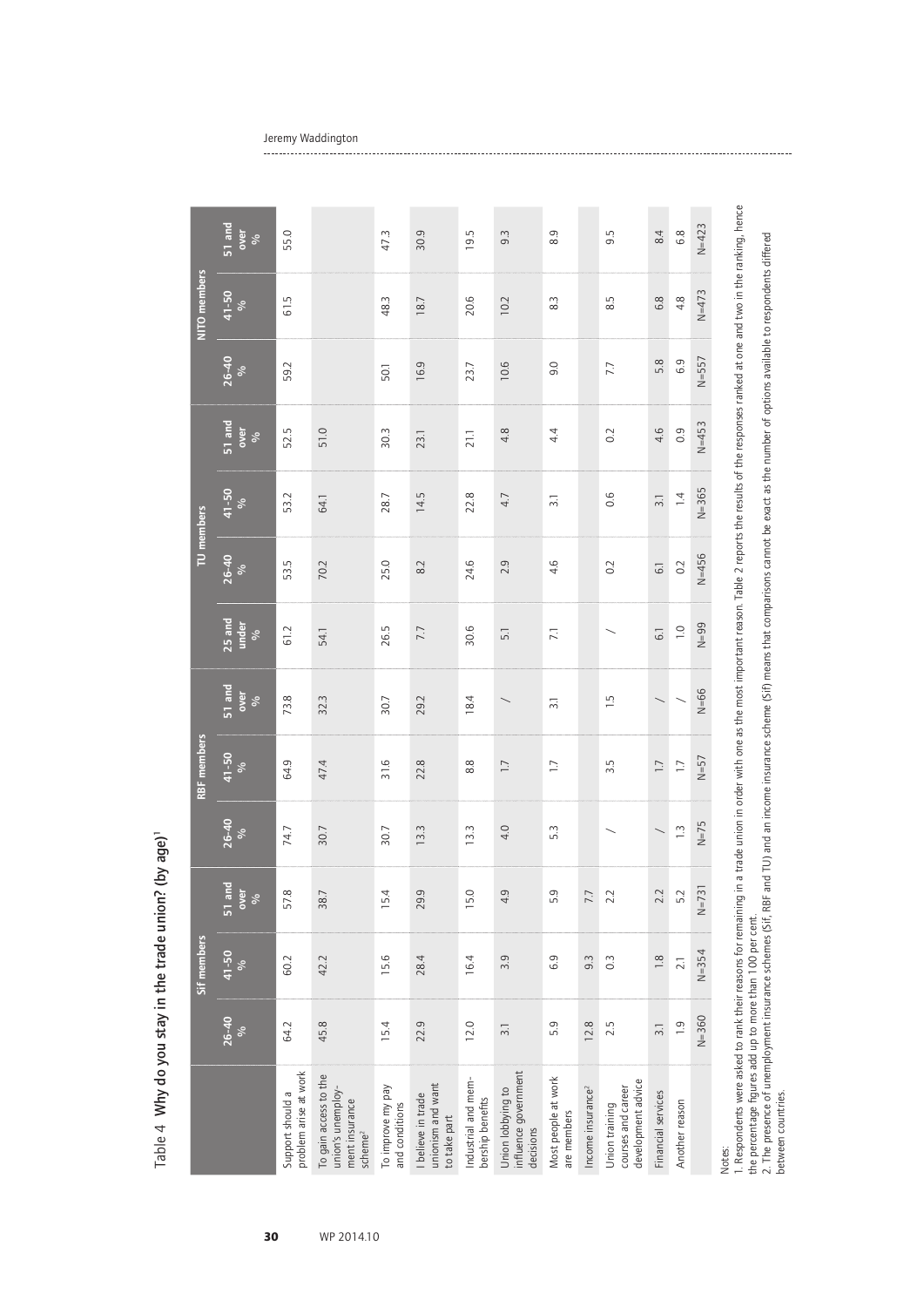|                   | 51 and<br>over<br>$\delta$             | 50.0                                      | 21.5                                | 55.4                                                    | 16.2                                    | $2.\overline{3}$<br>2.5                                | $8.\overline{5}$<br>3.2            | $\overline{31}$<br>5.4                                     | 3.8<br>8.8         | 11.5<br>7.7    | $N = 130$ |
|-------------------|----------------------------------------|-------------------------------------------|-------------------------------------|---------------------------------------------------------|-----------------------------------------|--------------------------------------------------------|------------------------------------|------------------------------------------------------------|--------------------|----------------|-----------|
| UILCA members     | 41-50<br>$\delta$                      | 55.4<br>58.4                              | 18.1                                | 51.5<br>40.3                                            | 13.2<br>13.6                            | 2.7                                                    | 6.8                                | 5.4                                                        | 4.5                | 14.0           | $N = 207$ |
|                   | $26 - 40$<br>$\delta$                  |                                           | 28.1                                |                                                         |                                         |                                                        |                                    |                                                            |                    |                | $N = 224$ |
|                   | 51 and<br>over<br>$\delta$             | 44.5                                      | 44.1                                | 59.3                                                    | 15.8                                    | 9.4                                                    | 2.5                                | 3.9                                                        | 2.2                | 6.2            | $N=438$   |
| CC.00 members     | $41 - 50$<br>$\delta$                  | 53.3                                      | 49.5                                | 42.1                                                    | 20.5                                    | 8.5                                                    | 2.6                                | 6.2                                                        | 3.2                | 6.0            | $N = 833$ |
|                   | $26 - 40$<br>$\delta$                  | 61.7                                      | 54.1                                | 35.2                                                    | 19.5                                    | 7.4                                                    | 2.8                                | 7.9                                                        | 3.3                | 7.6            | $N=1,873$ |
|                   | 25 and<br>under<br>$\delta$            | 70.0                                      | 56.7                                | 27.1                                                    | 21.2                                    | 6.9                                                    | $\overline{C}$                     | 4.9                                                        | $\overline{3.4}$   | 3.9            | $N = 205$ |
|                   | 51 and<br>over<br>$\infty$             | 76.3                                      | 57.6                                | 27.6                                                    | 24.8                                    | 6.5                                                    | $\overline{0}$ .                   | 0.8                                                        | 0.8                | 2.1            | $N = 274$ |
| <b>HK</b> members | 41-50<br>$\delta$                      | 78.8                                      | 63.5                                | 25.5                                                    | 17.3                                    | 6.4                                                    |                                    | 2.6                                                        |                    | 2.0            | $N = 161$ |
|                   | $26 - 40$<br>$\delta$                  | 773                                       | 69.2                                | 24.8                                                    | 17.8                                    | 6.9                                                    | 2.2                                | $-1.6$                                                     | $\overline{1}$ .   | $\frac{8}{1}$  | $N = 255$ |
|                   | 5 and<br>under<br>%<br>$\frac{15}{25}$ | 90.7                                      | 4<br>67                             | 19.0                                                    | $\overline{Q}$                          | 2.3                                                    | 2.3                                |                                                            |                    | <u>ා</u>       | $N=44$    |
|                   |                                        | problem arise at work<br>Support should a | To improve my pay<br>and conditions | I believe in trade<br>unionism and want<br>to take part | Industrial and mem-<br>bership benefits | influence government<br>Union lobbying to<br>decisions | Most people at work<br>are members | courses and career<br>development advice<br>Union training | Financial services | Another reason |           |

Table 4 Why do you stay in the trade union? (by age) (cont.) Table 4 Why do you stay in the trade union? (by age) (cont.)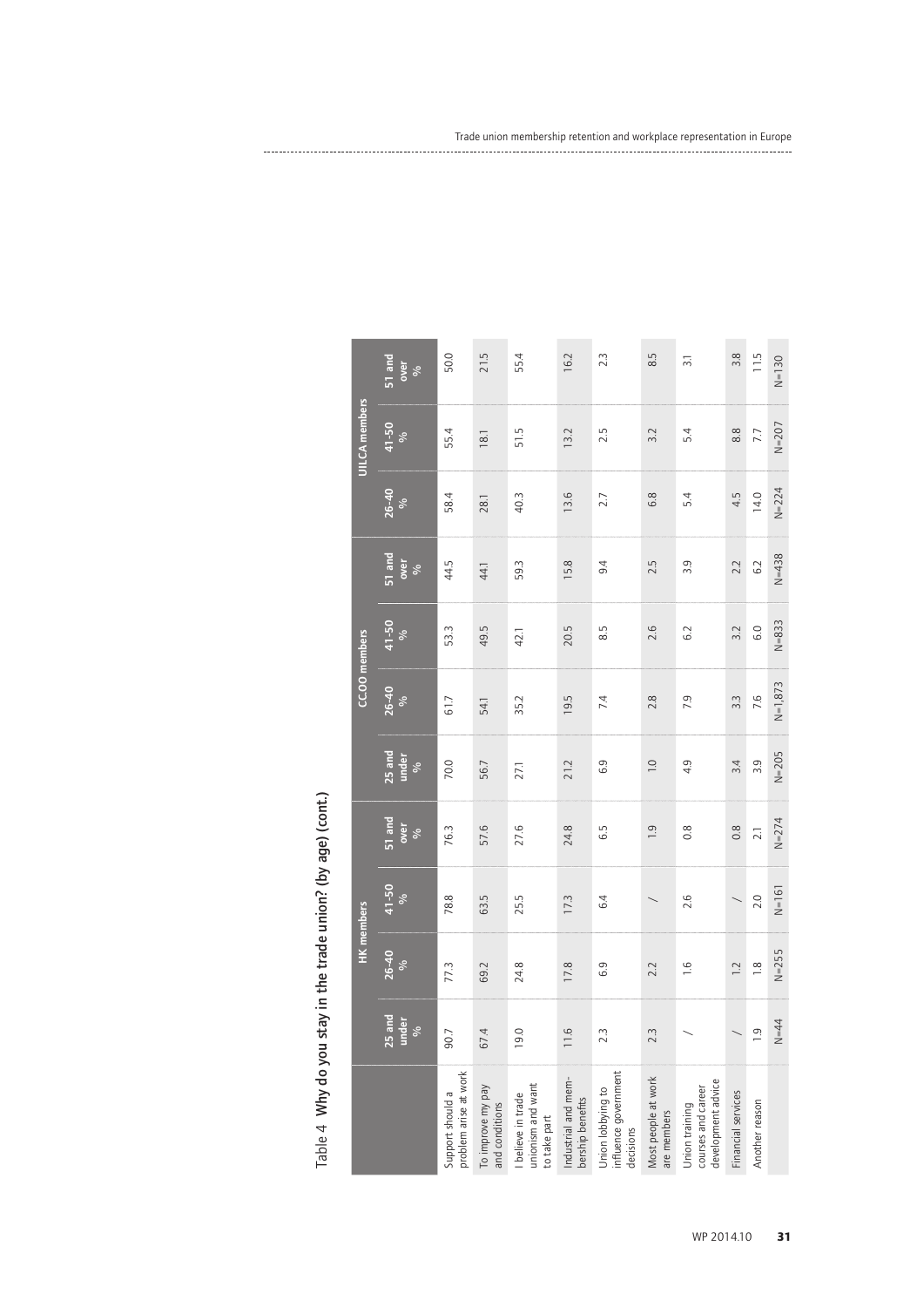| 51 and over<br>$\frac{96}{}$<br>$41 - 50$<br>%<br>$26-40$<br>%<br>25 and<br>under<br>$\delta$<br>51 and over<br>$41-50$<br>%                                                                                                                                                                   | Solidarność members<br>KASZ members |
|------------------------------------------------------------------------------------------------------------------------------------------------------------------------------------------------------------------------------------------------------------------------------------------------|-------------------------------------|
| 76.9<br>58.4<br>15.6<br>25.0<br>7.3<br>50.9<br>30.9<br>78.2<br>12.7<br>5<br>25.6<br>$8.\overline{5}$<br>50.7<br>65.4<br>4.7<br>56.4<br>53.0<br>4.9<br>8.0<br>33.7<br>60.6<br>52.2<br>5.6<br>3.6<br>36.3<br>57.6<br>3.0<br>69.7<br>15.2<br>21.2<br>16.9<br>19.7<br>15.7<br>53.1<br>53.1<br>15.2 | 25 and<br>under<br>$\sqrt{6}$       |
| 22.0                                                                                                                                                                                                                                                                                           |                                     |
| 53.7<br>22.0<br>43.2                                                                                                                                                                                                                                                                           |                                     |
|                                                                                                                                                                                                                                                                                                | $26-40$<br>%                        |
|                                                                                                                                                                                                                                                                                                |                                     |
|                                                                                                                                                                                                                                                                                                |                                     |

# Table 4 Why do you stay in the trade union? (by age) (cont.)

 $32$ 

# Jeremy Waddington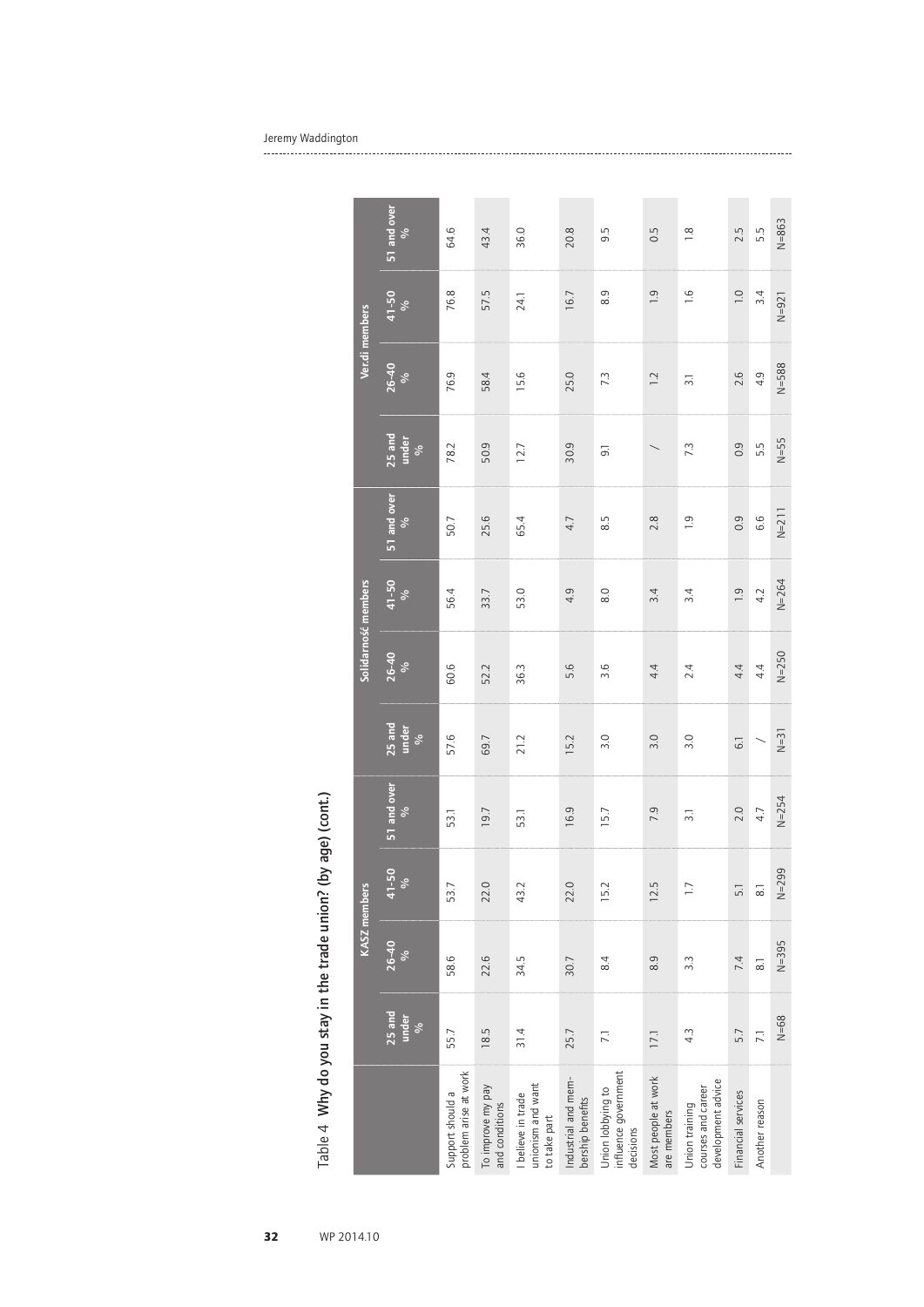|                                                            |                             | GPA/DJP members            |                 |                         |                     | FNV Bondgenoten members |                           |                         |                             | UNITE members                 |                   |                         |
|------------------------------------------------------------|-----------------------------|----------------------------|-----------------|-------------------------|---------------------|-------------------------|---------------------------|-------------------------|-----------------------------|-------------------------------|-------------------|-------------------------|
|                                                            | 25 and<br>under<br>$\delta$ | $26 - 40$<br>$\frac{6}{6}$ | $41 - 50$<br>%  | 51 and over<br>$\delta$ | 25 and<br>under $%$ | $26 - 40$<br>$\delta$   | 41-50<br>$\delta_{\rm o}$ | 51 and over<br>$\delta$ | 25 and<br>under<br>$\delta$ | $26 - 40$<br>$\delta_{\rm o}$ | 41-50<br>$\delta$ | 51 and over<br>$\delta$ |
| problem arise at work<br>Support should a                  | 88.5                        | 71.5                       | 72.0            | 66.4                    | 80.8                | 73.3                    | 70.0                      | 62.4                    | 85.5                        | 88.9                          | 90.2              | 79.4                    |
| To improve my pay<br>and conditions                        | 53.8                        | 60.0                       | 57.0            | 47.1                    | 46.2                | 59.6                    | 59.4                      | 61.3                    | 57.9                        | 56.4                          | 61.4              | 52.2                    |
| unionism and want<br>I believe in trade<br>to take part    | 7.7                         | 15.9                       | 22.0            | 26.9                    | 15.4                | 21.2                    | 27.5                      | 34.5                    | 17.9                        | 20.9                          | 23.9              | 25.3                    |
| Industrial and mem-<br>bership benefits                    | 30.7                        | 16.2                       | 13.6            | 16.2                    | 38.4                | 18.5                    | 20.3                      | 11.3                    | 11.8                        | 13.0                          | 10.4              | 15.4                    |
| influence government<br>Union lobbying to<br>decisions     | 3.8                         | 8.7                        | 10.3            | 9.6                     | 7.7                 | 10.3                    | 8.7                       | 14.9                    | 2.6                         | $\overline{14}$               | Ξ                 | $\overline{14}$         |
| Most people at work<br>are members                         | 3.8                         | 10.5                       | 7.6             | $\overline{71}$         | 3.8                 | $\overline{14}$         |                           |                         | $\frac{3}{2}$               | 0.9                           | $0.\overline{3}$  | 0.8                     |
| development advice<br>courses and career<br>Union training | 3.8                         | 3.2                        | $\frac{8}{1}$   | 2.2                     | 3.8                 | 0.7                     | 2.2                       | $\frac{5}{1}$           | $\frac{1}{2}$               | 0.9                           | 0.4               | 0.8                     |
| Financial services                                         | 3.8                         | 2.5                        | $\overline{14}$ | 2.0                     | 7.7                 | 1.4                     | 0.7                       | 2.1                     |                             | $\frac{1}{3}$                 | $0.\overline{3}$  | 2.0                     |
| Another reason                                             | 3.8                         | 6.5                        | 5.4             | 6.9                     |                     |                         |                           |                         | 2.6                         | 2.0                           | 0.6               | 3.7                     |
|                                                            | $N=27$                      | $N = 281$                  | $N = 526$       | $N=458$                 | $N = 26$            | $N = 144$               | $N = 139$                 | $N = 197$               | $N=69$                      | $N = 743$                     | $N = 1,160$       | $N=1,084$               |

| (by age) (con |
|---------------|
|               |
|               |
| /ממות ווו ממר |
| inn           |
|               |
|               |
| stay in the   |
| שט אט         |
|               |
|               |
| $\frac{1}{2}$ |

Trade union membership retention and workplace representation in Europe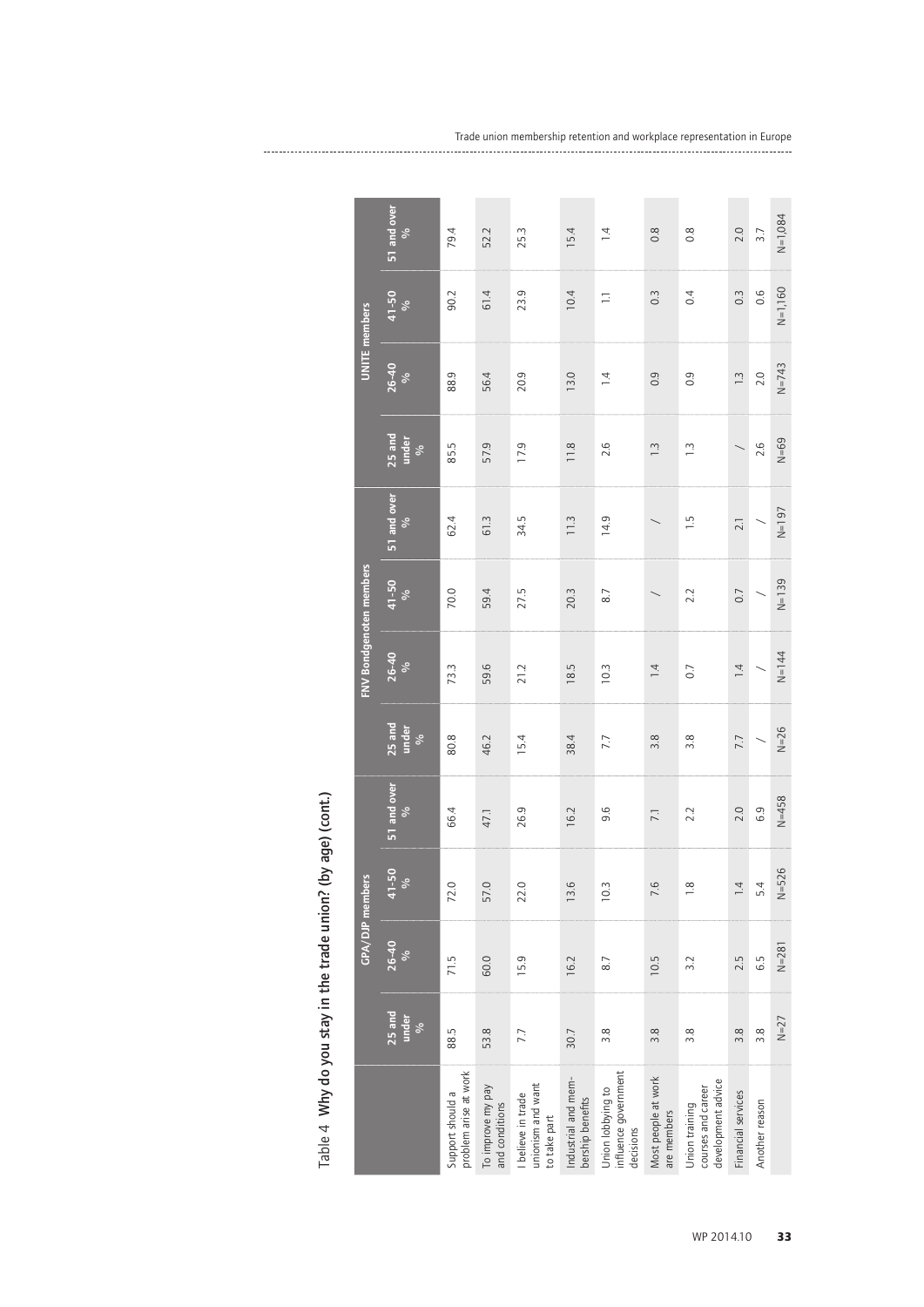by geographical location or the features of the industrial relations system in which they operate. The failure of young members to emphasise 'pay' does not suggest more instrumental attitudes among those young workers that join unions compared to their older counterparts. The findings on 'pay' thus do not support the argument that young workers are more instrumental than older workers. Furthermore, there is no consistent relationship between age and 'access to unemployment insurance', again suggesting that instrumentality and age are not directly related. Of course, it may be that the young workers that join unions have different attitudes on instrumentality than nonunionists, but assessment of this argument is beyond the scope of this paper.

There is a positive relationship between age and 'belief' in every participating union. Given that 'belief' was specified in the questionnaires in terms of a belief in and a desire to take part in trade unions, the positive relationship indicates that there is less ideological conviction among young members than among their older counterparts. This suggests that the ideological changes associated with the ascendency of the neo-liberal agenda are not necessarily restricted solely to the choice between unionisation or non-unionism, but may also impinge on the ideological convictions of young unionists. The positive relationship between age and 'belief' also suggests a greater instrumentality among young members in so far as they are prepared to join a union, but are more reluctant to take part than their older counterparts: that is, they wish to benefit from union membership without necessarily engaging directly in union activities. Both of these points raise significant policy challenges for trade unions as they suggest a different ideological disposition among young workers compared to older workers and a reduced likelihood of active participation in union affairs, a 'willingness to pay' without an accompanying 'willingness to act' (Offe and Wiesenthal 1979). At the very least, these results highlight a role for union education in the 'socialisation' of young members. What is unclear from these results, however, is whether members come to believe in trade unionism as they age and are more exposed to unionists and unionism at the workplace. While the positive relationship between age and 'belief' certainly suggests that such exposure with age may influence attitudes, only by tracing the ideological convictions of a cohort of unionists over time would it be possible to confirm this argument.

Relative to 'support', 'pay', 'belief' and 'benefits' the proportion of respondents that cite 'most people' is small across all age groups. Furthermore, there is no consistent evidence of young members being more likely to cite 'most people' than older unionists. In seven of the thirteen unions detailed in Table 4 the youngest age group is the most likely to cite 'most people', but only in KASZ did more than 15 per cent of the 25 and under age group cite 'most people'. With the exception of Sif, young workers in the Nordic trade unions were more likely than older workers to mention 'most people'. There are, however, no other geographical concentrations of unions or groups of unions organised by the characteristics of industrial relations systems within which young workers cite 'most people' at a greater frequency than older workers. These data thus suggest that the influence of extant unionisation rates is not more pronounced among young members than on their older counterparts.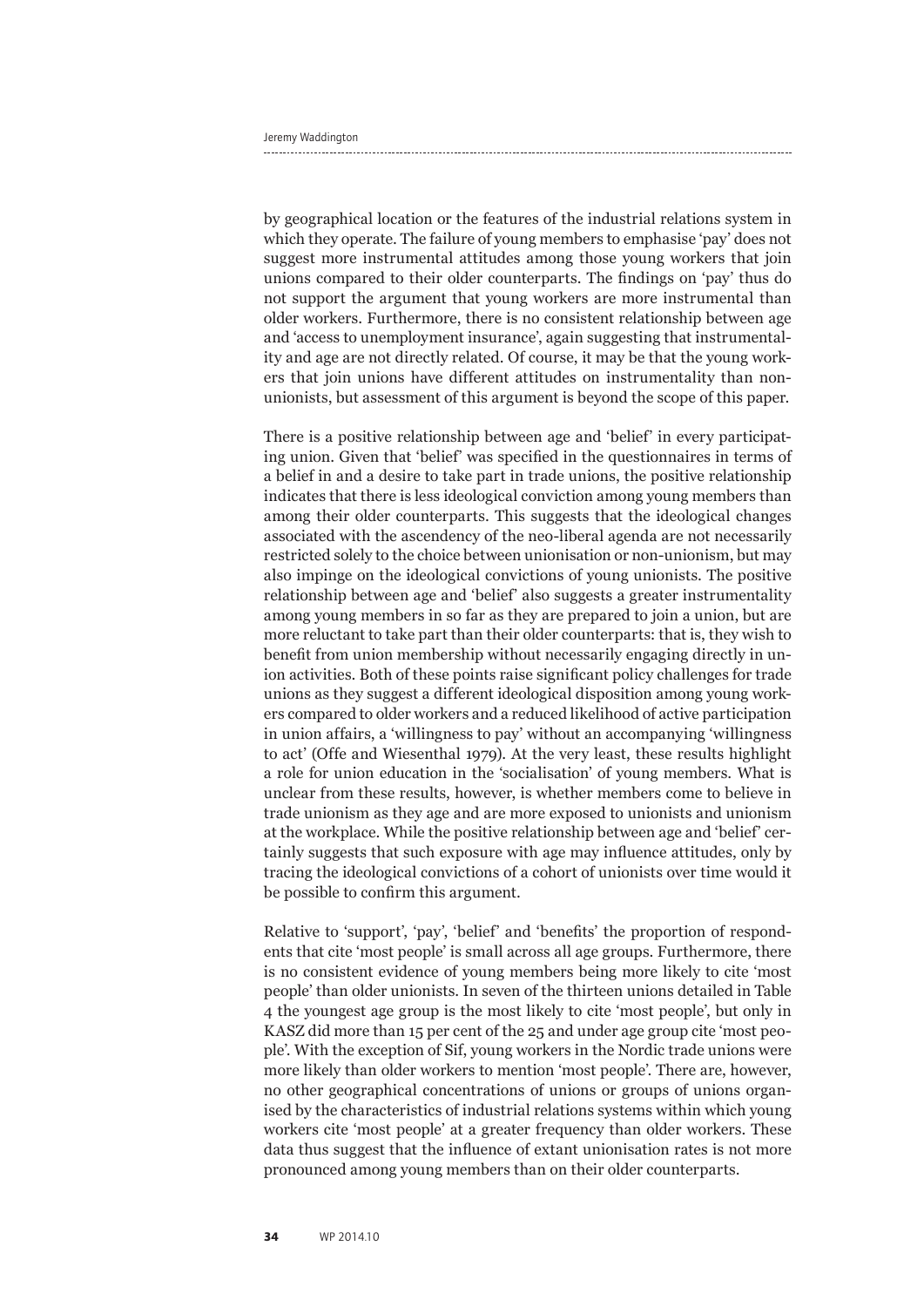'Financial services' were not more attractive to young members than to older members. Although in six of the thirteen unions (Sif, TU, CC.OO, Solidarność, GPA/DJP, Bondgenoten) the youngest age category was the group most likely to cite 'financial services' as one of the two principal reasons for membership retention, the 7.7 per cent of members aged 25 and under in Bondgenoten was the largest category to cite 'financial services'. In other words, young members are not consistently more attracted by 'financial services', which remain marginal to membership retention across all age groups in the participating unions. These results further bring into question an increased instrumentality among young members. Furthermore, the youngest age group in every union for which data are presented in Table 4 ranked 'benefits', many of which had their origins in the early twentieth century if not before, higher than 'financial services', suggesting that the development of these more traditional union services to meet the circumstances of today would be a more advantageous approach for trade unions in Europe than offering an ever-wider range of financial services.

#### **3.4 Summary**

In identifying the reasons that underpin membership retention within European trade unions this section of the Working Paper has highlighted four points. First, 'support' followed by 'pay' underpins membership retention in most countries. The importance attached to these issues of longstanding centrality to the *raison d'être* of trade unionism suggest that a traditional desire to be treated fairly and to be rewarded appropriately remain apposite to any current trade union membership strategy. The importance attached to these issues also reflects the continued salience of collective reasons to membership retention. Recent initiatives intended to respond to the supposed increased instrumentality and individualism of potential members in the form of 'financial services' are marginal to membership retention. Traditional 'benefits' remain more attractive than 'financial services', suggesting that at issue may not be individualism or instrumentality, but the type of service that is available.

Second, the delivery of 'support' at the workplace requires robust workplace organisation. Although the character of such workplace organisation will differ between single channel and dual systems of representation, the point remains that the coverage of workplace organisation is declining in the majority of the countries assessed in this study. Similarly, the delivery of improvements in 'pay' constitutes a further challenge for trade unionists in the light of the contraction in the coverage of collective bargaining and the decentralisation of collective bargaining that is characteristic of the twelve countries within which the participating unions operate (Aidt and Tzannatos 2008; Traxler *et al*. 2001), effects that have been exacerbated by the impact of the post-2007 crisis (Schülten and Müller 2013). In short, activity at the workplace is key to the delivery of 'support' and, with the decentralisation of collective bargaining, is becoming more central to securing improvements in 'pay', yet more than 40 per cent of members in single channel systems and more than 30 per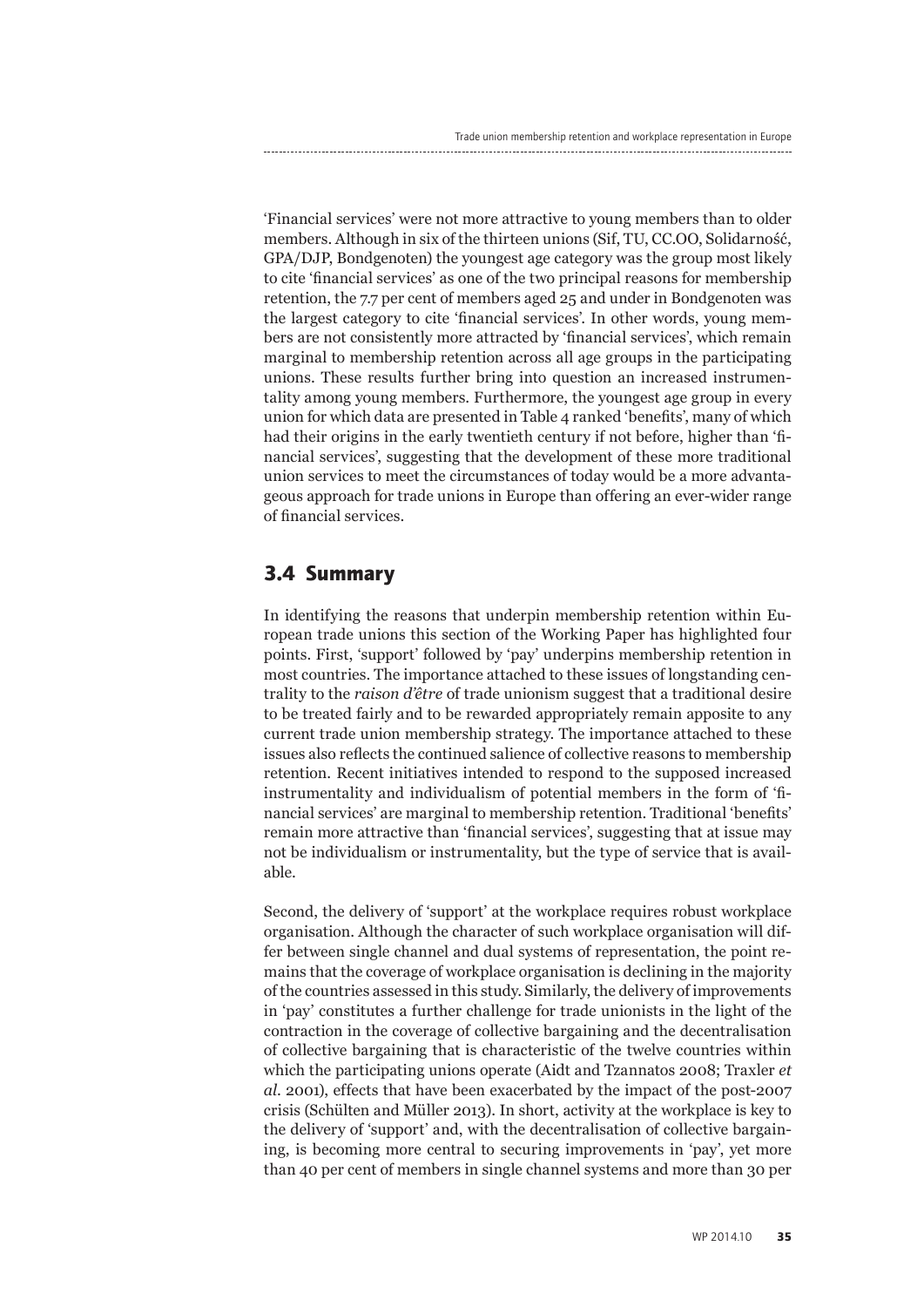Jeremy Waddington

cent of members in dual systems report no shop steward or works councillor to be present at their workplace.

Third, men and women rank the reasons for membership retention in the same general order. Differences between the sexes in the reasons for membership retention are within the categories employed here rather than the order in which they are ranked. Women, however, emphasise 'support' more than their male counterparts. The increased desire for support among women may result from there being fewer representatives at workplaces where women are employed. Similarly, women downplay 'belief' compared to men. Whether the downplaying of 'belief' results from different ideological outlooks between men and women, a greater pessimism among women regarding the capacity of unions to exert influence or the gendered experience of unionism at the workplace remains an open question vis-à-vis the data presented here.

Fourth, 'pay, 'benefits' and 'financial services' were no more likely to be cited by younger workers than by their older counterparts, suggesting that the greater instrumentality noted by some among young workers (Gomez *et al*. 2002) does not extend to young unionists. Young trade unionists emphasised 'support' more than older unionists, again confirming the centrality of workplace representation to trade unionism. Age and 'belief' are directly related in each of the participating unions, raising questions as to whether young unionists exhibit different ideological perspectives and are less willing to take part in union activities compared to older unionists. The impact of union education and 'socialisation' remains an open question, which can best be directly addressed through the examination of cohort data.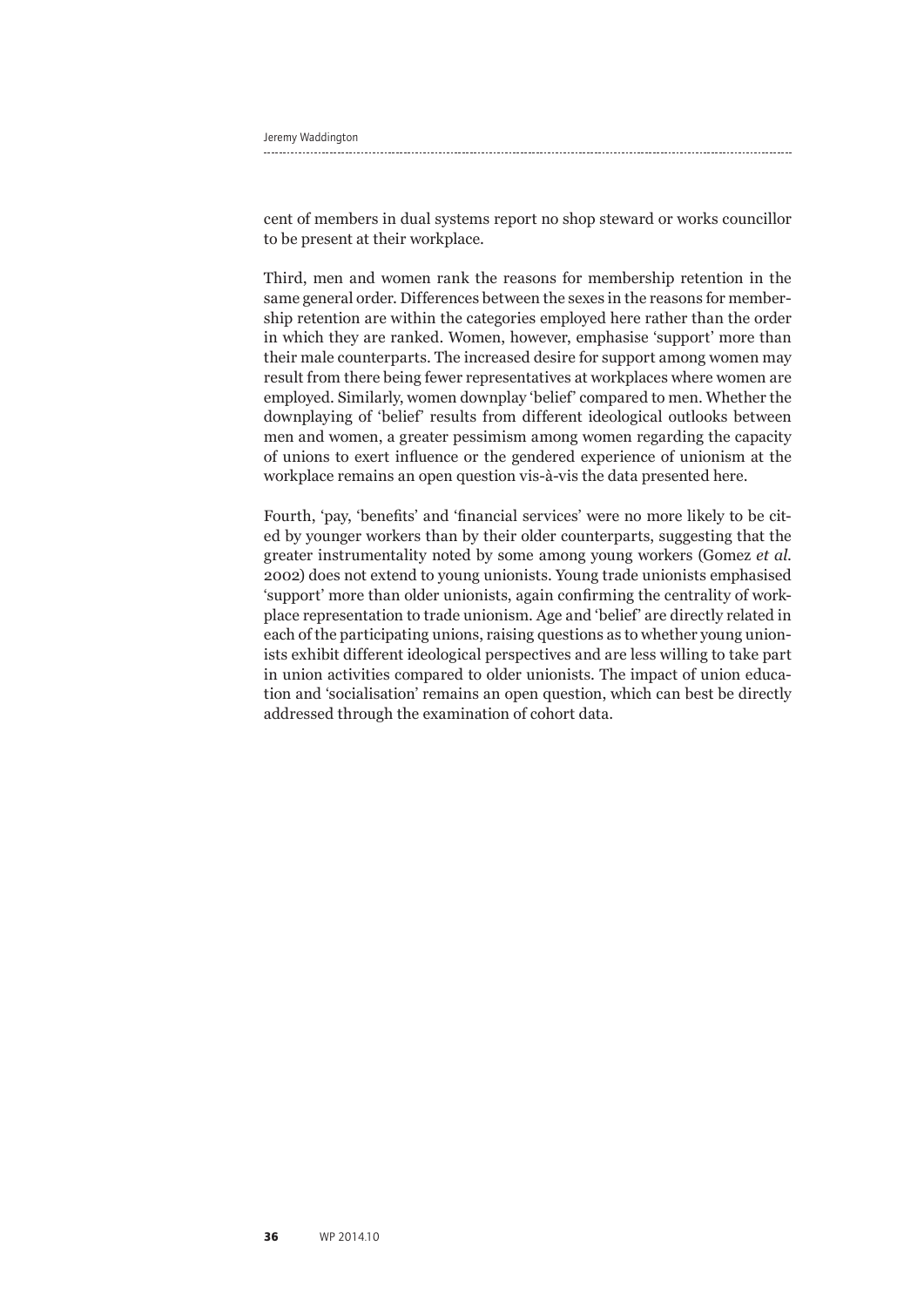# **4 The views of union members on workplace representation**

The views of trade union members on workplace representation are examined in three stages. The first stage establishes the coverage of workplace representatives and the extent to which union members regard workplace representation as satisfactory where representatives are present. The second stage explores unionists' views of union-management relations and the quality of the performance of the union at the workplace. The third stage compares the performance of workplace representation with that of management on a range of communication and related issues.

The analysis features comparisons between the views of unionists at workplaces where a representative is present and the views of unionists employed at workplaces with no representative. For the unions in the sample based in single channel systems 57.7 per cent of unionists reported the presence of a shop steward whereas 66.7 per cent of unionists in dual systems reported the presence of a works councillor. These figures do not indicate that the legal underpinning of works councils in dual systems necessarily results in a higher coverage, as there is marked sectoral variation in the composition of the two samples. Three limitations are acknowledged regarding the approach used here for shop stewards and works councillors. First, the categories shop steward and works councillor are analysed as undifferentiated: that is, no account is taken of the sex, age or other demographic characteristics of the representative and how these may influence relationships with unionists and the articulation of different interests. Second, distinctions are not drawn between unionised and non-unionised works councillors, although it is acknowledged that unionised works councillors are more likely to promote the union than their non-unionised counterparts. Union members with a works councillor present at their workplace reported that 77.8 per cent of works councillors were unionised. Third, no attempt is made here to incorporate an analysis of the impact of workplace union representatives in dual systems, which may supplement that of works councillors.

# **4.1 The coverage and perceived quality of workplace representation**

The initial point of departure establishes the coverage of workplace representation and the extent of satisfaction among unionists with the performance of workplace representatives. Table 5 presents the results. The results from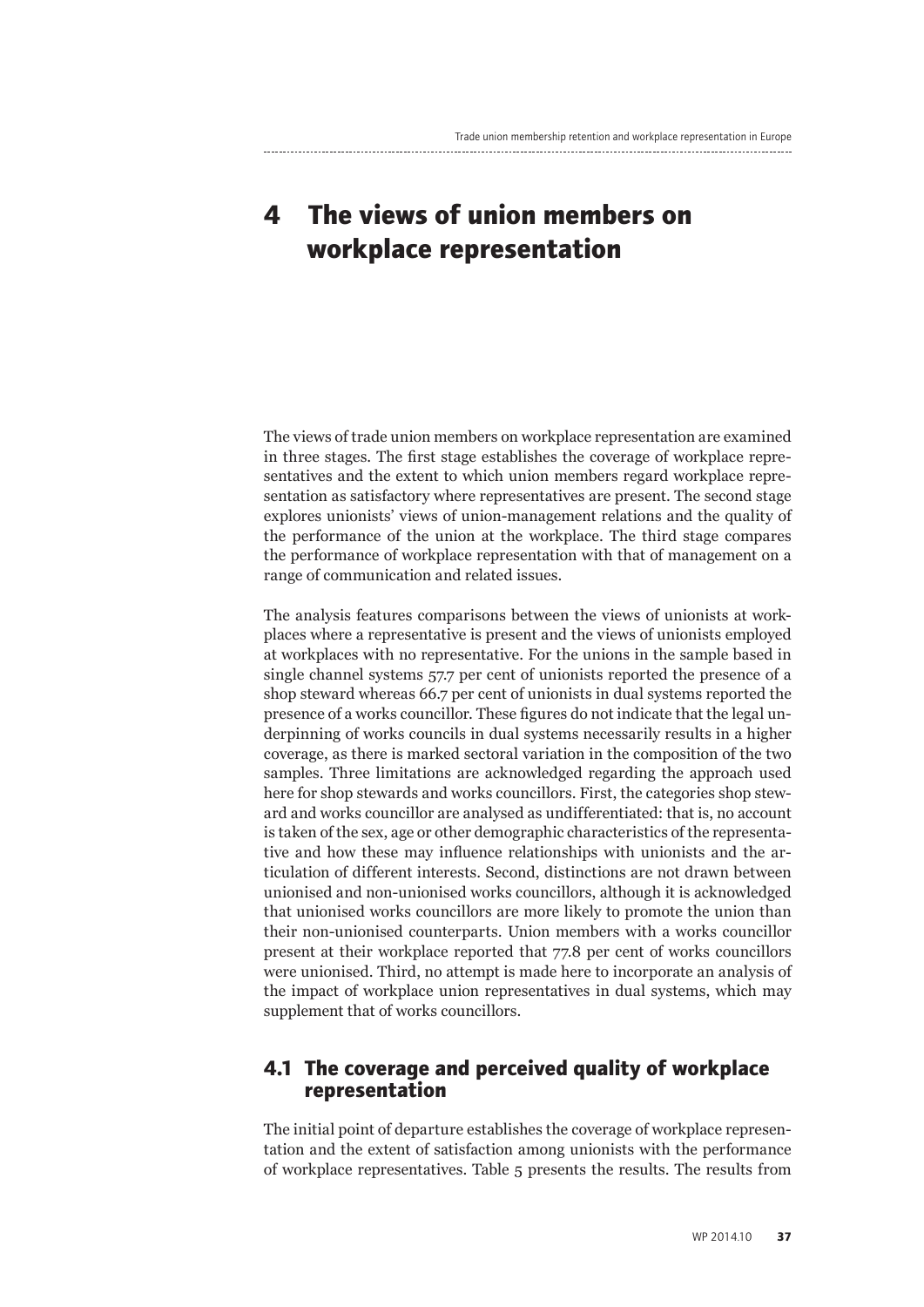# Jeremy Waddington

| Shop stewards in single channel<br>systems                                       |               | Sif members          |                   |               | <b>RBF</b> members |                          |                               | TU members          |                          |                               | NITO members         |                   |                               | <b>HK</b> members            |               |
|----------------------------------------------------------------------------------|---------------|----------------------|-------------------|---------------|--------------------|--------------------------|-------------------------------|---------------------|--------------------------|-------------------------------|----------------------|-------------------|-------------------------------|------------------------------|---------------|
|                                                                                  | ₹<br>$\infty$ | Ser<br>$\infty$      | Nomen<br>$\infty$ |               | Jien<br>$\delta$   | <b>Women</b><br>$\infty$ | $\overline{z}$ $\overline{s}$ | Men<br>$\infty$     | <b>Nomen</b><br>$\infty$ | $\overline{z}$ $\overline{s}$ | Men<br>$\infty$      | Women<br>$\delta$ | $\overline{z}$ $\overline{s}$ | $\overline{z}$ $\frac{8}{5}$ | $\delta$<br>₹ |
| Is there a shop steward at your<br>workplace? YES                                | 73.8          | 73.9                 | 73.1              | 31.8          | 40.4               | 21.3                     | 72.0                          | 71.4                | 75.6                     | 63.8                          | 65.9                 | 61.9              | 62.1                          | 69.9                         | 60.0          |
| If there is a steward are there<br>enough? YES                                   | 68.1          | 68.7                 | 64.4              | 79.3          | 79.5               | 78.9                     | 68.3                          | 69.0                | 64.7                     | 70.2                          | 76.1                 | 64.8              | 72.0                          | 76.6                         | 70.0          |
| If there is a steward does s/he/they<br>adequately represent the members?<br>YES | 57.6          | 58.1                 | 54.8              | 74.6          | 75.0               | 73.7                     | 50.8                          | 51.0                | 49.7                     | 53.1                          | 54.5                 | 51.7              | 51.9                          | 53.3                         | 49.0          |
| Proportion of members content with<br>workplace representation <sup>1</sup>      | 42.5          | 42.9                 | 40.1              | 23.7          | 30.3               | 15.7                     | 36.6                          | 36.4                | 37.6                     | 33.9                          | 35.9                 | 32.0              | 32.2                          | 37.3                         | 29.4          |
|                                                                                  | $N=1,434$     | $N=1,192$            | $N = 242$         | $N = 198$     | $N=109$            | $N = 89$                 | $N = 1,466$                   | $N=1,245$           | $N = 221$                | $N=1,373$                     | $N = 640$            | $N = 733$         | $N = 741$                     | $N = 153$                    | $N = 588$     |
| Shop stewards in single channel<br>systems                                       |               | <b>BBDSZ</b> members |                   |               | KASZ members       |                          |                               | Solidarność members |                          |                               | <b>UILCA</b> members |                   |                               | UNITE members                |               |
|                                                                                  | $\delta$<br>₹ | Men<br>$\delta$      | Women<br>$\delta$ | ₹<br>$\delta$ | Men<br>$\delta$    | Women<br>$\sqrt{6}$      | इ ४                           | Men<br>$\delta$     | <b>Women</b><br>$\delta$ | ₹<br>$\infty$                 | Men<br>$\infty$      | Women<br>$\delta$ | $\overline{z}$ $\overline{s}$ | $\frac{1}{2}$                | ₹<br>$\infty$ |
| Is there a shop steward at your<br>workplace? YES                                | 84.3          | 80.6                 | 84.8              | 90.9          | 94.1               | 90.1                     | 89.4                          | 89.2                | 89.7                     | 66.6                          | 66.0                 | 67.5              | 32.2                          | 38.1                         | 27.2          |
| If there is a steward are there<br>enough? YES                                   | 79.3          | 72.0                 | 81.0              | 79.4          | 79.3               | 79.4                     | 69.8                          | 72.1                | 66.9                     | 64.1                          | 65.3                 | 62.5              | 51.2                          | 59.5                         | 41.3          |
| If there is a steward does s/he/they<br>adequately represent the members?<br>YES | 76.9          | 68.0                 | 78.6              | 78.4          | 79.8               | 78.0                     | 82.7                          | 81.3                | 84.5                     | 78.1                          | 79.1                 | 76.7              | 60.6                          | 66.1                         | 54.1          |
| Proportion of members content with<br>workplace representation1                  | 64.8          | 54.8                 | 66.7              | 71.3          | 75.1               | 70.3                     | 73.9                          | 72.5                | 75.8                     | 52.0                          | 52.2                 | 51.8              | 19.5                          | 25.2                         | 14.7          |
|                                                                                  | $N = 108$     | $N = 25$             | $N = 83$          | $N=1,015$     | $N = 221$          | $N = 794$                | $N = 756$                     | $N=426$             | $N = 330$                | $N = 611$                     | $N = 362$            | $N = 249$         | $N=2,940$                     | $N = 1,355$                  | $N=1,585$     |

# Table 5 The coverage and quality of workplace representation Table 5 The coverage and quality of workplace representation

**38** WP 2014.10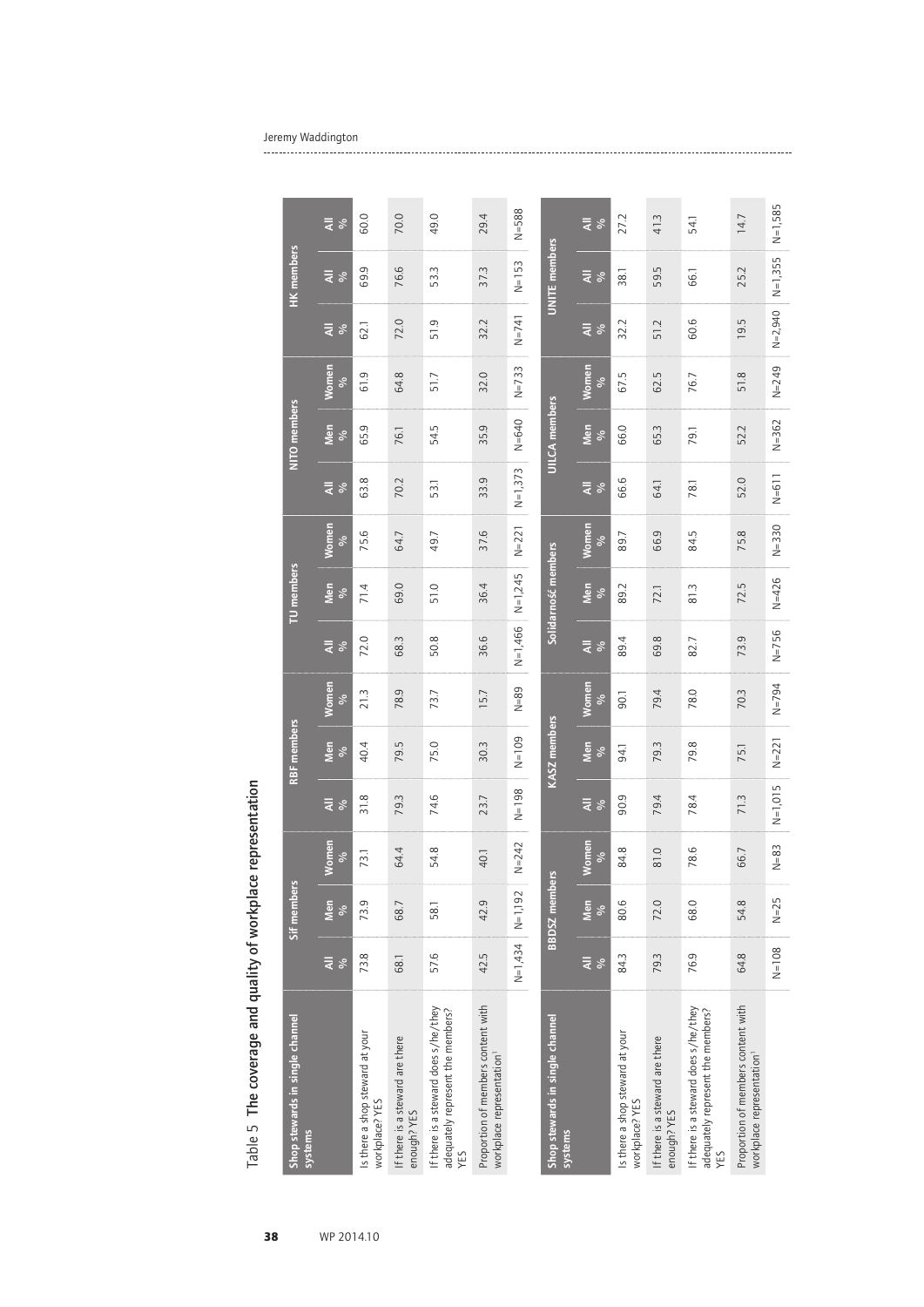| <u>้</u>                                                                 |
|--------------------------------------------------------------------------|
|                                                                          |
| こうしょういう こうこうこう サイント・エリー フェーク・クスク うろうしょうこうしょう<br>ב<br>המונ<br>Í<br>)<br>) |
| í<br>3<br>l                                                              |

---------------------------------

| Works councillors in dual systems                                                                                                                                                                                  |           | Ver.di members |                         |           | <b>GPA/DJP</b> members |                     |           | <b>Bondgenoten members</b> |                          |               | CC.00 members   |                          |
|--------------------------------------------------------------------------------------------------------------------------------------------------------------------------------------------------------------------|-----------|----------------|-------------------------|-----------|------------------------|---------------------|-----------|----------------------------|--------------------------|---------------|-----------------|--------------------------|
|                                                                                                                                                                                                                    | ₹<br>್ಗೆ  | Men<br>%       | Vomen<br>$\frac{1}{26}$ | ₹ ४       | Men<br>%               | Vomer<br>$\sqrt{6}$ | ₹ ४       | Nen<br>%                   | <b>Nomen</b><br>$\delta$ | ₹<br>$\delta$ | Men<br>$\delta$ | <b>Women</b><br>$\delta$ |
| Is there a works councillor at your<br>workplace? YES                                                                                                                                                              | 68.9      | 76.7           | 511                     | 91.7      | 93.7                   | 89.6                | 87.5      | 88.1                       | 85.8                     | 56.3          | 61.4            | 42.9                     |
| If there is a works councillor are there<br>enough? YES                                                                                                                                                            | 75.1      | 76.7           | 73.2                    | 78.3      | 82.8                   | 73.3                | 82.1      | 78.7                       | 83.5                     | 68.1          | 70.3            | 59.9                     |
| s/he/they adequately represent the<br>If there is a works councillor does<br>members? YES                                                                                                                          | 61.9      | 65.3           | 57.6                    | 58.4      | 62.1                   | 54.3                | 70.2      | 713                        | 67.0                     | 58.8          | 59.6            | 55.7                     |
| Proportion of members content with<br>workplace representation                                                                                                                                                     | 42.6      | 50.1           | 35.2                    | 53.6      | 58.2                   | 48.7                | 61.4      | 62.8                       | 57.5                     | 33.1          | 36.6            | 23.9                     |
|                                                                                                                                                                                                                    | $N=2,492$ | $N = 1,242$    | $N=1,250$               | $N=1,268$ | $N = 653$              | $N = 615$           | $N = 472$ | $N = 352$                  | $N=120$                  | $N=3,338$     | $N=2,412$       | $N = 926$                |
| Note: 1. The 'proportion of members content with workplace representation' was calculated by multiplying the proportion of members that reported the presence of a shop steward or works councillor at their work- |           |                |                         |           |                        |                     |           |                            |                          |               |                 |                          |

Note: 1. The 'proportion of members content with workplace representation' was calculated by multiplying the proportion of members that reported the presence of a shop steward or works councillor at their work-Inell  $\frac{1}{16}$ Note: 1. The 'proportion of members content with workplace representation' was calculated by multiplying the proportion of m<br>place by the proportion of members reporting that the shop steward/works councillor adequately re place by the proportion of members reporting that the shop steward/works councillor adequately represented the members.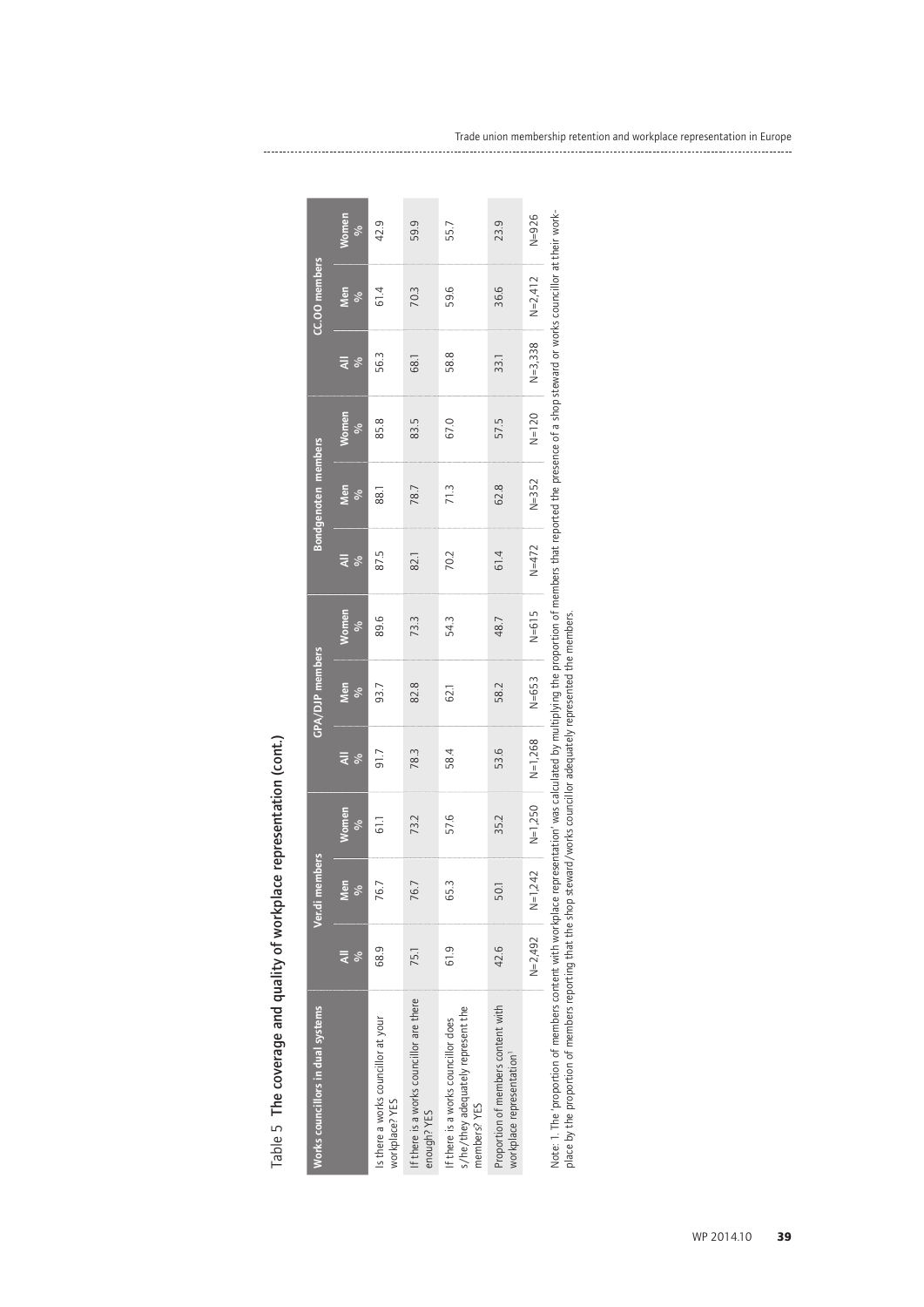Hungary and Poland should be treated with some caution, as the method of survey distribution is likely to result in a disproportionately large proportion of questionnaires being distributed at sites where workplace representatives are present.

Four points are immediately apparent from Table 5 regarding the coverage of workplace representation. First, the coverage of workplace representatives for most unions is in the range 56.3 per cent (CC.OO) to 91.7 per cent (GPA/DJP). For the majority of unions between 25 per cent and 30 per cent of members do not have a representative present at their workplace. Given that every union that participated in the research had adopted a policy of trying to ensure that all members had access to a representative at their place of work, it is clear that considerable work is required before this target is met. Second, the lowest coverage of workplace representation is among the hotel and restaurant workers of RBF (31.8 per cent) and the bank and insurance workers of UNITE (32.2 per cent) where less than a third of unionists share a workplace with a shop steward, confirming that sector and workplace size are influential factors on coverage rates. Further evidence supporting this argument is available in Ver.di where the coverage rate of works councillors for fire fighters in the public sector is 90.1 per cent compared to 65.2 per cent for Ver.di members in retail, banking and insurance. Third, it is only in TU, UILCA, BBDSZ and Solidarność that a greater proportion of women than men report the presence of a representative at their workplace. In all of the unions operating in dual systems and most of the unions operating in single channel systems men are more likely to report the presence of a representative at their workplace. Campaigns to ensure the presence of a representative at every workplace where members are organised are thus less developed in feminised segments of the labour force. Fourth, the argument that workplace representation in dual systems has been more resilient than shop steward organisation in single channel systems (Jacobi *et al*. 1992) receives only partial support from Table 5. The direct comparison of UNITE and Ver.di members in banking and insurance illustrates the relative resilience of workplace representation in dual systems in so far as twice as many Ver.di members (68.9 per cent) than UNITE members (32.2 per cent) report the presence of workplace representatives. Comparison with UILCA, where 66.6 per cent of members have a shop steward at their workplace and membership is also organised in banking and insurance, shows that workplace representation in single channel systems can be resilient. The distinction drawn between single channel and dual systems is thus insufficient to explain differences in the coverage of workplace representation.

If a workplace representative is present, respondents were asked to indicate whether there are enough workplace representatives. The range of responses citing that there were sufficient representatives varied from 51.2 per cent in UNITE to 82.1 per cent in Bondgenoten. Even if a workplace representative is present substantial numbers of members thus think that there is an inadequate number of workplace representatives present. There appears to be no straightforward relation between the presence of a workplace representative and members' views as to whether there are enough workplace representa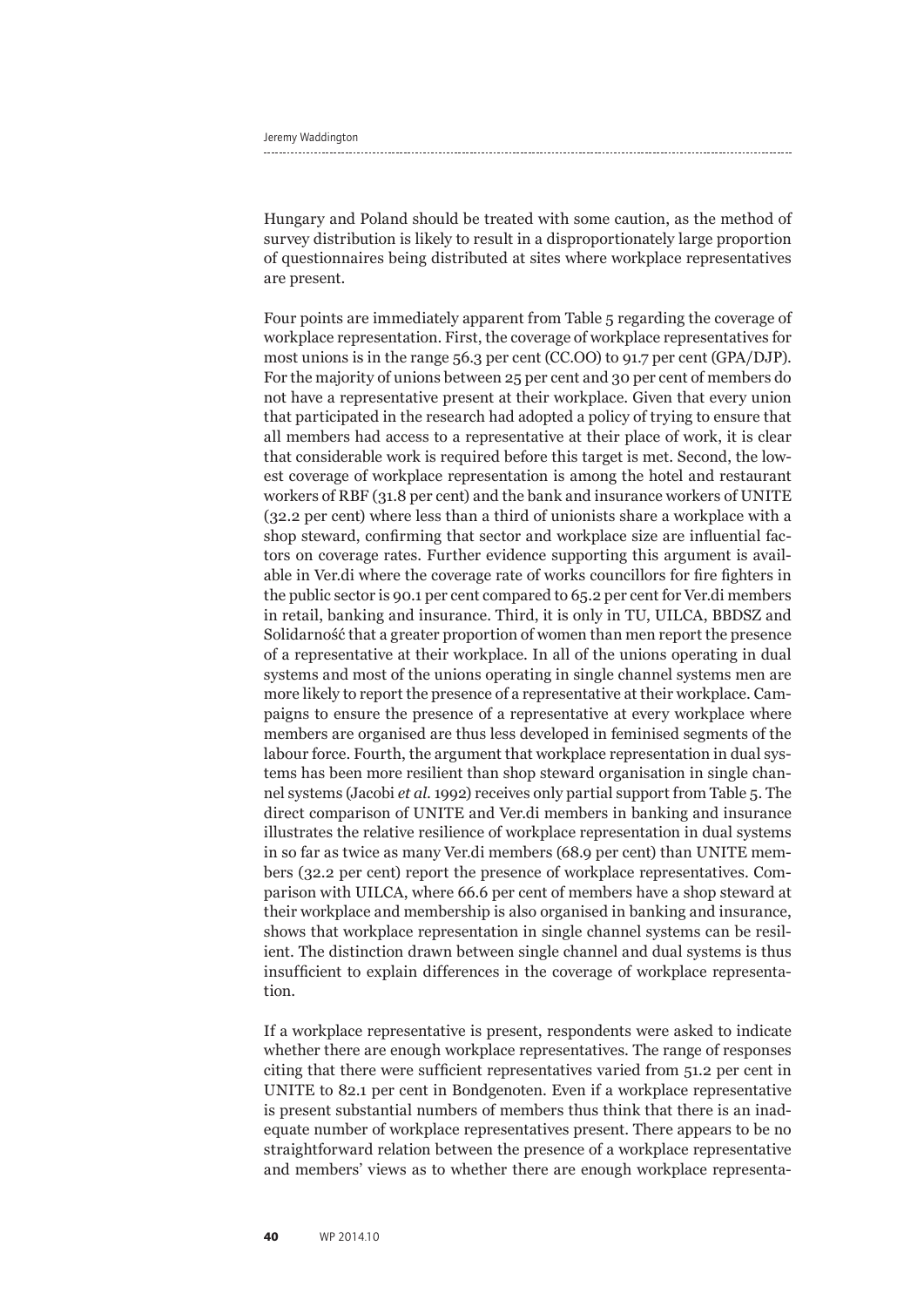tives. Although the coverage of workplace representatives in RBF is only 31.8 per cent, for example, almost 80 per cent of members with a representative at their workplace thought that there were sufficient numbers, putting RBF towards the top of the range. In contrast, UNITE is at the bottom of the range on both the coverage and the number of representatives.

A means to ensure the presence of a sufficient number of workplace representatives is most pressing for women unionists. In only three of the participating unions (BBDSZ, KASZ and Bondgenoten) did a greater proportion of women than men think that there were enough representatives. Women were thus less likely to have a workplace representative present at their workplace and were less likely to think that there were enough representatives if one was already present.

Given the number of members who work alongside workplace representatives, but think that there is an insufficient number of representatives present at the workplace, it is not surprising that a substantial minority of members take the view that extant workplace representatives do not adequately represent union members. Between 50.8 per cent (TU) and 82.7 per cent (Solidarność) of members with a representative at their workplace thought that the representatives adequately represented members. From the perspective of union members there are thus substantial numbers of workplace representatives who are not viewed as adequately undertaking representative duties. A range of factors may explain this result, included among which are the unwillingness of members to take on representative responsibilities resulting in low numbers of workplace representatives, the availability and/or willingness of representatives to undertake training, a reluctance among managers to sanction sufficient facility time, and high expectations among members about what can be achieved in current economic and political circumstances.

In twelve of the fourteen participating unions (exceptions BBDSZ and Solidarność) men are more likely than women to report that representatives adequately represent members. As mentioned above, women in the majority of unions were also less likely than men to have a representative present at the workplace and were less likely to think that there were enough representatives if one was already present. Women emphasise support from unions more than their male counterparts as a reason for both joining and retaining union membership (Klandermans 1984; Waddington and Whitston 1997). The dissatisfaction among women compared to men with extant representation, even if a representative is present at the workplace, introduces an additional feature to the issue of workplace support from unions and raises questions about the nature of this support, which are discussed in more detail below.

The final row of data in Table 5 reports the proportion of members that are content with workplace representation defined here as the presence of a representative at the workplace combined with members thinking that they are adequately represented. Putting aside the results from BBDSZ, KASZ and Solidarność for the reasons mentioned above concerning the method of the survey distribution, in only three unions (UILCA, GPA/DJP and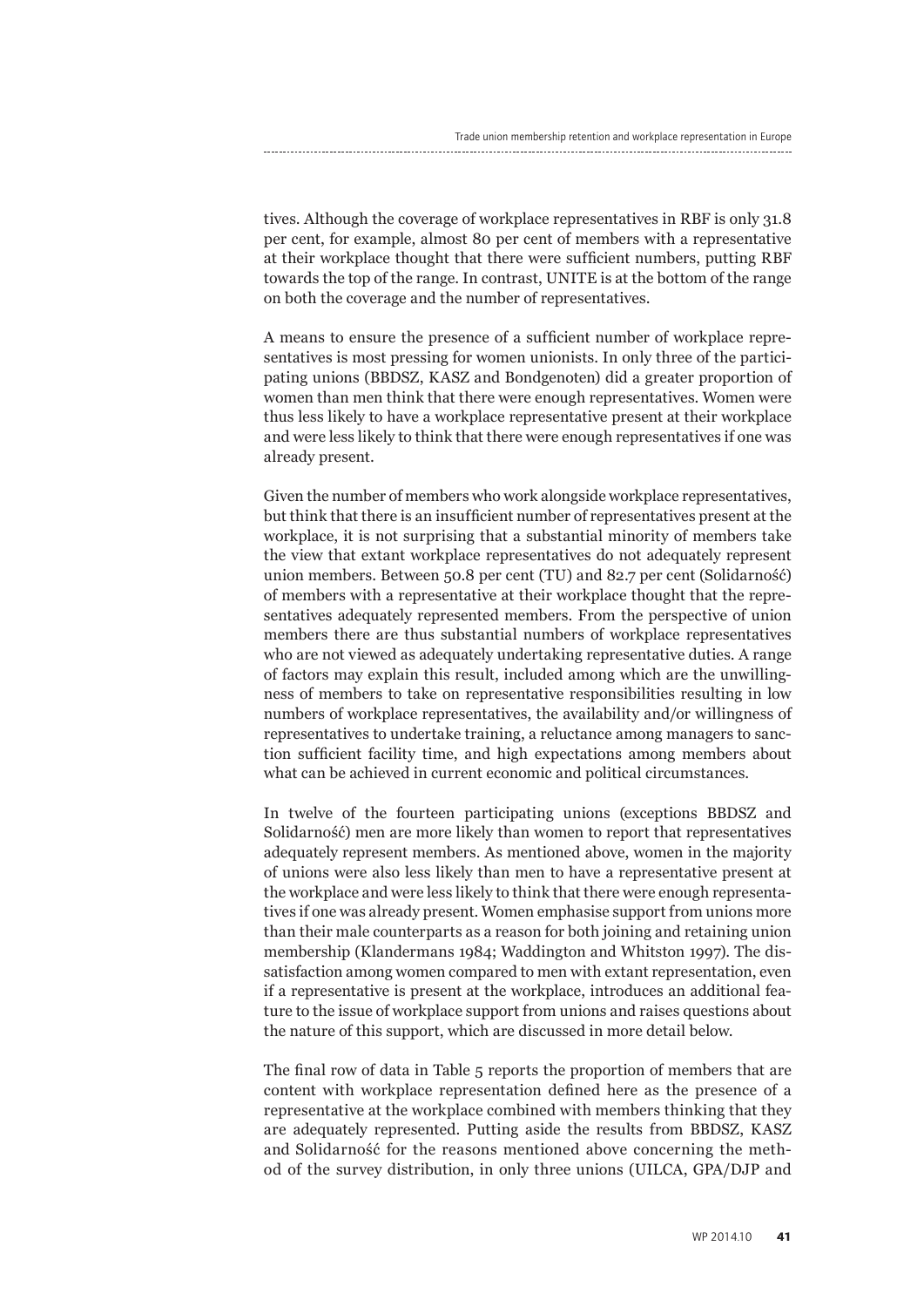Bondgenoten) were more than half the members content with workplace representation. In five unions operating in single channel systems (RBF, TU, NITO, HK and UNITE) and the four federations of CC.OO that operate in a dual system fewer than 40 per cent of members are satisfied with workplace representation. In only three unions (TU, BBDSZ and Solidarność) is a greater proportion of women than men content with workplace representation. The extent of dissatisfaction among trade unionists with workplace representation raises questions about the issues on which satisfaction or dissatisfaction is expressed. Stages two and three of the analysis address these questions.

#### **4.2 The impact of representatives on perceptions of workplace industrial relations**

Stage one showed that large numbers of trade unionists are employed at sites where there are no workplace representatives present and that many members with a representative at their place of work think that the quality of representation could be improved. Stage two compares the views of unionists with and without a representative at their workplace on issues concerned with union-management relations and on the performance of the union on a number of basic tasks.

Five statements on union-management relations are identified in the upper panel of Table 6. Overall, members are more positive in assessing these statements when there is a representative present at their workplace: in only sixteen of the seventy cases were members with a representative less positive than their counterparts with no representative present.5 Furthermore these sixteen cases were distributed across the range of industrial relations systems represented here. Two such cases were in CC.OO based in a dual system, seven cases occurred in Nordic unions, four in the unions based in Eastern Europe, two in UILCA and one in UNITE. The greater political 'distance' between Dutch works councils and trade unions compared to that in Austria and Germany is thus not reflected in the perceptions of the members of Bondgenoten.

In every union, however, members with a representative present at the workplace were more likely to view the union as 'well organised' than members with no representative and in ten of the fourteen unions the score with a representative present was positive whereas that with no representative present was negative. While there may be an impact linked to the non-unionisation of some works councillors in dual systems, it is insufficient to change the direction of the relationship between the presence of a works councillor and the perceptions of members of union organisation. The differences in the percentage scores on 'well organised' between members with and without

<sup>5.</sup> Fourteen organisations participated in the research and for each union there are five statements of union-management relations. In all there are thus seventy cases.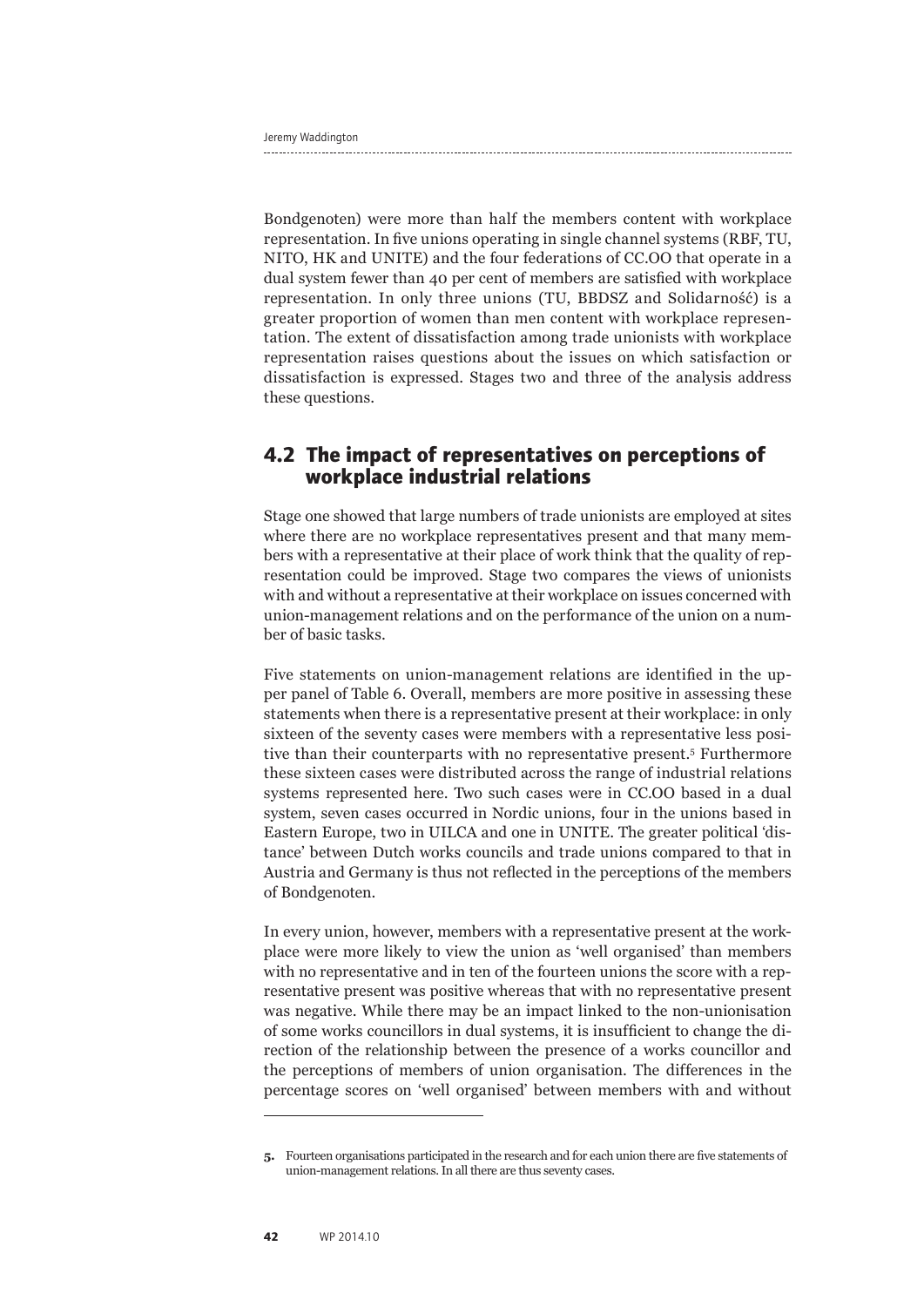| Single-channel systems                                                                                                                                                                                                                                                                                                                                                                                                                                                                                 |                                        | Sif members                        |                               | <b>RBF</b> members           |                               | TU members                                                                                                                                         |                               | NITO members                                   | HK members                         |                                           |
|--------------------------------------------------------------------------------------------------------------------------------------------------------------------------------------------------------------------------------------------------------------------------------------------------------------------------------------------------------------------------------------------------------------------------------------------------------------------------------------------------------|----------------------------------------|------------------------------------|-------------------------------|------------------------------|-------------------------------|----------------------------------------------------------------------------------------------------------------------------------------------------|-------------------------------|------------------------------------------------|------------------------------------|-------------------------------------------|
| Union-management relations                                                                                                                                                                                                                                                                                                                                                                                                                                                                             | 읔<br>With a sho<br>steward<br>$\delta$ | shop stew-<br>ş<br>ard<br>$\delta$ | With a shop<br>steward<br>್ಥೆ | shop stew-<br>ž<br>ard<br>se | With a shop<br>steward<br>್ಥೆ | shop stew-<br>ş<br>ard<br>್ಥೆ                                                                                                                      | With a shop<br>steward<br>್ಥೆ | shop stew-<br>$\frac{9}{2}$<br>ard<br>$\delta$ | With a shop<br>steward<br>$\delta$ | shop stew-<br>ž<br><b>Pue</b><br>$\delta$ |
| My workplace is well managed                                                                                                                                                                                                                                                                                                                                                                                                                                                                           | $+64.4$                                | $+40.7$                            | $+71.4$                       | $+53.2$                      | $+5.0$                        | $+10.0$                                                                                                                                            | $+61.2$                       | $+63.0$                                        | $+55.0$                            | $+40.0$                                   |
| Management-employee relations are reasonable<br>where I work                                                                                                                                                                                                                                                                                                                                                                                                                                           | $+71.0$                                | $+58.8$                            | $+71.4$                       | $+55.2$                      | $+44.0$                       | $+53.2$                                                                                                                                            | $+71.0$                       | $+69.8$                                        | $+60.7$                            | $+43.2$                                   |
| Within my workplace my union has too little<br>power and influence                                                                                                                                                                                                                                                                                                                                                                                                                                     | $-6.4$                                 | $+6.0$                             | $-50.8$                       | $-5.7$                       | $+31.4$                       | $+36.2$                                                                                                                                            | $+32.0$                       | $+33.2$                                        | $+32.8$                            | $+48.2$                                   |
| The union is well organised at my workplace                                                                                                                                                                                                                                                                                                                                                                                                                                                            | $+51.6$                                | $-28.6$                            | $+70.5$                       | $-14.0$                      | $+11.0$                       | $-63.1$                                                                                                                                            | $+51.0$                       | $-39.0$                                        | $+44.2$                            | $-29.4$                                   |
| Management has prevented the union from<br>influenc-ing key decisions                                                                                                                                                                                                                                                                                                                                                                                                                                  | $-58.2$                                | $-72.8$                            | $-46.6$                       | $-45.8$                      | $-49.4$                       | $-78.4$                                                                                                                                            | $-36.2$                       | $-45.9$                                        | $-46.8$                            | $-47.8$                                   |
| How good is the union at:                                                                                                                                                                                                                                                                                                                                                                                                                                                                              |                                        |                                    |                               |                              |                               |                                                                                                                                                    |                               |                                                |                                    |                                           |
| Consulting members on matters that affect<br>them at work                                                                                                                                                                                                                                                                                                                                                                                                                                              | $+19.7$                                | $+11.7$                            | $+38.1$                       | $+17.0$                      | $-13.9$                       | $-7.4$                                                                                                                                             | $+6.1$                        | $-16.4$                                        | $+7.4$                             | $-12.8$                                   |
| Regular communication with members                                                                                                                                                                                                                                                                                                                                                                                                                                                                     | $+24.4$                                | $-12.8$                            | $+39.6$                       | $+16.3$                      | $-0.6$                        | $-6.9$                                                                                                                                             | $+13.8$                       | $-5.2$                                         | $+10.0$                            | $-13.1$                                   |
| Individual representation on grievances, disci-<br>pline and other matters                                                                                                                                                                                                                                                                                                                                                                                                                             | $+29.3$                                | $+15.4$                            | $+47.6$                       | $+45.9$                      | $+9.0$                        | $-1.5$                                                                                                                                             | $+33.4$                       | $+4.4$                                         | $+37.0$                            | $+17.1$                                   |
| Ensuring health and safety                                                                                                                                                                                                                                                                                                                                                                                                                                                                             | $+23.4$                                | $+4.0$                             | $+23.9$                       | $+12.7$                      | $-9.1$                        | $-1.3$                                                                                                                                             | $+27.1$                       | $+1.3$                                         | $+25.9$                            | $+5.0$                                    |
| Encouraging participation in the democratic<br>processes of the union                                                                                                                                                                                                                                                                                                                                                                                                                                  | $-7.2$                                 | $-4.8$                             | $+20.6$                       | 0.0                          | $-9.8$                        | $-4.2$                                                                                                                                             | $+11.3$                       | $-5.2$                                         | $-0.2$                             | $-4.9$                                    |
| Representing your interests within the union                                                                                                                                                                                                                                                                                                                                                                                                                                                           | $+12.0$                                | $+1.8$                             | $+34.9$                       | $+20.8$                      | $+2.1$                        | $-1.3$                                                                                                                                             | $+27.2$                       | $+0.5$                                         | $+15.5$                            | $\frac{1}{1}$                             |
| Recruitment, retention and organisation of<br>members                                                                                                                                                                                                                                                                                                                                                                                                                                                  | $\frac{1}{1}$                          | $-2.7$                             | $+25.3$                       | $+0.4$                       | $+11.0$                       | $-0.8$                                                                                                                                             | $+7.0$                        | -5.5                                           | $+12.9$                            | $-3.3$                                    |
|                                                                                                                                                                                                                                                                                                                                                                                                                                                                                                        | $N=1,0501,058$                         | $N = 372 - 376$                    | $N = 61 - 63$                 | $N = 131 - 135$              | $N = 859 - 871$               | $N=478-486$                                                                                                                                        | $N=1,046-$<br>1,054           | $N = 390 - 402$                                | $N=453-458$                        | $N = 278 - 280$                           |
| Note: for the panel of the table on union-management relations respondents were asked to answer 'strongly agree', 'disagree' or 'strongly disagree' to each of the statements. The data reported are calculated<br>intermediate' was included in the question alongside options of 'very good', 'weak' and 'very weak'. The data reported for this panel were calculated by subtracting sum of the 'weak' and 'very weak' percent-<br>by subtracting the sum of the 'disagree' and 'strongly disagree' |                                        |                                    |                               |                              |                               | percentage scores from the sum of the 'strongly agree' and 'agree' percentage scores. For the panel entitled 'how good is the union at' a category |                               |                                                |                                    |                                           |

Table 6 The impact of representatives on the perceptions of members on workplace industrial relations Table 6 The impact of representatives on the perceptions of members on workplace industrial relations 'intermediate' was included in the question alongside options of 'very good,' good', 'weak' and 'very weak' and'weak' and yery good' good', 'weak' options of the weak' and 'very weak' percent-<br>age scores from the sum of th age scores from the sum of the 'very good' and 'good' percentage scores. The 'intermediate' scores were discounted in the second section of the table. As the data for the two panels are calculated differently it is not appropriate to make direct comparisons between the two panels of Table 6.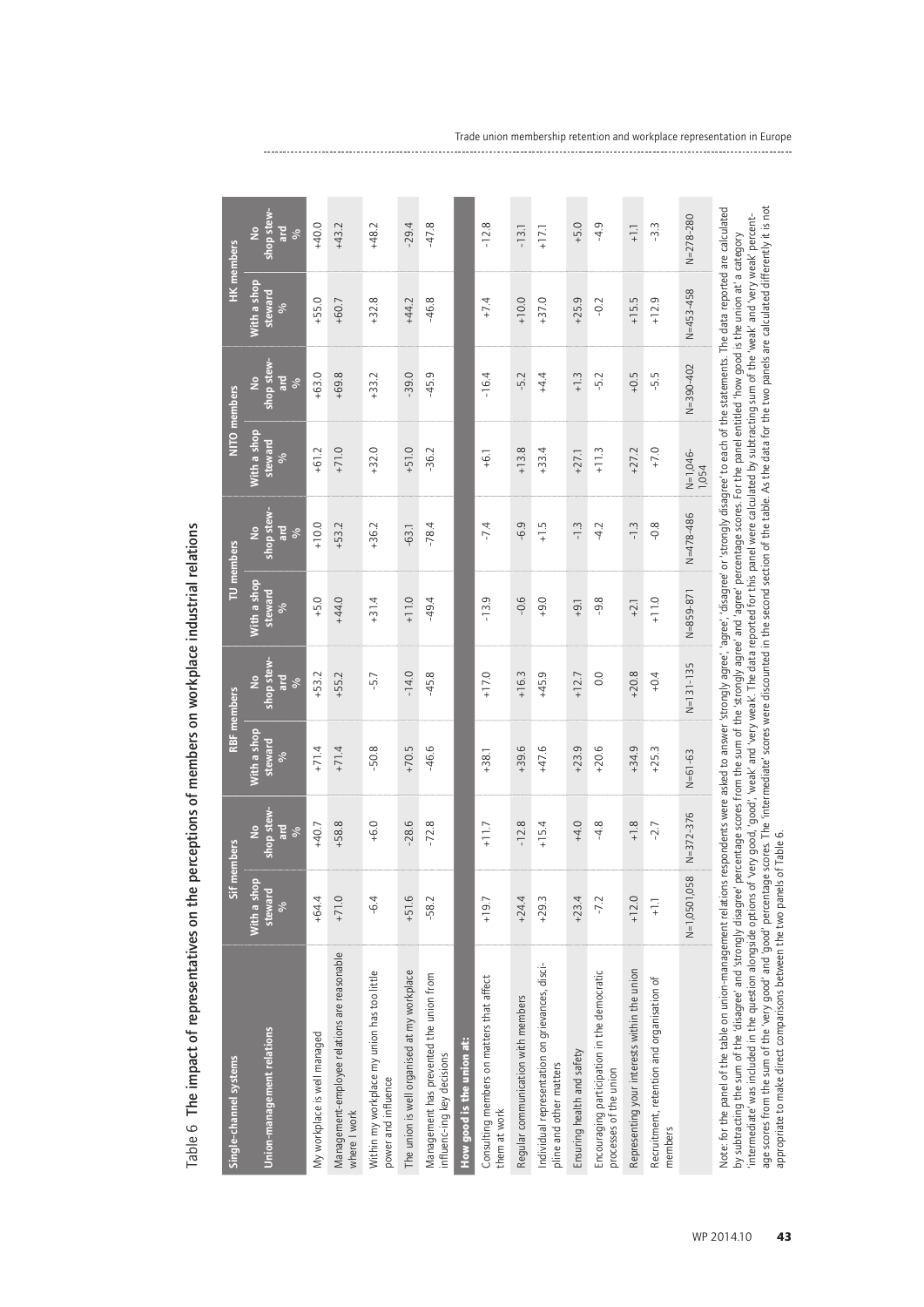| Single-channel systems                                                     | <b>BBDSZ</b> members               |                                          | KASZ members                         |                                          | Solidarność members                       |                                          |                                    | UILCA members                      | UNITE members                |                                     |
|----------------------------------------------------------------------------|------------------------------------|------------------------------------------|--------------------------------------|------------------------------------------|-------------------------------------------|------------------------------------------|------------------------------------|------------------------------------|------------------------------|-------------------------------------|
| Union-management relations                                                 | With a shop<br>steward<br>$\delta$ | shop stew-<br>$\frac{1}{2}$<br>ard<br>So | <b>Nith a shop</b><br>steward<br>್ಠೆ | shop stew-<br>$\frac{1}{2}$<br>ard<br>৽৽ | <b>Nith a shop</b><br>steward<br>$\delta$ | shop stew-<br>$\frac{1}{2}$<br>ard<br>৽৽ | Vith a shop<br>steward<br>$\delta$ | shop stew-<br>ž<br>ard<br>$\delta$ | Vith a shop<br>steward<br>್ಯ | shop stew-<br>ž<br><b>Pue</b><br>So |
| My workplace is well managed                                               | $+62.0$                            | $+50.0 +$                                | $+50.8$                              | $+36.2$                                  | $+21.5$                                   | $-3.0$                                   | $+3.0$                             | $+37.8$                            | $+21.8$                      | $+20.6$                             |
| Management-employee relations are reasonable<br>where I work               | $+56.6$                            | $+60.0$                                  | $+41.0$                              | $+39.2$                                  | $+27.8$                                   | $-1.6$                                   | $+26.2$                            | $+56.7$                            | $+18.8$                      | $+20.2$                             |
| Within my workplace my union has too little<br>power and influence         | $+32.6$                            | $+29.8$                                  | $+36.6$                              | $+35.0$                                  | $+27.3$                                   | $+6.4$                                   | $-35.1$                            | $-5.2$                             | $+27.0$                      | $+52.3$                             |
| The union is well organised at my workplace                                | $+73.3$                            | $+48.9$                                  | $+48.6$                              | $+12.8$                                  | $+71.4$                                   | .21.8                                    | $+50.4$                            | $+40.6$                            | $+21.2$                      | $-76.2$                             |
| Management has prevented the union from<br>influenc-ing key decisions      | $-49.6$                            | $-33.3$                                  | $-44.3$                              | $-32.0$                                  | $-13.7$                                   | $-4.2$                                   | $-4.8$                             | $-3.2$                             | $-15.8$                      | $-5.4$                              |
| How good is the union at:                                                  |                                    |                                          |                                      |                                          |                                           |                                          |                                    |                                    |                              |                                     |
| Consulting members on matters that affect<br>them at work                  | $+48.5$                            | $+33.3$                                  | $+56.4$                              | $+18.5$                                  | $+62.6$                                   | $+25.0$                                  | $+69.5$                            | $+49.0$                            | $+25.8$                      | $-25.6$                             |
| Regular communication with members                                         | $+56.0$                            | $+42.8$                                  | $+54.8$                              | $+16.3$                                  | $+59.6$                                   | $+31.2$                                  | $+72.2$                            | $+32.9$                            | $+17.4$                      | $-36.7$                             |
| Individual representation on grievances, disci-<br>pline and other matters | $+43.1$                            | $+19.0$                                  | $+50.8$                              | $+23.9$                                  | $+60.1$                                   | $+10.0$                                  | $+71.0$                            | $+28.9$                            | $+49.0$                      | $+1.5$                              |
| Ensuring health and safety                                                 | $+57.1$                            | $+30.8$                                  | $+39.8$                              | $+13.0$                                  | $+39.2$                                   | $+12.4$                                  | $+63.2$                            | $+50.9$                            | $+29.0$                      | $-8.7$                              |
| Encouraging participation in the democratic<br>processes of the union      | $+42.9$                            | $+19.0$                                  | $+21.2$                              | $-9.8$                                   | $+30.1$                                   | $+22.5$                                  | $+52.3$                            | $+21.1$                            | $+3.4$                       | $-24.2$                             |
| Representing your interests within the union                               | $+54.2$                            | $+19.2$                                  | $+45.4$                              | $+12.0$                                  | $+52.6$                                   | $+17.5$                                  | $+58.5$                            | $+42.1$                            | $+17.8$                      | $-18.0$                             |
| Recruitment, retention and organisation of<br>members                      | $+48.6$                            | $+47.6$                                  | $+42.3$                              | $+19.6$                                  | $+32.1$                                   | $+13.7$                                  | $+46.4$                            | $+31.3$                            | $-41$                        | $-31.2$                             |
|                                                                            | $N = 107 - 109$                    | $N = 19 - 21$                            | $N = 917 - 922$                      | $N = 80 - 92$                            | $N = 671 - 675$                           | $N = 75 - 78$                            | $N = 388 - 406$                    | $N = 188 - 202$                    | $N = 900 - 934$              | $N=1,760-1,818$                     |

Table 6 The impact of representatives on the perceptions of members on workplace industrial relations (cont.) Table 6 The impact of representatives on the perceptions of members on workplace industrial relations (cont.)

# Jeremy Waddington

**44** WP 2014.10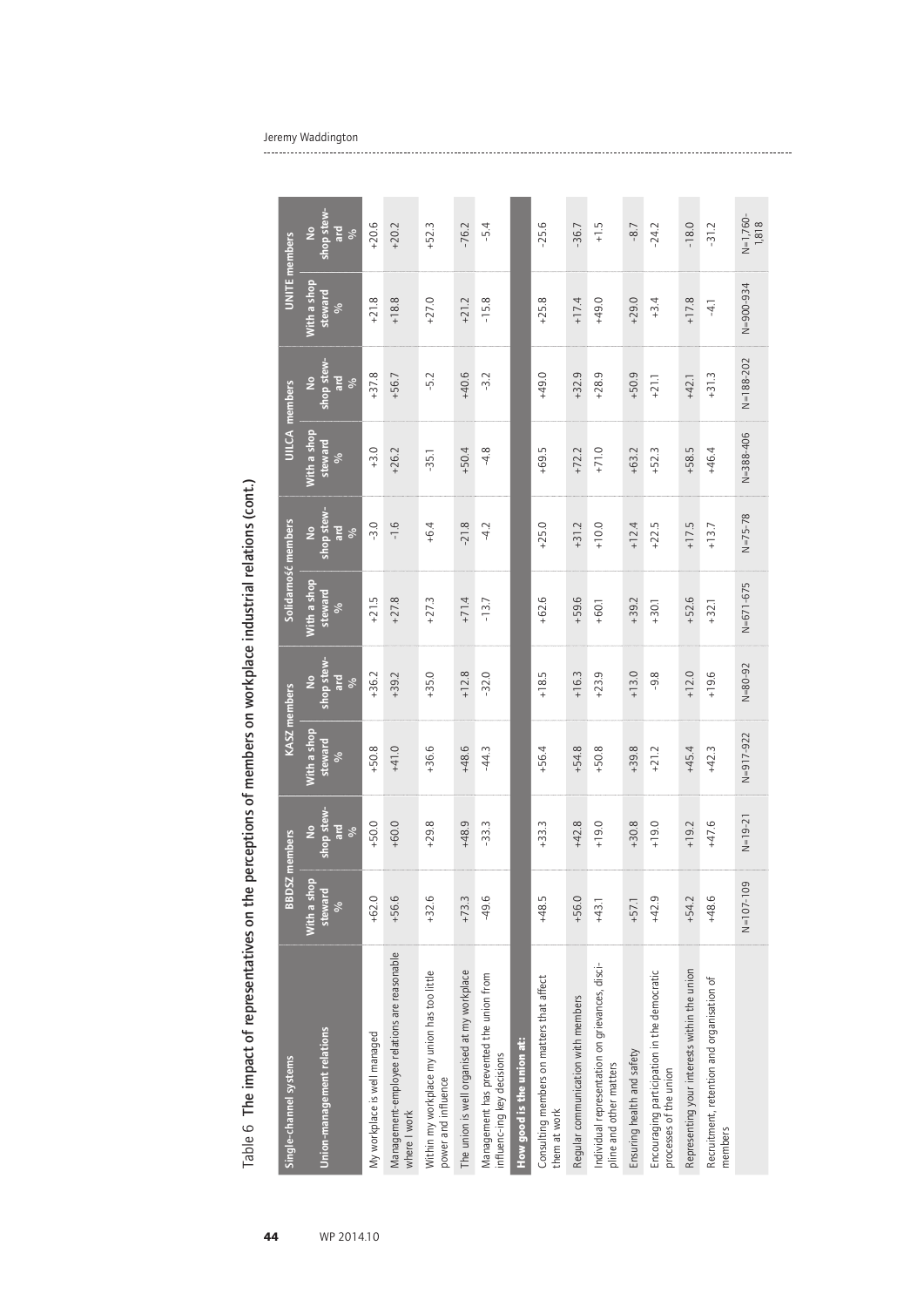| Dual systems                                                               |                                                     | <b>Jer.di</b> members                    |                                  | <b>GPA/DJP</b> members                        |                                          | <b>Bondgenoten members</b>                   | CC.00 members                   |                                               |
|----------------------------------------------------------------------------|-----------------------------------------------------|------------------------------------------|----------------------------------|-----------------------------------------------|------------------------------------------|----------------------------------------------|---------------------------------|-----------------------------------------------|
| Union-management relations                                                 | With a works<br>$\frac{1}{2}$<br>council<br>s<br>So | works councillor<br>$\frac{1}{2}$<br>್ಥೆ | With a works<br>councillor<br>se | works councillor<br>$\frac{1}{2}$<br>$\delta$ | With a works<br>councillor<br>$\sqrt{6}$ | works councillor<br>$\frac{1}{2}$<br>s<br>So | With a works<br>councillor<br>% | vorks councillor<br>$\frac{1}{2}$<br>$\delta$ |
| My workplace is well managed                                               | $+17.0$                                             | $-6.2$                                   | $+48.1$                          | $+38.4$                                       | $-7.9$                                   | $-29.4$                                      | $-25.7$                         | $-22.0$                                       |
| Management-employee relations are reasonable<br>where I work               | $+25.0$                                             | $+7.4$                                   | $+43.8$                          | $+37.2$                                       | $+50.0$                                  | $-1.9$                                       | $-5.3$                          | $-7.4$                                        |
| Within my workplace my union has too little<br>power and influence         | $+16.0$                                             | $+55.7$                                  | $+11.6$                          | $+42.6$                                       | $-26.0$                                  | $-19.0$                                      | $+6.9$                          | $+58.6$                                       |
| The union is well organised at my workplace                                | $-1.5$                                              | $-65.0$                                  | $+40.3$                          | $-62.4$                                       | $+44.9$                                  | $-14.2$                                      | $+6.1$                          | $-73.2$                                       |
| Management has prevented the union from<br>influenc-ing key decisions      | $-29.3$                                             | $-8.8$                                   | $-27.0$                          | $-10.0$                                       | $-59.9$                                  | $+100.0$                                     | $+2.1$                          | $-18.2$                                       |
| How good is the union at:                                                  |                                                     |                                          |                                  |                                               |                                          |                                              |                                 |                                               |
| Consulting members on matters that affect<br>them at work                  | $+22.0$                                             | $+17.9$                                  | $+23.7$                          | $+7.6$                                        | $+35.4$                                  | $-18.6$                                      | $+51.6$                         | $+55.4$                                       |
| Regular communication with members                                         | $-1.8$                                              | $-6 -$                                   | $-4.3$                           | $-19.5$                                       | $+9.3$                                   | $-79.0$                                      | $+49.5$                         | $+51.0$                                       |
| Individual representation on grievances, disci-<br>pline and other matters | $+33.8$                                             | $+22.5$                                  | $+40.4$                          | $+23.9$                                       | $+23.3$                                  | $+20.6$                                      | $+71.5$                         | $+71.5$                                       |
| Ensuring health and safety                                                 | $+6.7$                                              | $+5.1$                                   | $+36.3$                          | $+15.6$                                       | $-5.4$                                   | $+20.9$                                      | $+62.2$                         | $+56.3$                                       |
| Encouraging participation in the democratic<br>processes of the union      | $+0.3$                                              | 0.0                                      | $-3.0$                           | $-11.1$                                       | $-13.3$                                  | $+2.3$                                       | $+26.6$                         | $+28.7$                                       |
| Representing your interests within the union                               | $+9.5$                                              | $+8.8$                                   | $+17.1$                          | $-11$                                         | $+6.4$                                   | $+2.3$                                       | $+51.6$                         | $+47.8$                                       |
| Recruitment, retention and organisation of<br>members                      | $-2.0$                                              | $-0.2$                                   | $+2.5$                           | $-5.5 +$                                      | $-12.6$                                  | $-41.9$                                      | $+53.3$                         | $+57.2$                                       |
|                                                                            | $N=1,659-1,703$                                     | $N = 752 = 770$                          | $1,101 - 1,348$                  | 90-104                                        | $N = 388 - 409$                          | $N = 53 - 59$                                | $N=1,835-1,865$                 | $N = 848 - 861$                               |

Table 6 The impact of representatives on the perceptions of members on workplace industrial relations (cont.) Table 6 The impact of representatives on the perceptions of members on workplace industrial relations (cont.)

Trade union membership retention and workplace representation in Europe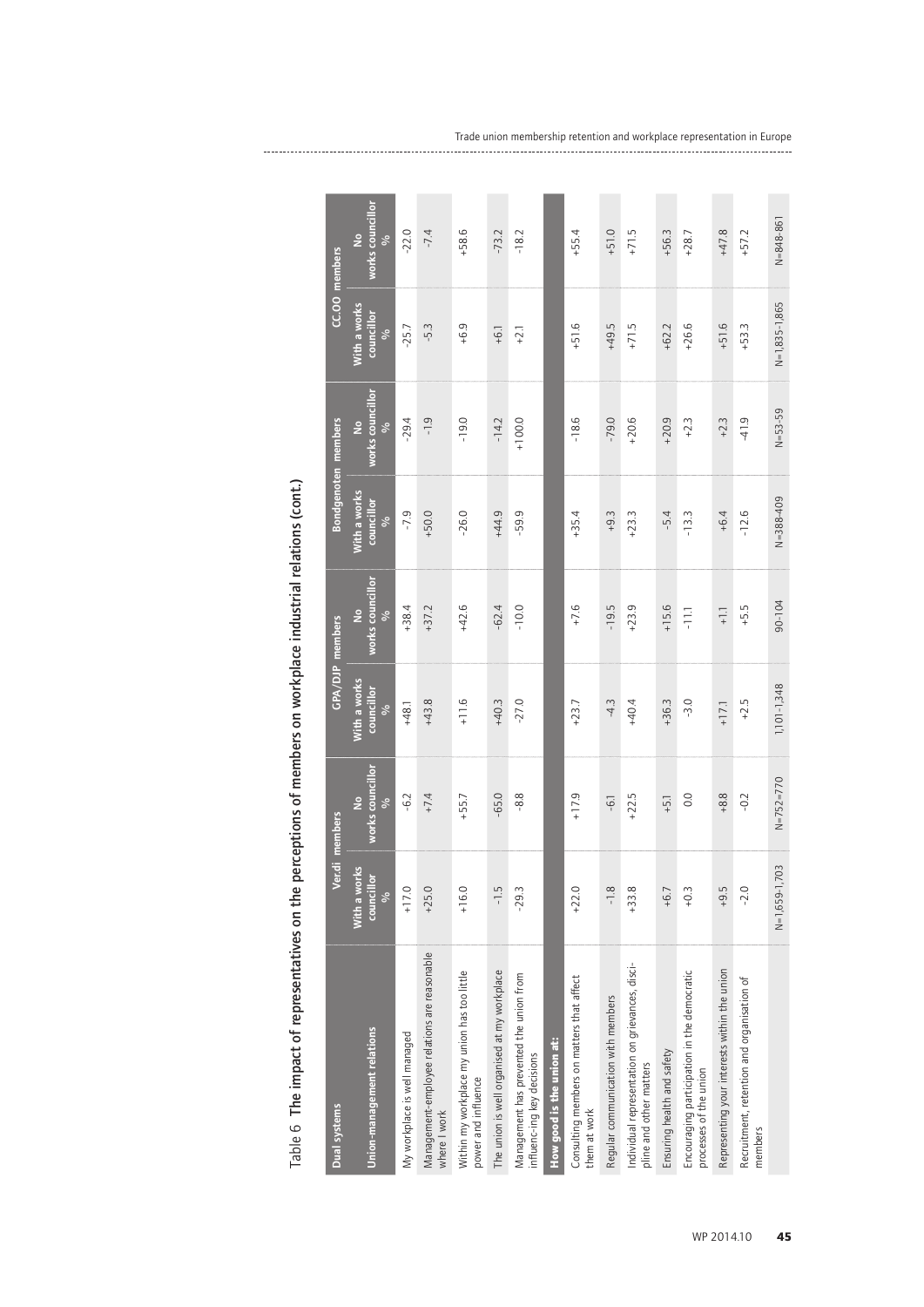workplace representation average 69.1 percentage points, which are high compared to the differences for the other statements. Only in UILCA (9.8 percentage points), BBDSZ (24.4 percentage points) and KASZ (35.8 percentage points) were the differences in the scores between members with and without workplace representation less than 50 percentage points. From the perspective of members, union organisation is thus markedly enhanced through the presence of a workplace representative.

For both 'my workplace is well managed' and 'management-employee relations are reasonable where I work' in ten of the fourteen unions members were more positive when there was a representative present at the workplace. In five unions, four of which are Nordic (Sif, TU, NITO, HK), members with a workplace representative were more likely to cite that 'management has prevented the union from influencing key decisions' than were members without a workplace representative.<sup>6</sup> Where members with a workplace representative were more positive than members without a workplace representative on these three issues differences were narrower than on 'the union is well organised at my workplace'. The average difference on 'my workplace is well managed' is 16.4 percentage points; on 'management-employee relations are reasonable where I work', 15.6 percentage points; and on 'management has prevented the union from influencing key decisions', 27.6 percentage points.<sup>7</sup> These narrower differences are anticipated in so far as each of these statements refers to relations between management and workplace representatives, which are not determined solely by the actions of workplace representatives. In the majority of participating unions, however, the presence of a workplace representative was sufficient to influence unionists to take more positive views of the performance of the union.

In the eleven participating unions based in Western Europe members with workplace representation were less likely to think that 'within my workplace my union has little power and influence' than unionists within no representative present. In Western Europe members associate the presence of a workplace representative with enhanced union power and influence. In contrast, more members with a workplace representative from the three unions based in Eastern Europe (BBDSZ, KASZ, Solidarność) thought that 'within my workplace my union has little power and influence' compared to their counterparts with no union representative. While this result suggests that union influence at the workplace is more constrained in Eastern Europe than elsewhere, Hungarian and Polish unionists also thought the presence of a workplace representative limited the capacity of 'management to prevent the union from influencing key decisions' and that the union was more likely to be 'well

**<sup>6.</sup>** This relationship, of course, is likely to be influenced by the density of union organisation at the workplaces where the respondents were employed. There is no data, however, on this topic arising from the survey.

<sup>7.</sup> This average is distorted by the figure of 159.9 percentage points recorded for Bondgenoten, where every members without a works councillor at their place of work thought that management had prevented the union from influencing key decisions. Excluding the data for Bondgenoten reduces the average to 11.1 percentage points.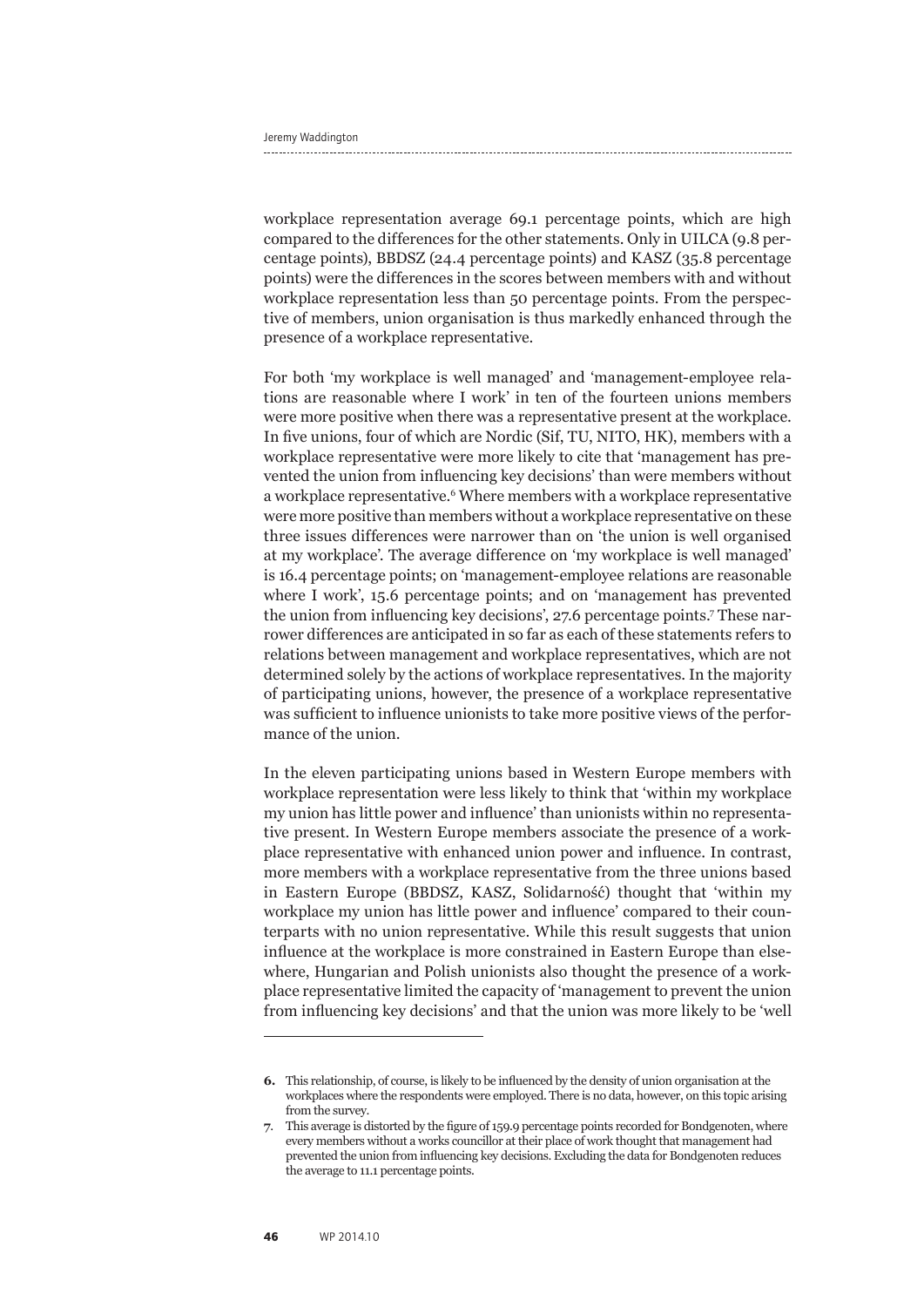organised at the workplace', suggesting that the constraints on union influence are mitigated. The point remains, however, that members' perceptions of union power and influence at the workplace differ in Hungary and Poland compared to those expressed in Western Europe.

The lower panel of Table 6 presents the results on the perceptions of members on tasks undertaken by the union at the workplace. Taking the tasks as they appear in Table 6 there are two on communications, two on representation, two on internal union relations and finally one on recruitment and retention. Treating the lower panel as a matrix of unions and tasks, members with a representative rated the performance of the union to be superior on 83 of the 98 cases than members without a representative. In eight of the unions operating in single channel systems (RBF, NITO, HK, BBDSZ, KASZ, Solidarność, UIL-CA, UNITE) members regard the performance of the union to be superior on every one of these tasks when there was a shop steward present at their workplace. Although differences between members with and without a workplace representative were small, in Sif and TU members without a representative rated the performance of the union to be superior in 'encouraging participation in the democratic processes of the union' (hereafter participation). Additionally, the same group of members in TU viewed the union to be superior at 'consulting members on matters that affect them at work' (hereafter consulting members), although both members with and without workplace representatives scored the union negatively on this issue. For the unions operating in dual systems members without a works councillor rated the performance of the union on at least one of the tasks to be superior compared to their counterparts with a works councillor and in CC.OO this situation prevailed for four of the seven tasks.8 The situation in CC.OO may result from the peculiarities in the division of labour and the constitutional relationship between works councillors and shop stewards (see Martínez Lucio 1998).

Regarding the communication tasks, only in TU and CC.OO did members without a representative rate the performance of the union on 'consulting members' superior to members with a workplace representative and in CC.OO the same situation prevailed on 'regular communication with members' (hereafter regular communication). Elsewhere members with a workplace representative rated the performance of the union to be superior on both tasks. Furthermore, in five unions (TU, NITO, HK, UNITE, Bondgenoten) on 'consulting members' and in eight unions (Sif, TU, NITO, HK, UNITE, Ver. di, GPA/DJP, Bondgenoten) on 'regular communication' the scores recorded by members without a workplace representative are negative, indicating that more members thought the performance of the union to be weak than viewed the performance as good. The average difference between the scores for members with and without a workplace representative on 'consulting members'

**<sup>8.</sup>** In Ver.di and GPA members without a works councillor viewed the performance of the union to be superior on 'recruitment, retention and organisation of members' whereas in Bondgenoten the performance of the union on 'participation' and 'health and safety' was superior in the absence of a works councillor.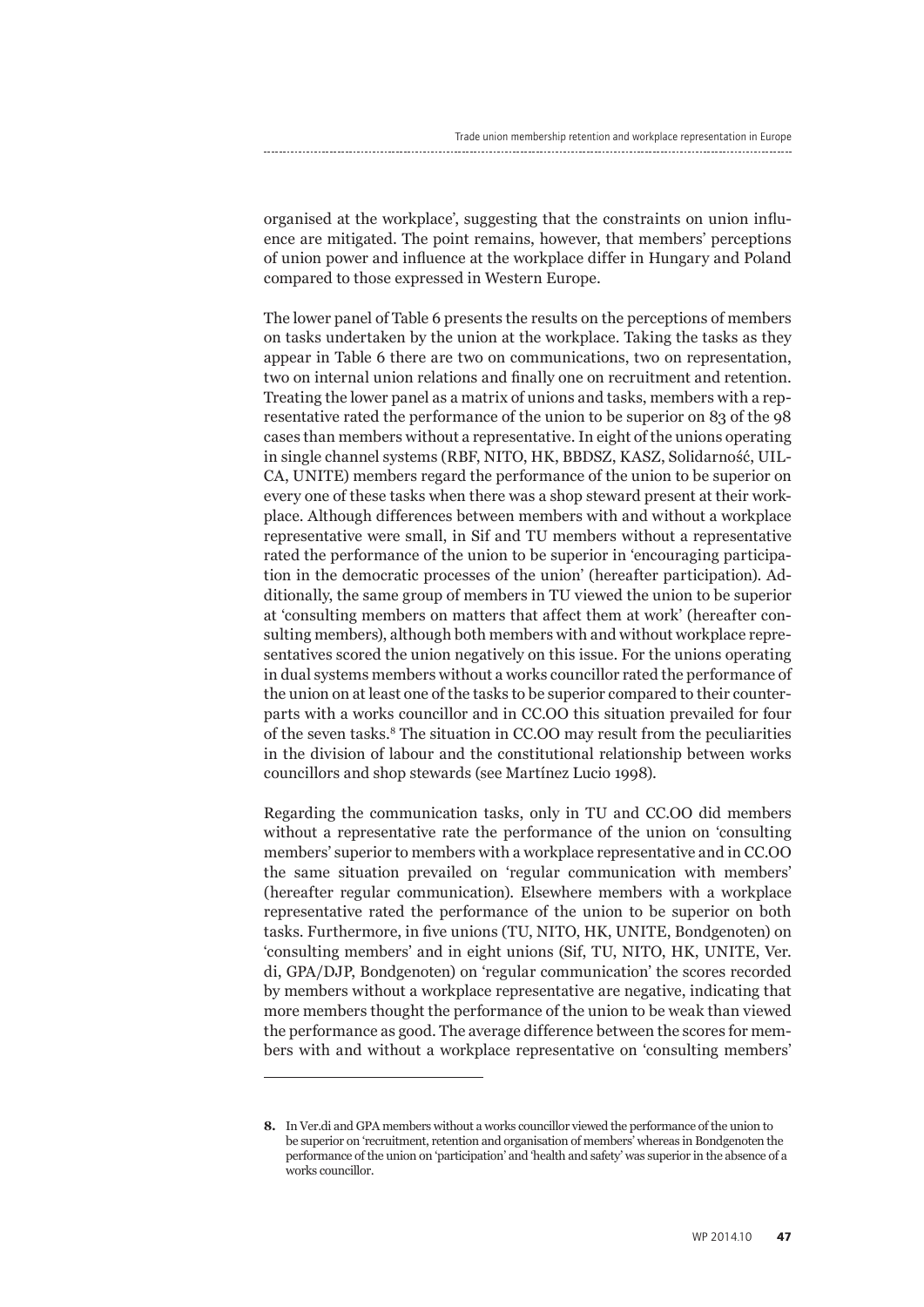is 25.7 percentage points and on 'regular communication' is 26.4 percentage points.9 In other words, the presence of a workplace representative has a marked and positive impact on members' perception of the union. This point applies to the unions that operate in dual systems even though more than 20 per cent of works councillors in the sample are not unionised.

The representative tasks included in Table 6 are 'individual representation on grievances, discipline and other matters' (hereafter individual representation) and 'ensuring health and safety' (hereafter H&S). With the single exception of CC.OO, where the scores are equal, members with a workplace representative rate the performance of unions to be superior on 'individual representation' compared to members with no representative. Furthermore, there are no negative scores recorded, indicating that even when there is no representative present at the workplace unions have implemented systems to ensure members have access to representation. In many unions, of course, full-time officers are deployed to meet the shortfall in workplace representatives. On 'H&S' it is only in Bondgenoten that members without a representative rate the performance of the union to superior than members with a representative. Elsewhere representatives have a positive effect on members' perceptions of 'H&S'. The differences in the average scores for members with and without a representative at their workplace were narrower for both 'individual representation' (20.9 percentage points) and 'H&S' (19.7 percentage points) compared to the communication tasks. This suggests that the presence of workplace representatives has a greater impact on the perception of members of the performance of unions on communication compared to representation tasks.

The presence of a representative also affects members' perceptions of how unions articulate workplace activities with the wider union represented in Table 6 by 'encouraging participation in the democratic processes of union' (hereafter encouraging participation) and 'representing your interests within the union' (hereafter representing interests). In all of the participating unions, members with a representative were more positive than members with no representative on 'representing interests', a situation also present in ten of the fourteen participating unions on 'encouraging participation'. It should be noted, however, that in Sif, TU, HK and GPA/DJP negative scores on 'encouraging participation' are recorded for members with and without a representative whereas in NITO, KASZ and UNITE only members without a representative record a negative score, a situation reproduced in TU and UNITE for 'representing interests'. The large number of unions recording negative scores suggests that the impact of workplace representatives is not as marked on articulating workplace activities as it is on communication and representation, a point supported by the lower average scores with and without a representative for 'encouraging participation' (17.2 percentage points) and 'represent-

**<sup>9.</sup>** Unions where members without a workplace representative reported a superior union performance compared to members with a workplace representative were excluded from the calculation of the average scores. This procedure is used in subsequent calculation of average scores.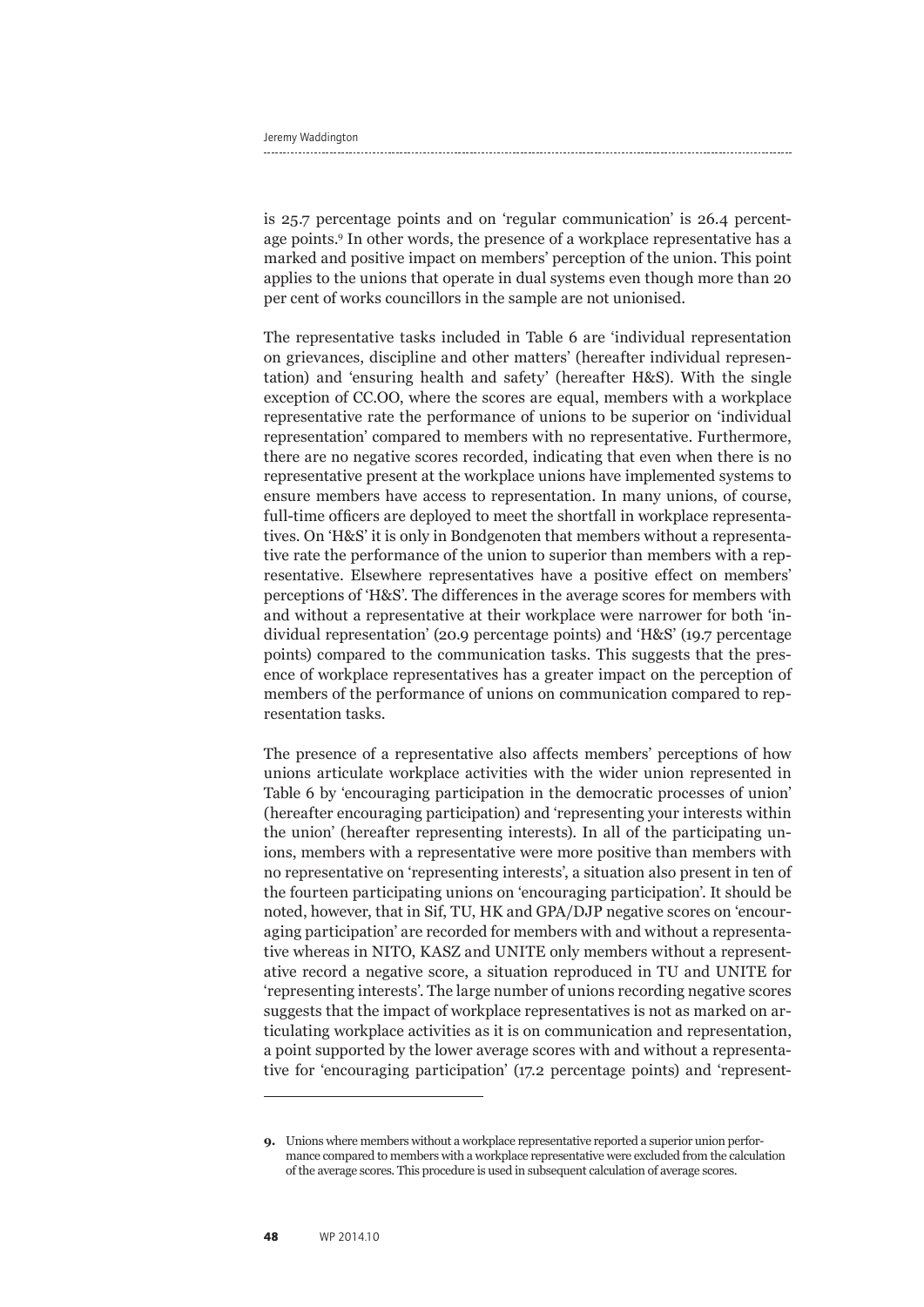ing interests' (17.8 percentage points) than the comparable scores recorded on communications and representation tasks. The limitations of the impact of workplace representatives on the articulation of workplace activities may reflect a further influence of the decentralisation of collective bargaining. In so far as the organisational power of trade unions requires internal union democracy (Lévesque and Murray 2003:16), however, the presence of a workplace representative contributed to the maintenance or generation of organisational power.

#### **4.3 Comparing union performance with that of management**

Direct communication between management and employees is a key theme of much recent literature on HRM (Boxall *et al*. 2007; Dundon *et al*. 2005). Such communications can be formal or informal, may be by e-mail, workof-mouth or one-to-one meetings, may be effective as a managerial means of generating higher levels of employee commitment to the goals of the enterprise, and may lead employees to regard management as the means whereby problems at the workplace can be addressed and as the primary source of workplace information (Dundon *et al*. 2005; Gollan 2006; Wilkinson *et al*. 2013). In some circumstances direct communication from managers to employees is associated with union substitution and the bypassing of workplace representatives (Bratton 2001; Heery *et al*. 2004; Wells 1993). In the context of more sophisticated managerial practices intended to generate greater employee commitment, a challenge for representatives is to ensure effective communications with members, thereby ensuring that the union message and a union purpose is sustained at the workplace (Gumbrell-McCormick and Hyman 2013:152-153) and mitigating, if not avoiding, a 'crisis of workers' loyalty to their unions' (Müller-Jentsch 1988:177-178). Stage three thus examines the efficacy of management and unions on communications and related workplace issues as perceived by union members in the absence and presence of a workplace representative. The statements listed in Table 7 refer to issues where unions and management provide information and may contest the interpretation of events. Communication on these issues is thus central to securing influence.

Four points are immediately apparent from Table 7. First, and replicating the evidence presented in Table 6, for 96 of the 98 statements union members thought that the union was more effective when a workplace representative was present. Only on 'ensuring security of employment' in Sif, and 'dealing with work problems you or others may have' in Bondgenoten did members without a workplace representative think that the union performed better. Second, in 86 of the 98 cases the union performance was superior to that of management when a workplace representative was present. This number fell to 22 when no workplace representative was present. Trade unionists are thus more likely to regard the union as superior to management at the tasks listed in Table 7 when a workplace representative is present. Third, in 59 of the 98 cases the performance of the union in the presence of a workplace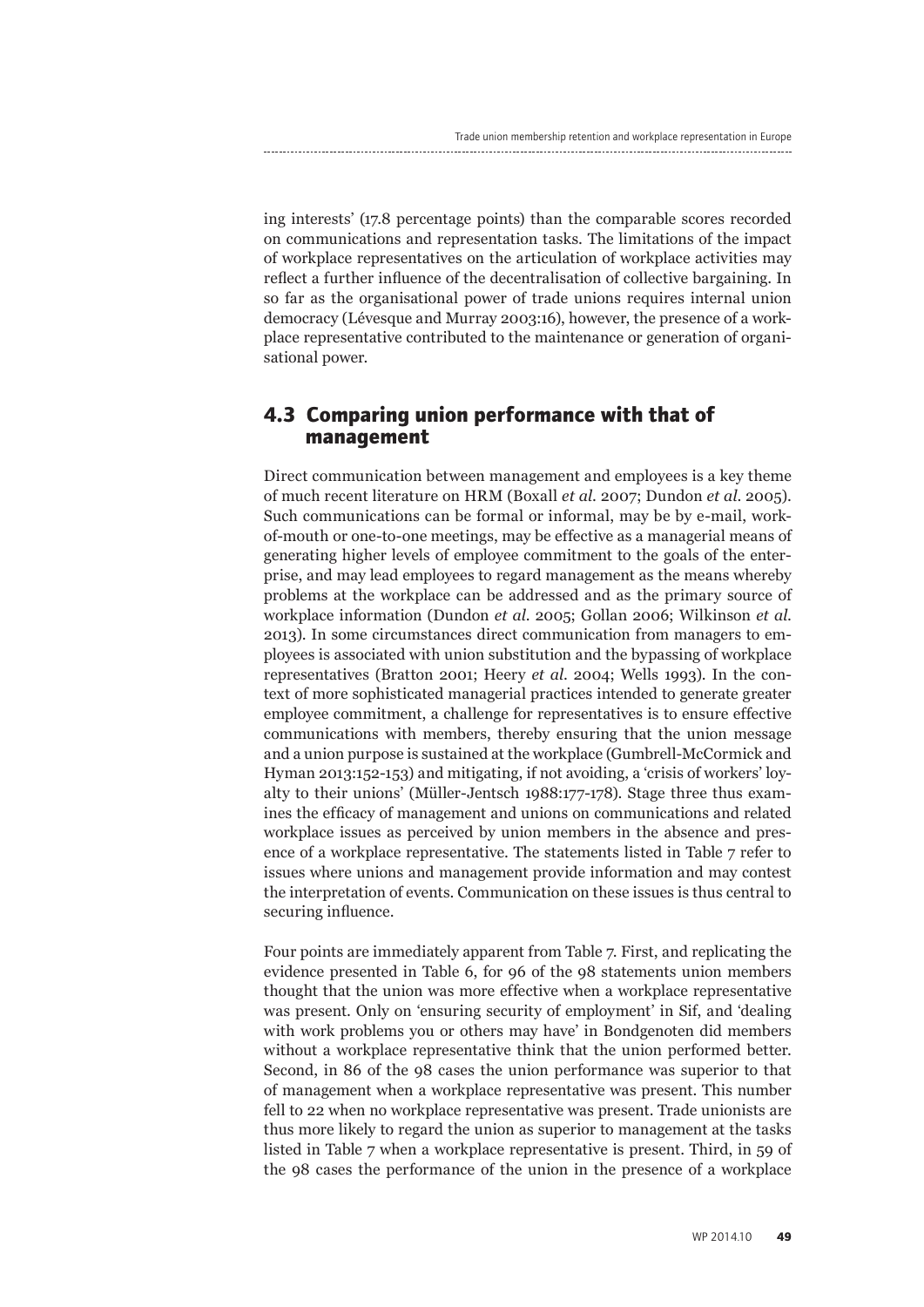| Shop stewards in single-channel systems                                                                                                                                                                                                                                                                                                                                        |                                     | Sif members                 |                                       |                                      | <b>RBF</b> members         |                                     |                                  | TU members            |                                |                                       | NTIO members               |                              |
|--------------------------------------------------------------------------------------------------------------------------------------------------------------------------------------------------------------------------------------------------------------------------------------------------------------------------------------------------------------------------------|-------------------------------------|-----------------------------|---------------------------------------|--------------------------------------|----------------------------|-------------------------------------|----------------------------------|-----------------------|--------------------------------|---------------------------------------|----------------------------|------------------------------|
| How good is the union/management at?                                                                                                                                                                                                                                                                                                                                           | shop<br>steward<br>$\omega$<br>jith | Manage-<br>ment<br>$\delta$ | <b>Jo shop</b><br>steward<br>$\delta$ | Nith a<br>stewar<br>shop<br>$\delta$ | Manage-<br>ment<br>s<br>So | No shop<br>steward<br>$\frac{1}{2}$ | Nith a<br>steward<br>shop<br>್ಥೆ | Manage-<br>ment<br>So | No shop<br>steward<br>$\delta$ | steward<br>Nith a<br>shop<br>$\delta$ | Manage-<br>ment<br>s<br>So | No shop<br>steward<br>s<br>S |
| Keeping everyone up to date on proposed<br>changes                                                                                                                                                                                                                                                                                                                             | $+25.2$                             | $+42.0$                     | $-23.7$                               | $+33.3$                              | $+30.3$                    | $-9.6$                              | $+21.8$                          | $-2.6$                | $-43.2$                        | $+30.3$                               | $+44.9$                    | $-12.8$                      |
| Providing opportunities to comment on pro-<br>posed changes                                                                                                                                                                                                                                                                                                                    | $-8.6$                              | $-2.6$                      | $-43.8$                               | $+31.7$                              | $+17.2$                    | $-6.6$                              | $+9.9$                           | $-20.0$               | $-40.7$                        | $+19.2$                               | $+14.8$                    | $-17.3$                      |
| Solving disputes that flare up between manage-<br>ment and employees                                                                                                                                                                                                                                                                                                           | $+24.3$                             | $-7.7$                      | $+5.0$                                | $+44.4$                              | $+23.2$                    | $+17.0$                             | $+16.6$                          | $-12.8$               | $-35.9$                        | $+23.1$                               | $+26.9$                    | $-11.0$                      |
| Responding to suggestions from members/<br>employees                                                                                                                                                                                                                                                                                                                           | $\infty$<br>$+13.$                  | $+18.1$                     | $-12.5$                               | $+26.9$                              | $+26.2$                    | $+11.9$                             | $+10.6$                          | -3.3                  | $-32.8$                        | $+29.0$                               | $+33.4$                    | $-8.6$                       |
| Dealing with work problems you or others may<br>have                                                                                                                                                                                                                                                                                                                           | $+20.8$                             | $+16.1$                     | $+0.5$                                | $+63.5$                              | $+33.8$                    | $+28.1$                             | $+16.0$                          | $-15.8$               | $-25.8$                        | $+27.2$                               | $+37.1$                    | $-8.6$                       |
| Treating members/employees fairly                                                                                                                                                                                                                                                                                                                                              | $+39.9$                             | $+23.1$                     | $+23.1$                               | $+73.0$                              | $+37.9$                    | $+31.1$                             | $+43.1$                          | $+3.4$                | $-4.4$                         | $+44.0$                               | $+40.5$                    | $-3.0$                       |
| Ensuring security of employment                                                                                                                                                                                                                                                                                                                                                | $+0.6$                              | $+111$                      | $+7.2$                                | $+12.8$                              | $+27.2$                    | $-3.0$                              | $+17.4$                          | $-1.9$                | $-26.8$                        | $-0.2$                                | $+22.8$                    | $-22.5$                      |
|                                                                                                                                                                                                                                                                                                                                                                                | $N=1,055-$<br>$\infty$<br>1,05      | $N=1,430-$<br>1,434         | $N = 375 -$<br>376                    | $N = 62 - 63$                        | $N = 196 -$<br>198         | $N = 134 -$<br>135                  | $N = 861 -$<br>871               | $N=1,340-$<br>1,359   | $N=479$<br>488                 | $N=1,045-$<br>1,055                   | $N=1,436-$<br>1,459        | $N = 391 -$<br>404           |
| Note: For the questions reported in Table 7 respondents were asked to answer 'very good, 'intermediate', 'weak' and 'very weak' to each of the statements. The reported data are calculated by subtracting<br>the sum of the 'weak' and 'very weak' percentage scores from the sum of the 'very good' pard 'good' percentage scores. The 'intermediate' scores were discounted |                                     |                             |                                       |                                      |                            |                                     |                                  |                       |                                |                                       |                            |                              |

| ואומה המה מההמהמה<br>١ |
|------------------------|
|                        |
| $\frac{1}{2}$          |
|                        |
| . antormono of the     |
|                        |
|                        |
| I                      |

**50** WP 2014.10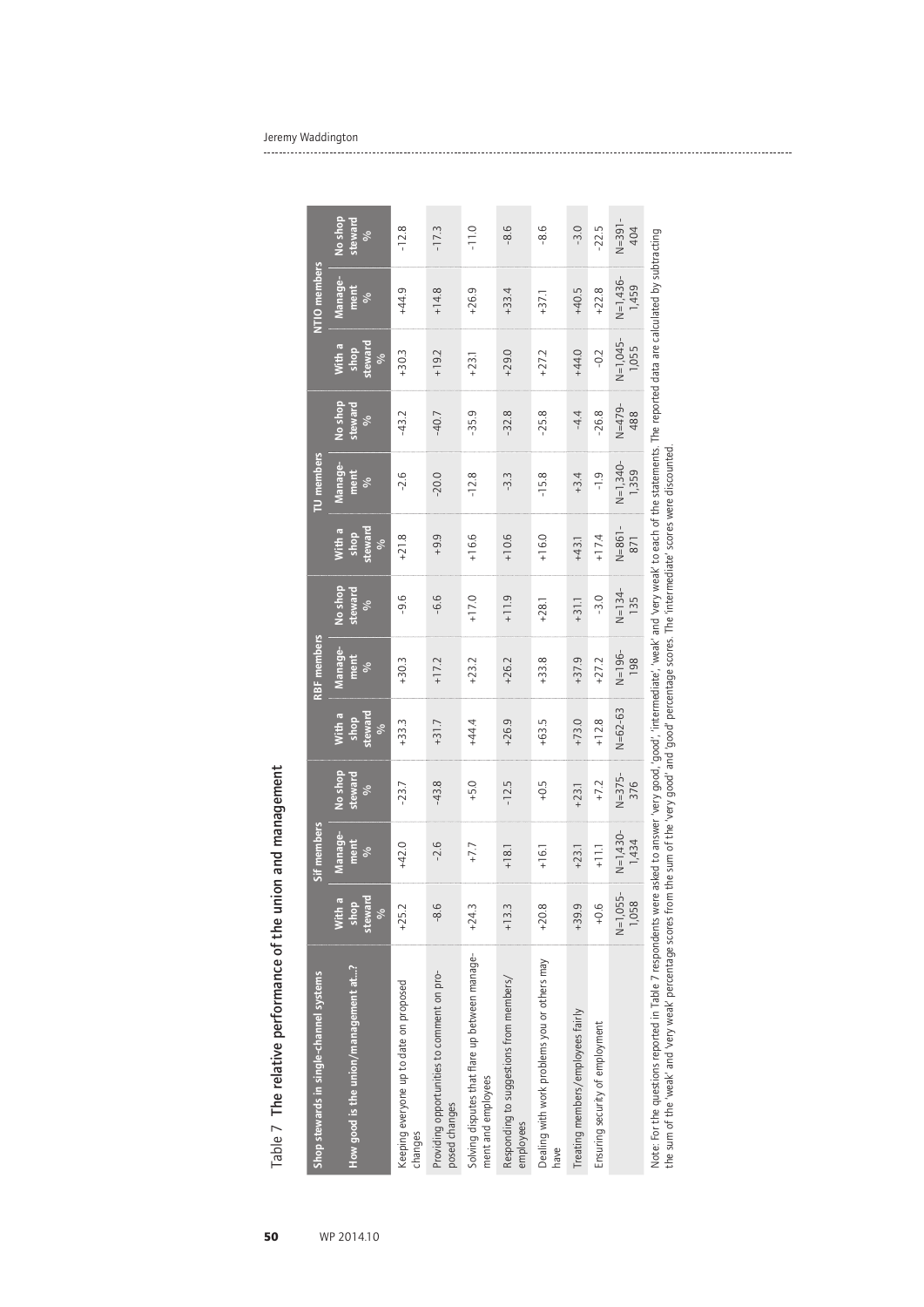| Shop stewards in single-channel systems                              |                                         | <b>HK</b> members           |                                |                                       | <b>BBDSZ</b> members        |                                |                                       | KASZ members                     |                                |                                       | Solidarność members   |                                |
|----------------------------------------------------------------------|-----------------------------------------|-----------------------------|--------------------------------|---------------------------------------|-----------------------------|--------------------------------|---------------------------------------|----------------------------------|--------------------------------|---------------------------------------|-----------------------|--------------------------------|
| How good is the union/management at?                                 | With a<br>shop<br>steward<br>$\sqrt{6}$ | Manage-<br>ment<br>$\delta$ | do shop<br>steward<br>$\delta$ | Vith a<br>steward<br>shop<br>$\delta$ | Manage-<br>ment<br>$\delta$ | lo shop<br>steward<br>$\delta$ | steward<br>Vith a<br>shop<br>$\delta$ | Manage-<br>ment<br>$\frac{6}{6}$ | do spob<br>steward<br>$\delta$ | steward<br>With a<br>shop<br>$\delta$ | Manage-<br>ment<br>್ಯ | No shop<br>steward<br>$\delta$ |
| Keeping everyone up to date on proposed<br>changes                   | $+35.2$                                 | $+29.9$                     | ြ                              | $+74.5$                               | $+65.5$                     | $+52.4$                        | $+71.7$                               | $+37.2$                          | $+41.3$                        | $+71.4$                               | $+19.1$               | $+36.2$                        |
| Providing opportunities to comment on pro-<br>posed changes          | $+21.7$                                 | $+4.6$                      | $-11.0$                        | $+57.8$                               | $+42.6$                     | $+42.8$                        | $+48.3$                               | $+11.7$                          | $+23.9$                        | $+54.5$                               | $\overline{Q}$        | $+23.7$                        |
| Solving disputes that flare up between manage-<br>ment and employees | $+42.6$                                 | $+18.9$                     | $-5$                           | $+39.0$                               | $+40.7$                     | $+23.7$                        | $+33.8$                               | $+15.7$                          | $+13.1$                        | $+62.5$                               | $\frac{11}{11}$       | $+9.9$                         |
| Responding to suggestions from members/<br>employees                 | $+35.0$                                 | $+21.6$                     | $-0.3$                         | $+66.6$                               | $+44.4$                     | $+42.9$                        | $+45.0$                               | $+10.1$                          | $+14.1$                        | $-61.1$                               | $+3.0$                | $+15.0$                        |
| Dealing with work problems you or others may<br>have                 | $+50.4$                                 | $+25.2$                     | $+11.3$                        | $+58.7$                               | $+46.3$                     | $+38.1$                        | $+46.0$                               | $+20.5$                          | $+18.5$                        | $+60.2$                               | $-6.5$                | $+18.7$                        |
| Treating members/employees fairly                                    | $+58.3$                                 | $+31.0$                     | $+17.4$                        | $+84.6$                               | $+64.7$                     | $+47.6$                        | $+70.7$                               | $+40.7$                          | $+52.1$                        | $+73.8$                               | $+5.6$                | $+46.3$                        |
| Ensuring security of employment                                      | $+30.3$                                 | $+31.4$                     | $-6.0$                         | $+56.3$                               | $-50.9$                     | $+19.1$                        | $+32.3$                               | $+27.9$                          | $+14.1$                        | $+60.4$                               | $+23.3$               | $+22.5$                        |
|                                                                      | $N=455-$<br>460                         | $N = 735 -$<br>741          | $N = 278$<br>281               | $N = 103 -$<br>109                    | $N = 106 -$<br>108          | $N = 19 - 21$                  | $N=917-$<br>922                       | $N = 998 -$<br>1,013             | $N = 87 - 91$                  | $N = 670 -$<br>675                    | $N = 745 -$<br>756    | $V = 76 - 80$                  |
|                                                                      |                                         |                             |                                |                                       |                             |                                |                                       |                                  |                                |                                       |                       |                                |

Table 7 The relative performance of the union and management (cont.) Table 7 The relative performance of the union and management (cont.)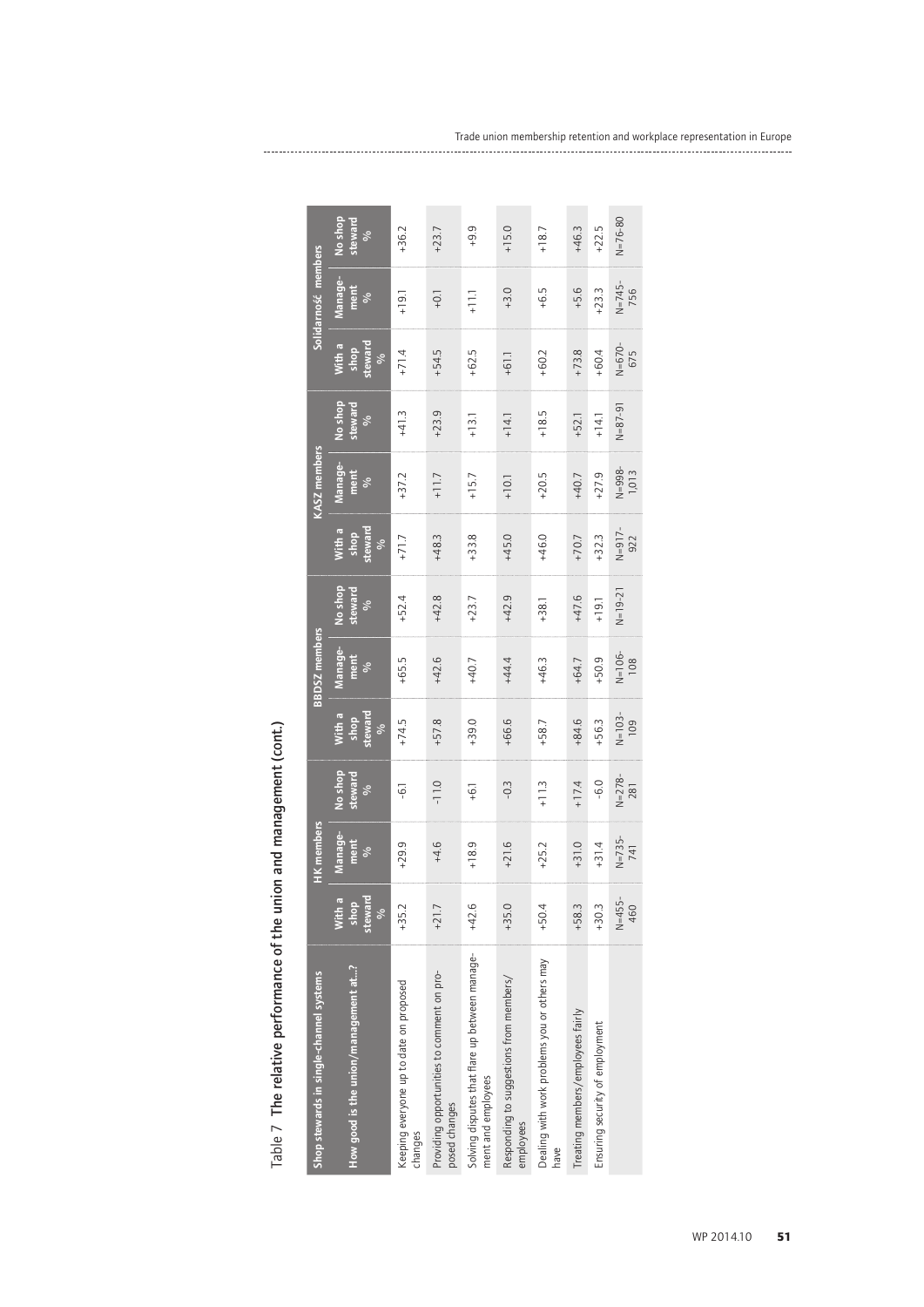| No shop<br>$N=1,763-$<br>steward<br>-6.6<br>$-24.6$<br>$-1.9$<br>$+13.5$<br>-9.5<br>se<br>$-30.1$<br>$-14.1$<br>UNITE members<br>Manage-<br>$N=2,845-$<br>ment<br>$+17.6$<br>$+26.9$<br>$+34.4$<br>$+8.2$<br>$+22.3$<br>$+20.5$<br>$\delta$<br>H<br>$N = 901 -$<br>shop<br>steward<br>With a<br>$+28.0$<br>$+45.8$<br>$+53.8$<br>$+66.5$<br>$+35.4$<br>$+29.7$<br>%<br>$+34.1$<br>Table 7 The relative performance of the union and management (cont.)<br>No shop<br>steward<br>$N = 189 -$<br>$+49.5$<br>$+78.4$<br>$+58.3$<br>$+56.9$<br>$+65.7$<br>$+60.1$<br>se<br>$+68.1$<br>UILCA members<br>Manage-<br>ment<br>$+25.9$<br>$-0.5$<br>$+9.6$<br>$+4.5$<br>0.0<br>$+6.4$<br>$+21.8$<br>$N = 606 -$<br>$\frac{6}{6}$<br>shop<br>steward<br>$N = 389 -$<br>With a<br>$+84.2$<br>$+63.8$<br>$+74.4$<br>$+72.7$<br>$+59.7$<br>$+72.7$<br>$+72.7$<br>se<br>Solving disputes that flare up between manage-<br>Dealing with work problems you or others may<br>How good is the union/management at?<br>Providing opportunities to comment on pro-<br>Shop stewards in single-channel systems<br>Responding to suggestions from members/<br>Keeping everyone up to date on proposed<br>Treating members/employees fairly<br>Ensuring security of employment<br>ment and employees<br>posed changes<br>employees<br>changes<br>have |
|--------------------------------------------------------------------------------------------------------------------------------------------------------------------------------------------------------------------------------------------------------------------------------------------------------------------------------------------------------------------------------------------------------------------------------------------------------------------------------------------------------------------------------------------------------------------------------------------------------------------------------------------------------------------------------------------------------------------------------------------------------------------------------------------------------------------------------------------------------------------------------------------------------------------------------------------------------------------------------------------------------------------------------------------------------------------------------------------------------------------------------------------------------------------------------------------------------------------------------------------------------------------------------------------------------------------------------|
|--------------------------------------------------------------------------------------------------------------------------------------------------------------------------------------------------------------------------------------------------------------------------------------------------------------------------------------------------------------------------------------------------------------------------------------------------------------------------------------------------------------------------------------------------------------------------------------------------------------------------------------------------------------------------------------------------------------------------------------------------------------------------------------------------------------------------------------------------------------------------------------------------------------------------------------------------------------------------------------------------------------------------------------------------------------------------------------------------------------------------------------------------------------------------------------------------------------------------------------------------------------------------------------------------------------------------------|

| ative performance of the union and management (cor |
|----------------------------------------------------|
|                                                    |
|                                                    |
|                                                    |
|                                                    |
|                                                    |
|                                                    |
|                                                    |
|                                                    |
|                                                    |
|                                                    |
|                                                    |
|                                                    |
|                                                    |
|                                                    |
|                                                    |
|                                                    |
|                                                    |
|                                                    |
|                                                    |
| ľ                                                  |
| 下っししょう                                             |
|                                                    |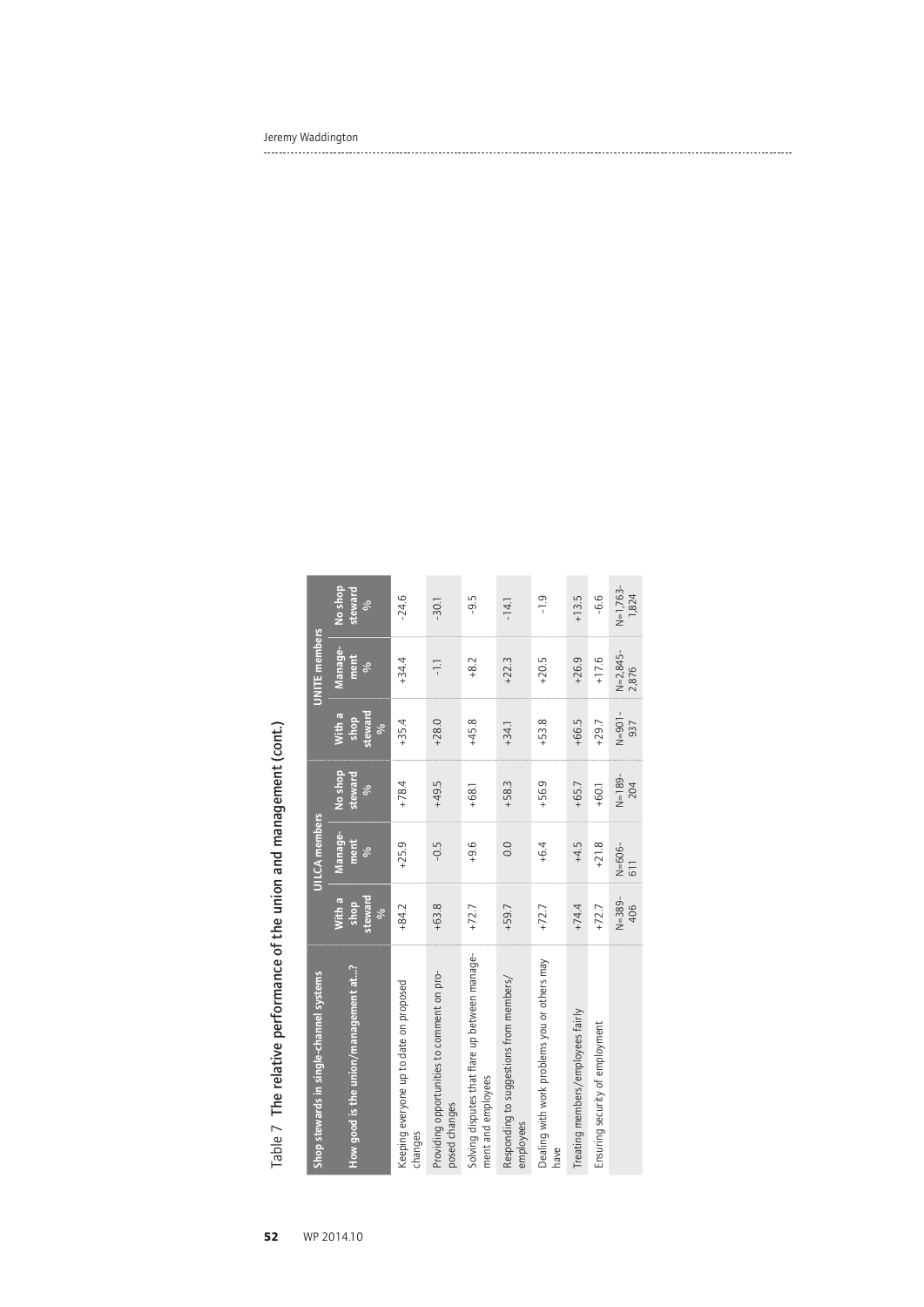| Works councillor in dual systems                                     |                                    | Ver.di members              |                                 |                                           | <b>GPA/DJP</b> members    |                                |                                           | <b>Bondgenoten members</b>  |                                |                                           | CC.00 members               |                                    |
|----------------------------------------------------------------------|------------------------------------|-----------------------------|---------------------------------|-------------------------------------------|---------------------------|--------------------------------|-------------------------------------------|-----------------------------|--------------------------------|-------------------------------------------|-----------------------------|------------------------------------|
| How good is the union/management at?                                 | With a<br>works<br>councillo<br>°% | Manage-<br>ment<br>$\delta$ | do s yob<br>steward<br>$\infty$ | councillor<br>With a<br>works<br>$\delta$ | Manage-<br>ment<br>s<br>S | No shop<br>steward<br>$\delta$ | councillor<br>Nith a<br>works<br>$\delta$ | Manage-<br>ment<br>$\delta$ | No shop<br>steward<br>$\delta$ | councillor<br>With a<br>works<br>$\delta$ | Manage-<br>ment<br>$\delta$ | No works<br>councillor<br>$\delta$ |
| Keeping everyone up to date on proposed<br>changes                   | $+24.1$                            | $+5.6$                      | $-17.6$                         | $+24.5$                                   | $+13.0$                   | $-48.7$                        | $+55.1$                                   | $+12.3$                     | $+23.9$                        | $+40.0$                                   | $-29.7$                     | $-23.0$                            |
| Providing opportunities to comment on pro-<br>posed changes          | $+9.3$                             | $-16.6$                     | $-26.6$                         | $+3.4$                                    | $-16.5$                   | $-46.2$                        | $+52.9$                                   | $+11.0$                     | $-19.1$                        | $+14.8$                                   | $-48.4$                     | $-35.6$                            |
| Solving disputes that flare up between manage-<br>ment and employees | $+16.5$                            | $-111$                      | $-20.4$                         | $+15.9$                                   | $\frac{1}{1}$             | $-39.2$                        | $+4.3$                                    | $-22.3$                     | $-23.5$                        | $+28.8$                                   | $-38.4$                     | $-28.2$                            |
| Responding to suggestions from members/<br>employees                 | $+10.1$                            | $-15.2$                     | $-18.5$                         | $+9.9$                                    | $-9.1$                    | $-26.8$                        | $+2.4$                                    | $-0.3$                      | $-23.5$                        | $+41.2$                                   | $-41.8$                     | $-9.4$                             |
| Dealing with work problems you or others may<br>have                 | $+26.8$                            | $-11.4$                     | -5.9                            | $+24.1$                                   | $-4.8$                    | $-31.9$                        | $+2.4$                                    | $-10.3$                     | $+29.4$                        | $+43.6$                                   | $-35.0$                     | $-15.1$                            |
| Treating members/employees fairly                                    | $+46.0$                            | $+4.2$                      | $+5.1$                          | $+51.9$                                   | $+13.9$                   | $-1.4$                         | $+44.9$                                   | $+12.1$                     | $-21.4$                        | $+50.3$                                   | $-32.0$                     | $-9.0$                             |
| Ensuring security of employment                                      | $+22.3$                            | $+9.9$                      | $-13.7$                         | $+26.4$                                   | $+19.1$                   | $-4.0$                         | $+4.8$                                    | $+4.3$                      | $-24.7$                        | $+62.2$                                   | $-13.2$                     | $+56.3$                            |
|                                                                      | $N=1,689-$<br>1,707                | $N=2,309-$<br>2,478         | $N = 754 -$<br>772              | $N = 1, 139 -$<br>1,150                   | $N=1,268-$<br>1,289       | $N = 89 - 104$                 | $N = 389 -$<br>411                        | $N = 488 -$<br>496          | $N = 52 - 58$                  | $N=1,808-$<br>1,865                       | $N=2,996-$<br>3,308         | $N = 815 -$<br>859                 |

Trade union membership retention and workplace representation in Europe

Table 7 The relative performance of the union and management (cont.) Table 7 The relative performance of the union and management (cont.)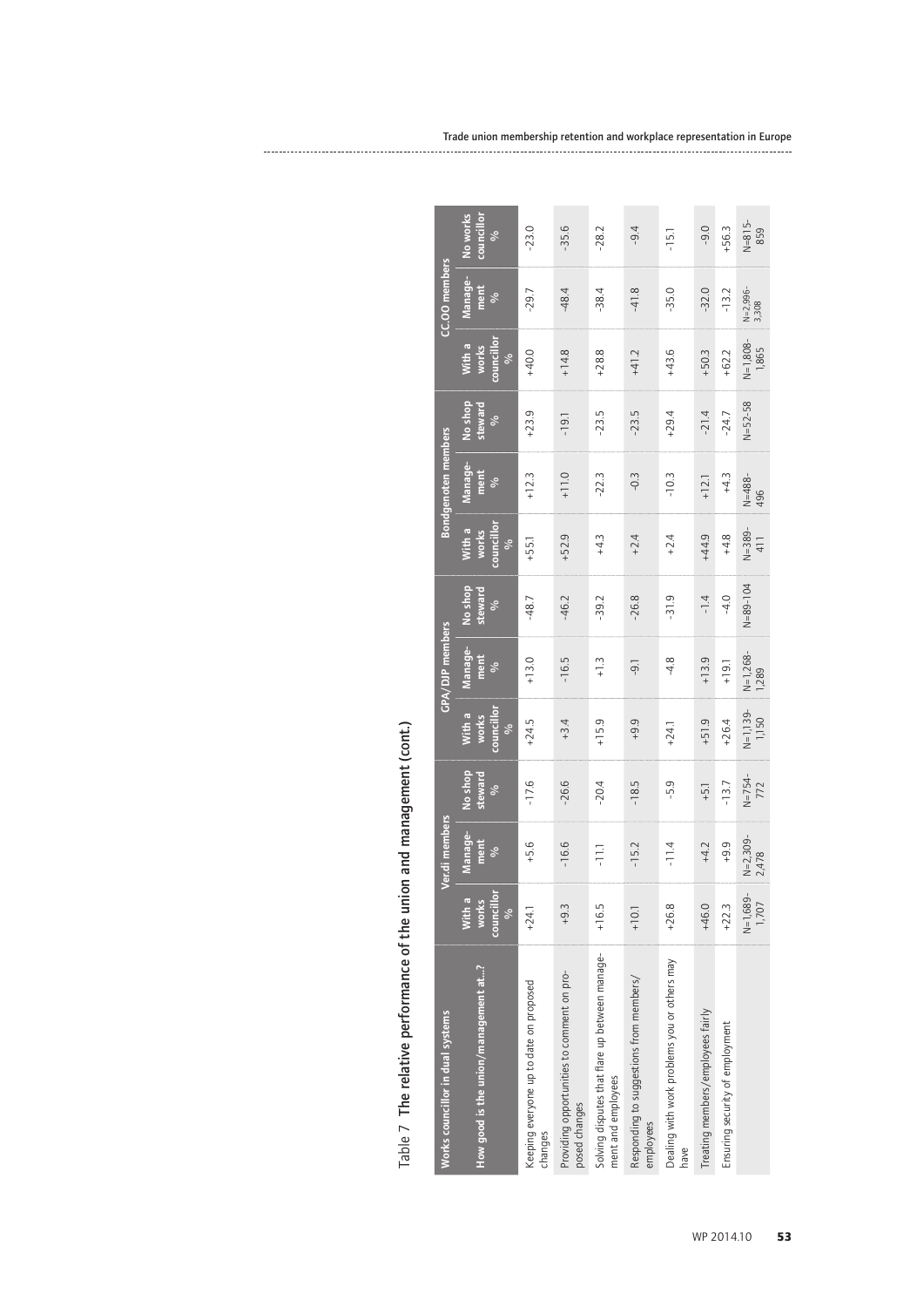representative was superior to that of management whose performance, in turn, was superior to that of the union where no workplace representative was present. In other words, the absence of a workplace representative allowed management to gain a superior position in almost 60 per cent of the cases. Fourth, for only one case, 'dealing with problems you or others may have' in Bondgenoten, was the performance of the union in the absence of a workplace representative superior to that of the union in the presence of a workplace representative and that of management. In the majority of cases the presence of a representative is central to a positive perception of the performance of the union among members and to the perception of a superior performance of the union compared to management.

Examining the data by reference to the statements further demonstrates the impact on the perception of union performance among members of the presence of a workplace representative. The statements in Table 7 refer to issues where both the union and management may be the source of information for employees. In every union the performance of the union when a representative was present in the workplace of the member was superior to that of management on 'treating members/employees fairly'. With the single exception of NITO the same situation applies to 'dealing with work problems you or others may have'. Management outperformed the union where a workplace representative was present only in (Sif) on 'providing opportunities to comment on proposed changes' and in two unions (NITO and BBDSZ) on 'solving disputes that flare up between management and employees'. Similarly in Sif and NITO management was rated more highly than the union when a workplace representative was present for both 'keeping everyone up to date on proposed changes' and 'responding to suggestions from members/employees'. Putting aside the statement 'ensuring security of employment' in only 10 of 84 cases recorded for the remaining six statements does management outperform the union when there is a workplace representative present from the perspective of union members. Seven of these ten cases are concentrated in two unions: Sif and NITO. Irrespective of whether a single channel or a dual system is in operation, the union with a workplace representative present is generally superior in performance to management in the other twelve unions.

'Ensuring security of employment' is the only issue in Table 7 where trade unionists think that management outperforms the union when a workplace representative is present in four unions (Sif, RBF, NITO and HK). It is thus in Nordic unions that workplace representation may be inferior to management on the issues included in Table 7, and even among Nordic unions management is superior only in a minority of cases.

In contrast, management outperformed the union when there was no workplace representative present on every issue listed in Table 7 for seven unions (Sif, RBF, TU, NITO, HK, UNITE and GPA/DJP). In only two unions (UILCA and CC.OO) did the union outperform management when there was no workplace representative present. Elsewhere management outperformed the union on six of the seven issues in BBDSZ, five issues in Ver.di and Bondgenoten, three issues in KASZ and two issues in Solidarność. In short, management is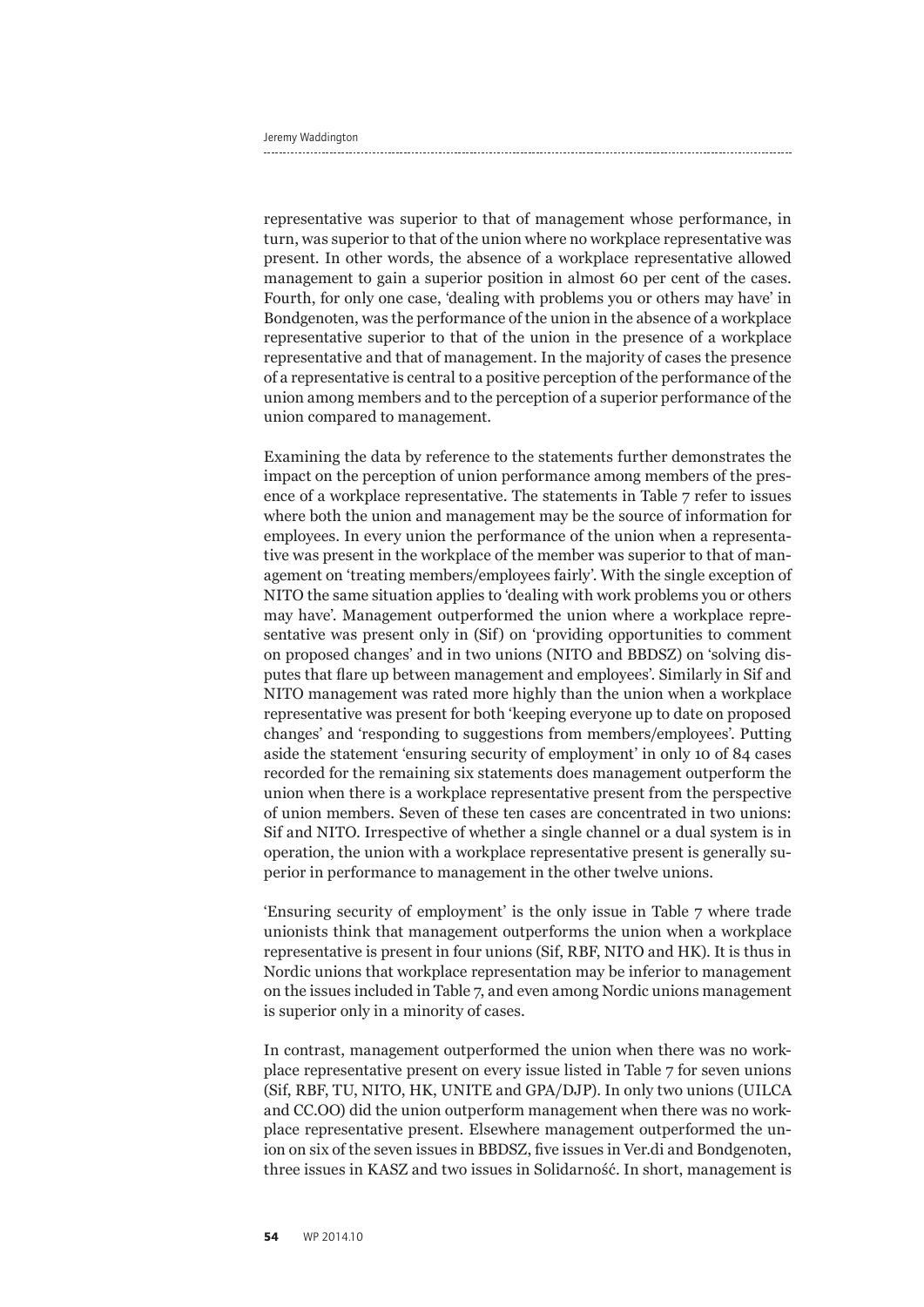much more likely to outperform the union when the member is not supported by a representative at his/her workplace.

## **4.4 Summary**

This section of the Working Paper has demonstrated four principal points. First, the performance of the union is superior at workplaces where representatives are present compared to workplaces where there are no representatives. Second, the union is likely to outperform management on a range of workplace tasks when a workplace representative is present, but is unlikely to do so in the absence of workplace representation. Third, a substantial minority of members with a representative present at their workplace think that there are either not enough representatives or that representatives do not adequately represent members. When these data are combined with those on the number of members who do not have a workplace representative at their place of work, a majority of members in eight of the fourteen participating unions were not content with union representation, with women members more likely to be discontented. Fourth, the three points mentioned above apply to shop stewards in single channel systems and works councillors in dual systems of representation. Although more than 20 per cent of works councillors were not unionised, there were no marked differences between the two systems of workplace representation on the core issues of this analysis.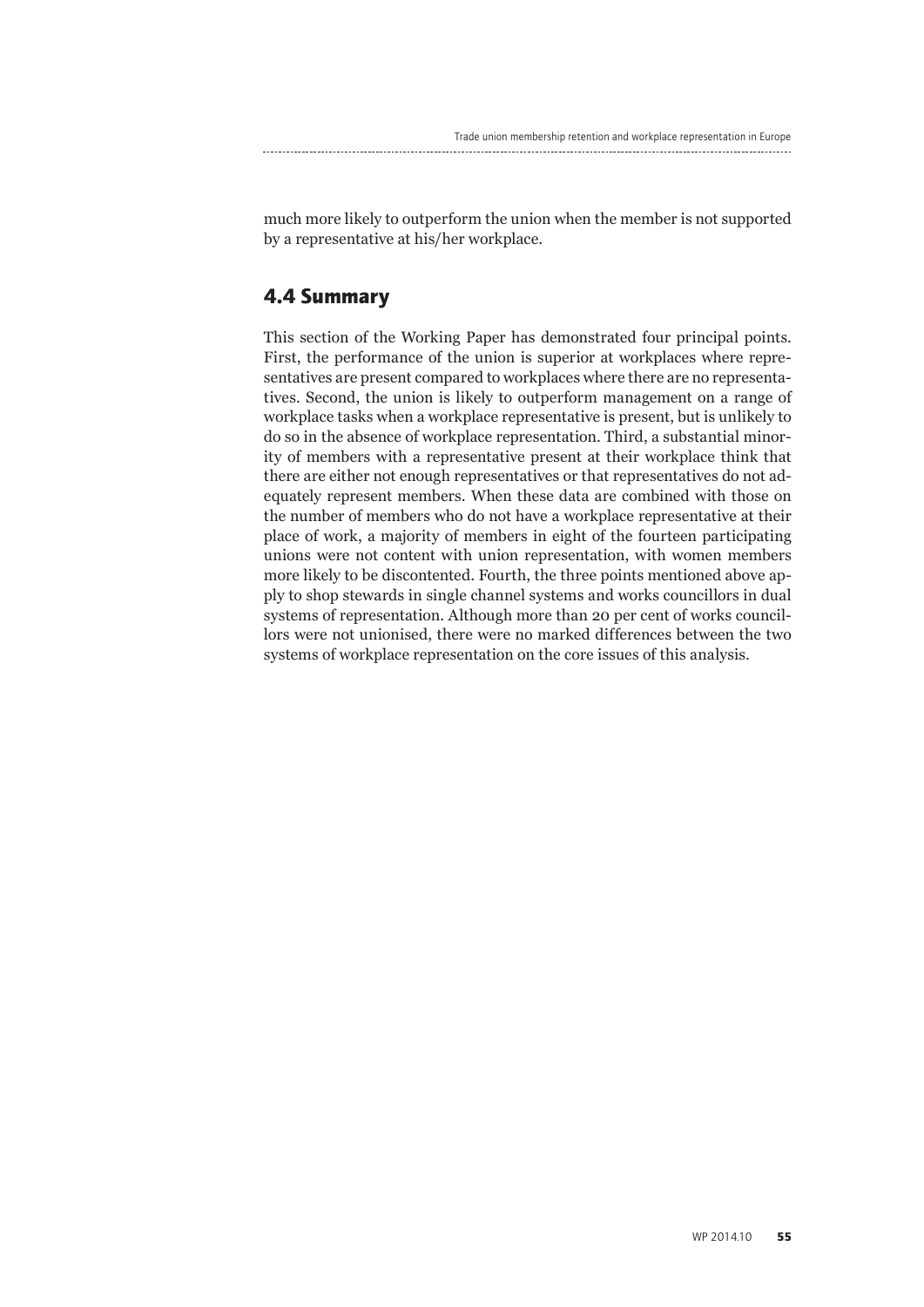# **5 Conclusions**

What are the implications of these findings for explanations of membership change and trade union renewal strategies? The findings presented here confirm that it is the efficacy and character of activity at the workplace that underpins trade union membership retention and suggests that the exclusion of activities at the workplace from explanations of membership change constitutes an analytical shortfall when such explanations are applied to Europe (see also Ebbinghaus *et al*. 2011). This point of departure raises different policy questions in circumstances of single channel and dual systems of workplace representation. Where single channel systems operate 'support' and, if collective bargaining is decentralised, 'pay' may be available through the activities of lay representatives or full-time officers. Relatively few unions have opted for servicing strategies based on the provision of 'support' through the employment of additional full-time officers. The extent of membership decline with its adverse effects on union finances precludes most unions from affording the salaries of the extra full-time officers required to provide workplace 'support' to members. Reliance on lay representatives is thus commonplace. As has been shown here, many trade unionists are employed at workplaces where there is no lay representation and women are less likely than men to work at a workplace where a lay representative is present. Furthermore, women remain under-represented among lay representatives compared to their presence among the membership in most unions (Hansen 2008; Ledwith and Colgan 2002). Similarly, in dual systems the provision of 'support' is reliant on the activities of works councillors, the distribution of which replicates that of lay representatives in single channel systems. In short, relying on workplace representatives to provide 'support' to members necessitates the extension of the coverage of such representatives, particularly in segments of the labour market where women are employed in large numbers.

The implications of these findings for union renewal are wide-ranging, particularly as for most trade unionists unionism is a phenomenon of the workplace. A reason cited by many members that leave trade unions is the inadequacy of support and representation at the workplace (Visser 2002; Jódar *et al*. 2009:15). In the context of deregulation and the decentralisation of bargaining it is also difficult to envisage union members either formulating and delivering a bargaining agenda or mobilising in support of such an agenda in the absence of workplace representation. A host of studies demonstrate that support from the union at the workplace is the principal reason for joining a union (Freeman and Rogers 1999: 40-43; Jørgensen *et al*. 1992; Waddington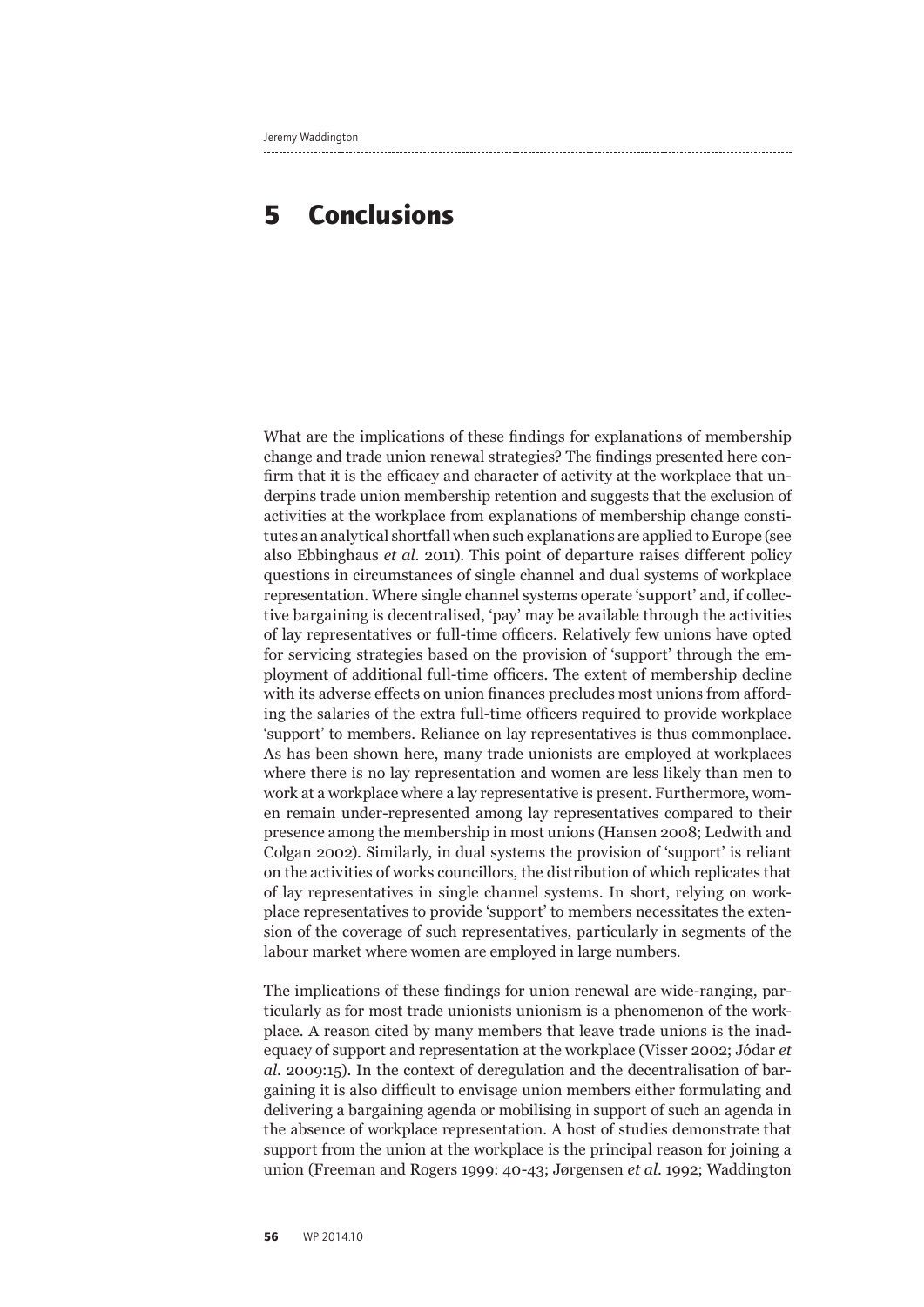and Whitston 1997). Similarly, non-members often report an unwillingness to join a union if they perceive the union is ineffective (Dribbusch 2003). In short, the workplace representative is central to union joining and membership retention. The impact of representation on the generation of 'social capital' at the workplace is also evident. The union is perceived by members as better in communicating, articulating between workplace and wider union, and the representation of members in the presence of a workplace representative, all of which contribute to the generation of 'social capital'.

While there is no doubt that many managements have implemented more sophisticated workplace and communication practices in recent years, these have not generated a 'crisis of workers' loyalty to unions' at workplaces where representatives are present. To the contrary, members view the performance of the union to be superior to that of management in these circumstances. The opportunities for management to generate a 'crisis of workers' loyalty to unions' are more evident at workplaces where no representative is present as members are more likely to view the performance of management to be superior to that of the union. It is also the case that the presence of a workplace representative averts aspects of the 'crisis of interest aggregation' as once unions have established a workplace presence in private sector services the impact of a workplace representative is similar to that in sectors of more longstanding union organisation.

There are two further implications of these findings for union policymakers engaged in union organising campaigns. First, where unionists have adopted membership targets in organising campaigns such targets could be usefully supplemented by targets for the numbers of workplace representatives, with the objective of increasing the ratio of representatives to members. Where legally determined sliding scales specify the number of works councillors by reference to the size of the workforce increases in the ratio of representatives to members or employees are clearly more difficult to achieve. In these circumstances the appointment of more *Bedrijfscontactsman* (the Netherlands) and *Vertrauensleute* (Germany) or their equivalents elsewhere may be appropriate: that is, the appointment of union workplace representatives to supplement the legally determined cohort of works councillors. Second, there is the issue of how workplace representatives may participate in union organising campaigns. One option pursued by union policymakers is that specialist organisers be added to union full-time staff to implement organising initiatives, thereby allowing workplace representatives to pursue the representative function within the workplace. In these circumstances the paramount issues involve generating appropriate working relationships between workplace representatives and full-time organising staff, and establishing a career structure for the full-time organising staff rather than them remaining in junior positions within the union. A further policy relies on workplace representatives to conduct organising campaigns. This study demonstrates that many workplace representatives are already unable to support existing members to the standard that they require. Apart from the challenge of providing training in organising skills and requesting many workplace representatives to engage in activities that hitherto they have eschewed, this policy option raises the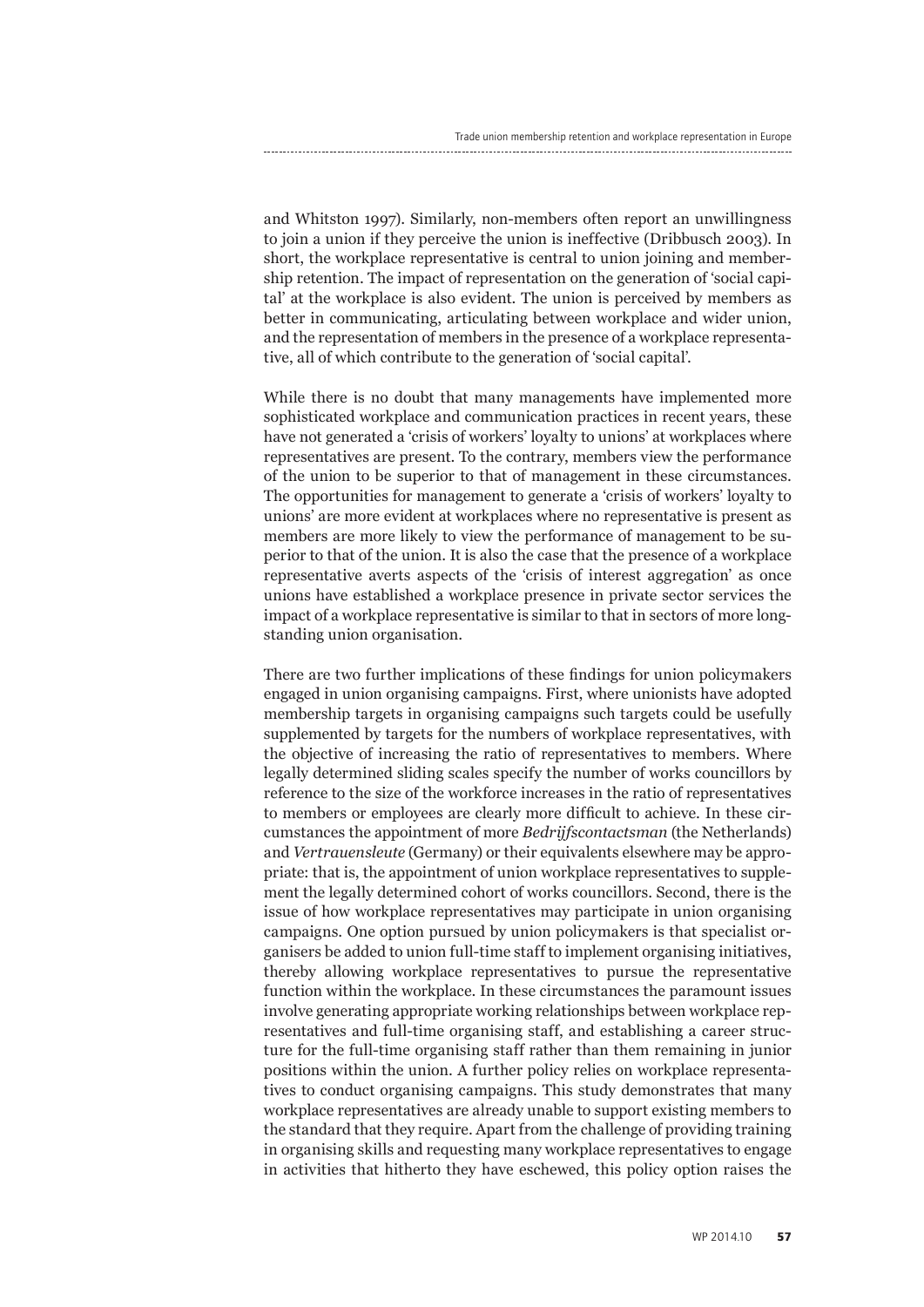Jeremy Waddington 

possibility that the quality of workplace representation may deteriorate from the perspective of members as workplace representatives are deployed to additional organising duties.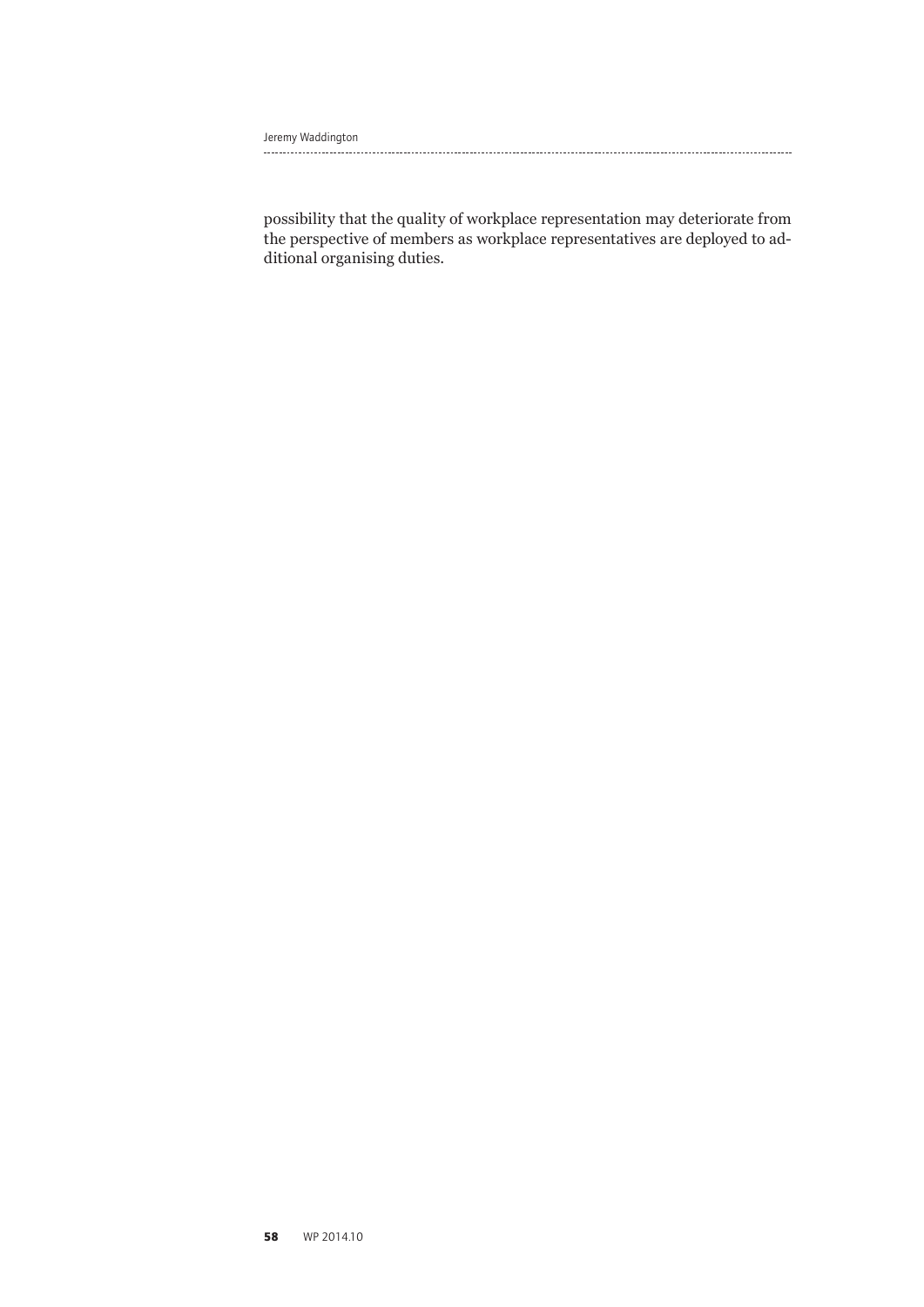# **References**

- Aidt T. and Tzannatos Z. (2008) Trade Unions, Collective Bargaining and Macroeconomic Performance, Industrial Relations Journal, 39 (4), 258–295.
- Bailey J., Price R., Esders L. and McDonald P. (2010) Daggy Shirts, Daggy Slogans? Marketing Unions to Young People, Journal of Industrial Relations, 52 (1), 43–60.
- Bain G. and Elsheikh F. (1976) Union Growth and the Business Cycle: An Econometric Analysis, Oxford, Blackwell.
- Batstone E., Boraston I. and Frenkel S. (1977) Shop Stewards in Action, Oxford, Blackwell.
- Bean R. and Holden K. (1992) Cross-national Differences in Trade Union Membership in OECD countries, Industrial Relations Journal, 23 (1), 52–59.
- Behrens M. (2009) Still Married after all these Years? Union Organizing and the Role of Works Councils in German Industrial Relations, Industrial and Labor Relations Review, 62 (3), 275–293.
- Benyó B., Neumann L. and Kelemen M. (2006) Employee Participation in the Hungarian Practice, in Fazekas K. and Koltay J. (eds) The Hungarian Labour Market – Review and Analysis 2005, Budapest, Institute of Economics, Hungarian Academy of Sciences, 158–174.
- Blanchflower D. (2007) International Patterns of Union Membership, British Journal of Industrial Relations, 45 (1), 1–28.
- Böckerman P. and Uusitalo R. (2006) Erosion of the Ghent system and Union Membership Decline: Lessons from Finland, British Journal of Industrial Relations, 44 (2), 283–303.
- Boeri T., Brugiavini A. and Calmfors L. (eds) (2001) The Role of Unions in the Twenty-First Century, Oxford, Oxford University Press.
- Bohle D. and Greskovits B. (2012) Capitalist Diversity on Europe's Periphery, Ithaca, Cornell University Press.
- Booth A. and Chatterji M. (1993) Reputation, Membership and Wages in an Open shop Trade Union, Oxford Economic Papers, 45 (1), 23–41.
- Boxall P., Haynes P. and Freeman R. (2007) Conclusion: What Workers Say in an Anglo-American World, in Freeman R., Boxall P. and Haynes P. (eds) What Workers Say in an Anglo-American World, New York, ILR Press, 206–220.
- Bradley H. (1999) Gender and Power in the Workplace: Analysing the Impact of Economic Change, Basingstoke, Palgrave Macmillan.
- Brandt G., Jacobi O. and Müller-Jentsch W. (1982) Anpassung an die Krise: Gewerkschaften in den siebziger Jahren, Frankfurt, Campus.
- Bratton J. (2001) Why Workers are Reluctant Learners: The Case of the Canadian Pulp and Paper Industry, Journal of Workplace Learning, 13 (7/8), 333–343.
- Briskin L. (1999) Autonomy, Diversity and Integration: Union Women's Separate Organizing in North America and Western Europe in the Context of Restructuring and Globalization, Women's Studies International Forum, 22 (5), 543–554.
- Charlwood A. and Forth J. (2009) Employee Representation, in Brown W., Bryson A., Forth J. and Whitfield K. (eds) The Evolution of the Modern Workplace, Cambridge, Cambridge University Press.
- Cregan C. and Johnston S. (1990) An Industrial Relations Approach to the Free Rider Problem: Young People and Trade Union Membership in the UK, British Journal of Industrial Relations, 28 (1), 84–104.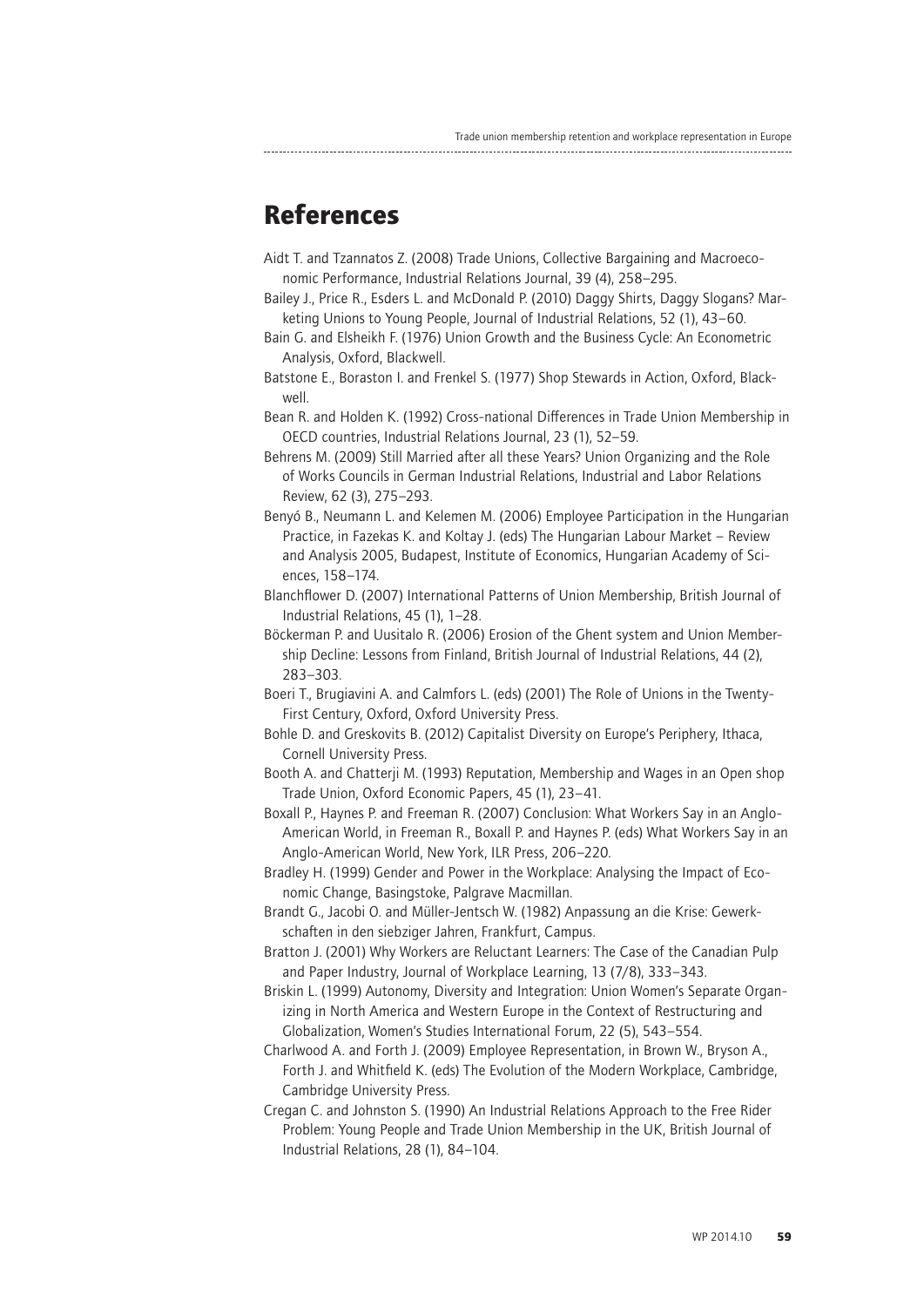| Crouch C. (1986) The Future Prospects for Trade Unions in Western Europe, Political |  |  |  |
|-------------------------------------------------------------------------------------|--|--|--|
| Quarterly, 57 (1), 5-17.                                                            |  |  |  |

Cunnison S. and Stageman J. (1993) Feminizing the Unions, Aldershot, Avebury.

D'Art D. and Turner T. (2008) Workers and the Demand for Trade Unions in Europe: Still a Relevant Social Force?, Economic and Industrial Democracy, 29 (2), 165–191.

de Turberville S. (2007) Union Organising: A Response to Carter, Work, Employment and Society, 21 (3), 565–576.

Dølvik J.-E. and Waddington J. (2005) Can Trade Unions Meet the challenge? Unionisation and the Marketised Services, in Bosch G. and Lehndorff S. (eds) Working in the Service Sector, London, Routledge, 316–341.

Dribbusch H. (2003) Gewerkschaft liche Mitgliedergewinnung im Dienstleistungssektor, Berlin, Edition Sigma.

Dundon T., Wilkinson A., Marchington M. and Ackers P. (2005) The Management of Voice in Non-union Organizations: Managers' Perspectives, Employee Relations, 27 (3), 307–319.

Ebbinghaus B. and Visser J. (1999) When Institutions Matter: Union Growth and Decline in Western Europe, 1950–1995, European Sociological Review, 15 (2), 135–158.

Ebbinghaus B., Göbel C. and Koos S. (2009) Mitgliedschaft in Gewerkschaften. Inklusions- und Exklusionstendenzen in der Organisation von Arbeitnehmerinteressen in Europa, Arbeitspapiere 111, Mannheim, Mannheimer Zentrum für Europäische Sozialforschung.

Ebbinghaus B., Göbel C. and Koos S. (2011) Social Capital, 'Ghent' and workplace contexts Matter: Comparing Union Membership in Europe, European Journal of Industrial Relations, 17 (2), 107–124.

Edwards R. and Podgursky M. (1986) The Unravelling Accord, in Edwards R., Garonna P. and Tödtling F. (eds) Unions in Crisis and Beyond, Dover, Auburn House, 15–60.

Eldridge J. (1977) Trade Unions and Bureaucratic Control, in Clarke T. and Clements L. (eds) Trade Unions under Capitalism, Glasgow, Fontana, 175–183.

Ellguth P. and Kohaut S. (2010) Tarifbindung und betriebliche Interessenvertretung: Aktuelle Ergebnisse aus dem IAB-Betreibspanel 2009, WSI Mitteilungen, (4), 204–209.

Fairbrother P. (1984) All Those in Favour: The Politics of Union Democracy, London, Pluto Press.

Fairbrother P. (1996) Workplace Trade Unionism in the State Sector, in Ackers P., Smith C. and Smith P. (eds) The New Workplace and Trade Unionism: Critical Perspectives on Work and Organisation, London, Routledge, 110–148.

Fairbrother P. (2000) Trade Unions at the Crossroads, London, Thomson Learning.

Farber H. and Western B. (2001) Accounting for the Decline of Unions in the Private Sector, 1973–1998, Journal of Labor Research, 22 (3), 459–485.

Freeman R. and Kleiner M. (1990) Employer Behaviour in the Face of Union Organizing Drives, Industrial and Labor Relations Review, 43 (4), 351–365.

Freeman R. and Rogers J. (1999) What Workers Want, Ithaca, ILR Press.

- Frege C. and Kelly J. (eds) (2004) Varieties of Unionism: Strategies for Union Revitalization in a Globalizing Economy, Oxford, Oxford University Press.
- Gallie D. and Rose M. (1996) Employer Policies and Trade Union Influence, in Gallie D., Penn R. and Rose M. (eds) Trade Unionism in Recession, Oxford, Oxford University Press, 33–64.

Gollan P. (2006) Editorial: Consultation and Non-union Employee Representation, Industrial Relations Journal, 37 (5), 428–437.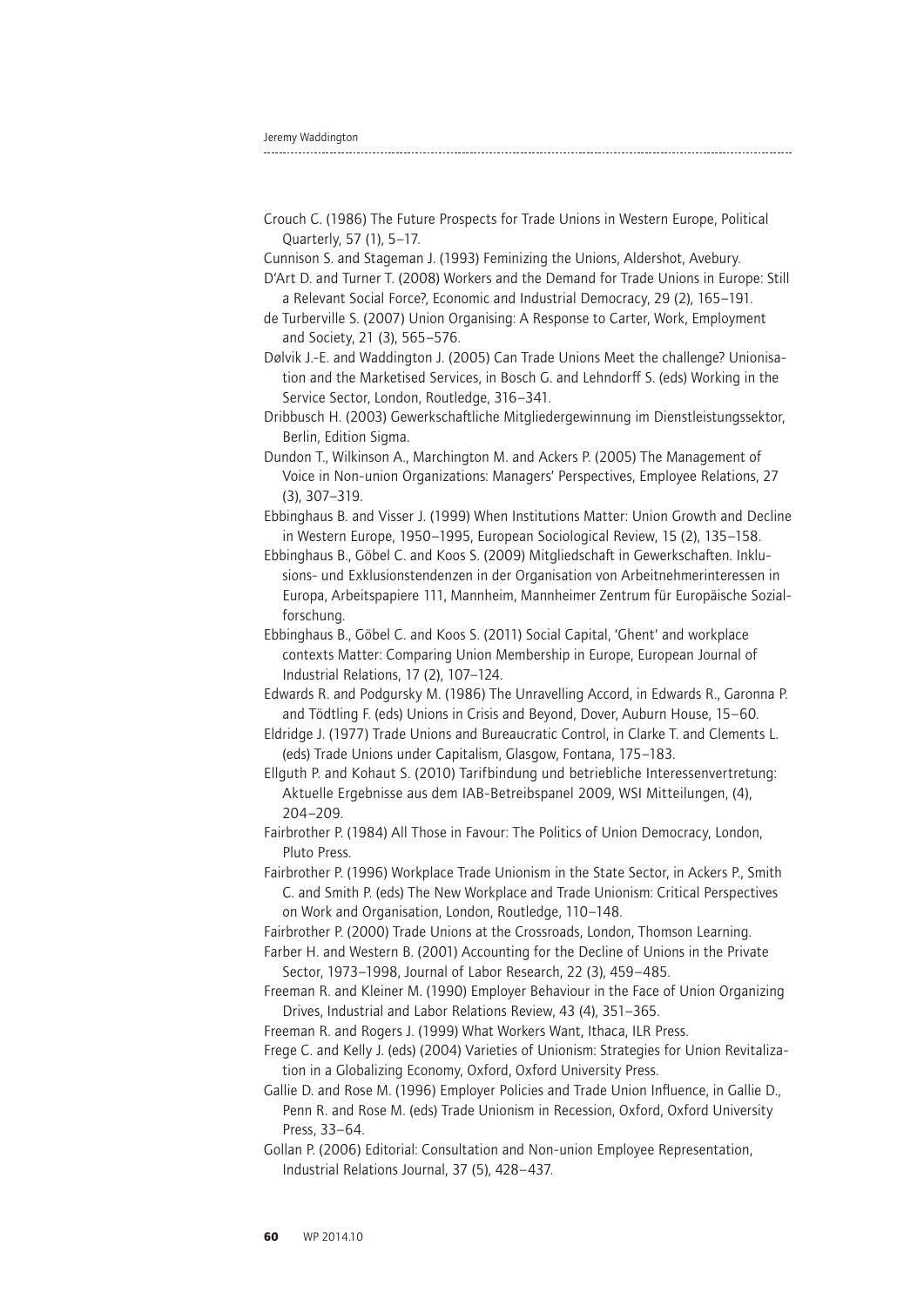Gomez R., Gunderson M. and Meltz N. (2002) Comparing Youth and Adult Desire for Unionization in Canada, British Journal of Industrial Relations, 40 (3), 521–542.

Gumbrell-McCormick R. and Hyman R. (2013) Trade Unions in Western Europe: Hard Times, Hard Choices, Oxford, Oxford University Press.

Hall P. and Soskice D. (2001) An Introduction to Varieties of Capitalism, in Hall P. and Soskice D. (eds) Varieties of Capitalism: The Institutional Foundations of Comparative Advantage, Oxford: Oxford University Press, 1–68.

Hamann K. and Martinez Lucio M. (2007) Trade Union Revitalisation in Spain, in Phelan C. (ed.) Trade Union Revitalisation, Oxford, Peter Lang, 199–212.

Hancké B. (1993) Trade Union Membership in Europe, British Journal of Industrial Relations, 31 (4), 593–614.

Hansen L-L. (2008) Leadership for Change: Making Gender Equality in the Newly Merged Danish Union 3F, Bulletin of Comparative Labour Studies, 67, 120–126.

Healy G., Bradley H. and Mukherjee N. (2004) Inspiring Activists: The Experience of Minority Ethnic Women in Trade Unions, in Healy G., Heery E., Taylor P. and Brown W. (eds) The Future of Worker Representation, Basingstoke, Palgrave MacMillan, 103–126.

Heery E. (2002) Partnership versus Organising: Alternative Futures for British Trade Unionism, Industrial Relations Journal, 33 (1), 20–35.

Heery E., Healy G. and Taylor P. (2004) Representation at Work: Themes and Issues, in Healy G., Heery E., Taylor P. and Brown W. (eds) The Future of Worker Representation, Basingstoke, Palgrave MacMillan, 1–36.

Heery E. and Simms M. (2008) Constraints on Union Organising in the United Kingdom, Industrial Relations Journal, 39 (1), 24–42.

Hyman R. (1979) The Politics of Workplace Trade Unionism: Recent Tendencies and Some Problems for Theory, Capital and Class, (8), 54–67.

Hyman R. (1996) Is There a Case for Statutory Works Councils in Britain?, in McColgan A. (ed.) The Future of Labour Law, London, Pinter, 64–84.

Hyman R. (2004) The Future of Trade Unions, in Verma A. and Kochan T. (eds) Unions in the 21st Century: An International Perspective, Basingstoke: Palgrave MacMillan, 17–29.

Jacobi O., Keller B. and Müller-Jentsch W. (1992) Germany: Codetermining the Future, in Ferner A. and Hyman R. (eds) Industrial Relations in the New Europe, Oxford, Blackwell, 218–269.

Jarley P. and Nissen B. (2005) Unions as Social Capital: Renewal through a Return to the Logic of Mutual Aid?, Labor Studies Journal, 29 (4), 1–26.

Jódar P., Alós R. and Vidal S. (2009) Por qué los afi liados al sindicato se dan de baja. Un estudio de la desafiliación a partir de CCOO de Cataluña, Sociologia del Trabajo, 65 (1), 31–52.

Johnston A., Kornelakis A. and Rodriguez d'Acri C. (2012) Swords of Justice in an Age of Retrenchment? The Role of Trade Unions in Welfare Provision, Transfer, 18 (2), 213–224.

Jørgensen H., Lassen M., Lind J. and Madsen M. (1992) Medlemmer og Meninger, Copenhagen, LO.

Kelloway E. and Newtin T. (1996) Pre-employment Predictors of Union Attitudes: The Effects of Parental Union and Work Experiences, Canadian Journal of Behavioural Science, 28 (2), 113–120.

Kelly J. (1996) Works Councils: Union Advance or Marginalization?, in McColgan A. (ed.) The Future of Labour Law, London, Pinter, 46–63.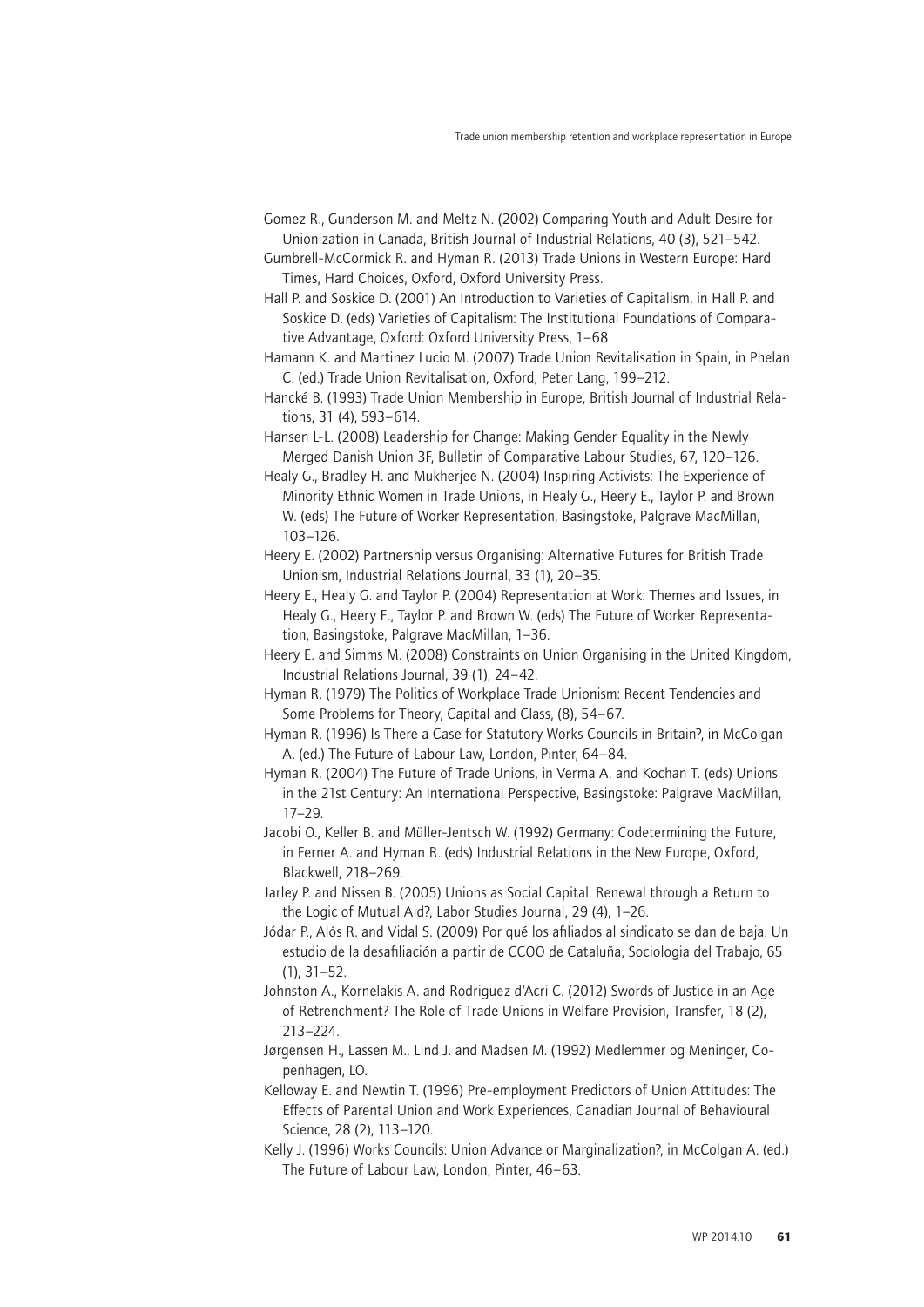- Kessler I., Undy R. and Heron P. (2004) Employee Perspectives on Communication and Consultation: Findings from a Cross-national Survey, International Journal of Human Resource Management, 15 (3), 512–532.
- Keune M. (2011) Decentralizing Wage Setting in Times of Crisis? The Regulation and Use of Wage-related Derogation Clauses in Seven European Countries, European Labour Law Journal, 2 (1), 86–94.
- Kirton G. (2005) The Influences on Women Joining and Participating in Unions, Industrial Relations Journal, 36 (5), 386–401.
- Kjellberg A. (1992) Sweden: Can the Model Survive?, in Ferner A. and Hyman R. (eds) Industrial Relations in the New Europe, Oxford, Blackwell, 88–142.
- Kjellberg A. (2006) The Swedish Unemployment Insurance: Will the Ghent System Survive?, Transfer, 12 (1), 87–98.
- Klandermans B. (1984) Mobilisation and Participation: Socio-psychological Expansions of Resource Mobilisation Theory, American Sociological Review, 49 (5), 583–600.
- Klandermans B. (1986) Psychology and Trade Union Participation: Joining, Acting, Quitting, Journal of Occupational Psychology, 52 (3), 189–204.
- Kloosterboer D. (2007) Innovative Trade Union Strategies, Amsterdam, FNV.
- Korpi W. (1978) The Working Class in Welfare Capitalism, London, Routledge and Kegan Paul.

Lash S. and Urry J. (1987) The End of Organized Capitalism, Cambridge, Polity Press.

- Ledwith S. and Colgan F. (2002) Tackling Gender, Diversity and Trade Union Democracy: A Worldwide Project?, in Colgan F. and Ledwith S. (eds) Gender, Diversity and Trade Unions: International Perspectives, London, Routledge, 1–27.
- Lévesque C. and Murray G. (2003) Le pouvoir syndical dans l'économie mondiale : clés de lecture pour un renouveau, Revue de l'IRES, (41), 149–176.
- Lévesque C. and Murray G. (2010) Understanding Union Power: Resources and Capabilities for Renewing Union Capacity, Transfer, 16 (3), 333–350.
- Levine P., Flanagan C. and Gallay L. (2008) The Millennial Pendulum: A New Generation of Voters and the Prospects for a Political Realignment, Washington DC, New America Foundation.
- Lind J. (2009) The End of the Ghent system as Trade Union Recruitment Machinery?, Industrial Relations Journal, 40 (6), 510–523.
- Llorente Sánchez D. (2007) Explaining Union Membership of Temporary Workers in Spain: The Role of Local Representatives and Workers' Participative Potential, Industrial Relations Journal, 38 (1), 51–69.
- LO (2005) LO-lønmodtagere i Tiåret 1992–2002: Konstans Eller Forandring?, LO Dokumentation, København, Landsorganisationen i Danmark.
- Markovits A. (1986) The Politics of West German Trade Unions, Cambridge, Cambridge University Press.
- Markovits A. and Allen C. (1984) Trade Unions and the Economic crisis: The West German Case, in Gourevitch P., Martin A., Ross G., Allen, C., Bornstein S. and Markovits A. (eds) Unions and Economic Crisis: Britain, West Germany and Sweden, London, George Allen and Unwin, 89–188.
- Markowitz L. (2000) Worker Activism after Successful Union Organizing, New York, ME Sharp.
- Martin A. (1985) Trade Unions in Sweden: Strategic Responses to Change and Crisis, in Gourevitch P., Martin A., Ross G., Allen C., Bornstein S. and Markovits A. (eds) Unions and Economic Crisis: Britain, West Germany and Sweden, London, George Allen and Unwin, 190–358.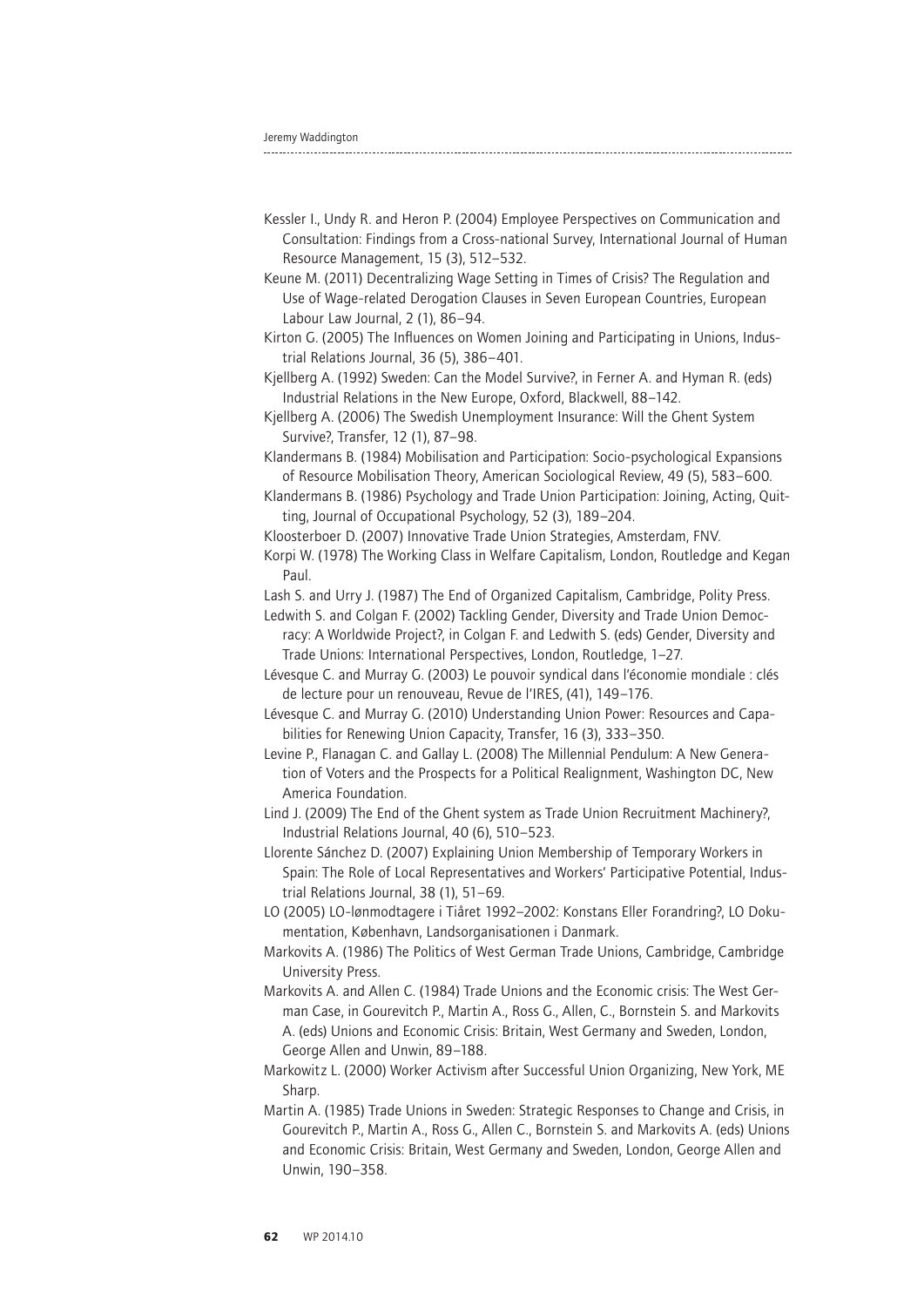- Martínez Lucio M. (1998) Spain: Regulating Employment and Social Fragmentation, in Ferner A. and Hyman R. (eds) Changing Industrial Relations in Europe, Oxford, Blackwell, 426–458.
- Meardi G. (2012) Social Failures of the EU Enlargement: The Case of Workers Voting with their Feet, London, Routledge.
- Milkman R. (ed.) (2000) Organizing Immigrants: The Challenge for Unions in Contemporary California, Ithaca, Cornell University Press.

Milkman R. (2007) Two Worlds of Unionism: Women and the New Labour Movement, in Cobble S. (ed.) The Sex of Class: Women Transforming American Labor, Ithaca, Cornell University Press, 63–80.

Müller-Jentsch W. (1988) Industrial Relations Theory and Trade Union Strategy, International Journal of Comparative Labour Law and Industrial Relations, 4 (3), 177–190.

Müller-Jentsch W. (1995) Germany: From Collective Voice to Co-management, in Rogers J. and Streeck W. (eds) Works Councils: Consultation, Representation and Cooperation in Industrial Relations, Chicago, University of Chicago Press, 53–78.

Nissen B. (ed.) (2002) Unions in a Globalized Environment, Armonk, N.Y., M.E. Sharpe.

Oliver D. (2010) Union Membership among Young Graduate Workers in Australia: Using the Experience Good Model to Explain the Role of Student Employment, Industrial Relations Journal, 41 (5), 505–519.

Offe C. and Weisenthal H. (1979) Two Logics of Collective Action, Political Power and Social Theory, 1 (1), 67–115.

Olsen M. (1965) The Logic of Collective Action: Public Goods and the Theory of Groups, Cambridge, MA, Harvard University Press.

- Pedersini R. (2010) Trade Union Strategies to Recruit New Groups of Workers, Dublin: European Foundation for the Improvement of Living and Working Conditions.
- Peetz D. (2010) Are Individualistic Attitudes Killing Collectivism?, Transfer, 16 (3), 383–398.

Perlman S. (1979 [1928]) A Theory of the Labor Movement, Philadelphia: Porcupine Press.

Purcell J. and Ahlstrand B. (1994) Human Resource Management in the Multi-Divisional Company, Oxford, Oxford University Press.

Schnabel C. (2003) Determinants of Trade Union Membership, in Addison J. and Schnabel C. (eds) International Handbook of Trade Unions, Cheltenham, Edward Elgar, 13–43.

Schnabel C. (2013) Union Membership and Density: Some (not so) Stylized Facts and Challenges, European Journal of Industrial Relations, 19 (3), 255–272.

Schnabel C. and Wagner J. (2007) Union Density and Determinants of Union Membership in 18 EU countries: Evidence from Micro-data 2002/03, Industrial Relations Journal, 38 (1), 5–32.

Scheuer S. (2011) Union Membership Variation in Europe: A Ten-country Comparative Analysis, European Journal of Industrial Relations, 17 (1), 57–74.

Schulten T. and Müller T. (2013) A New European Interventionism? The Impact of the New European Economic Governance on Wages and Collective Bargaining, in Natali D. and Vanhercke B. (eds) (2013) Social Developments in the European Union 2012, Brussels, ETUI/OSE, 181–213.

Silver B. (2003) Forces of Labor, Cambridge, Cambridge University Press.

Sims M., Holgate J. and Heery E. (2013) Union Voices: Tactics and Tensions in UK Organising, Ithaca, ILR Press.

Sinclair D. (1995) The Importance of Sex for the Propensity to Unionise, British Journal of Industrial Relations, 33 (2), 239–252.